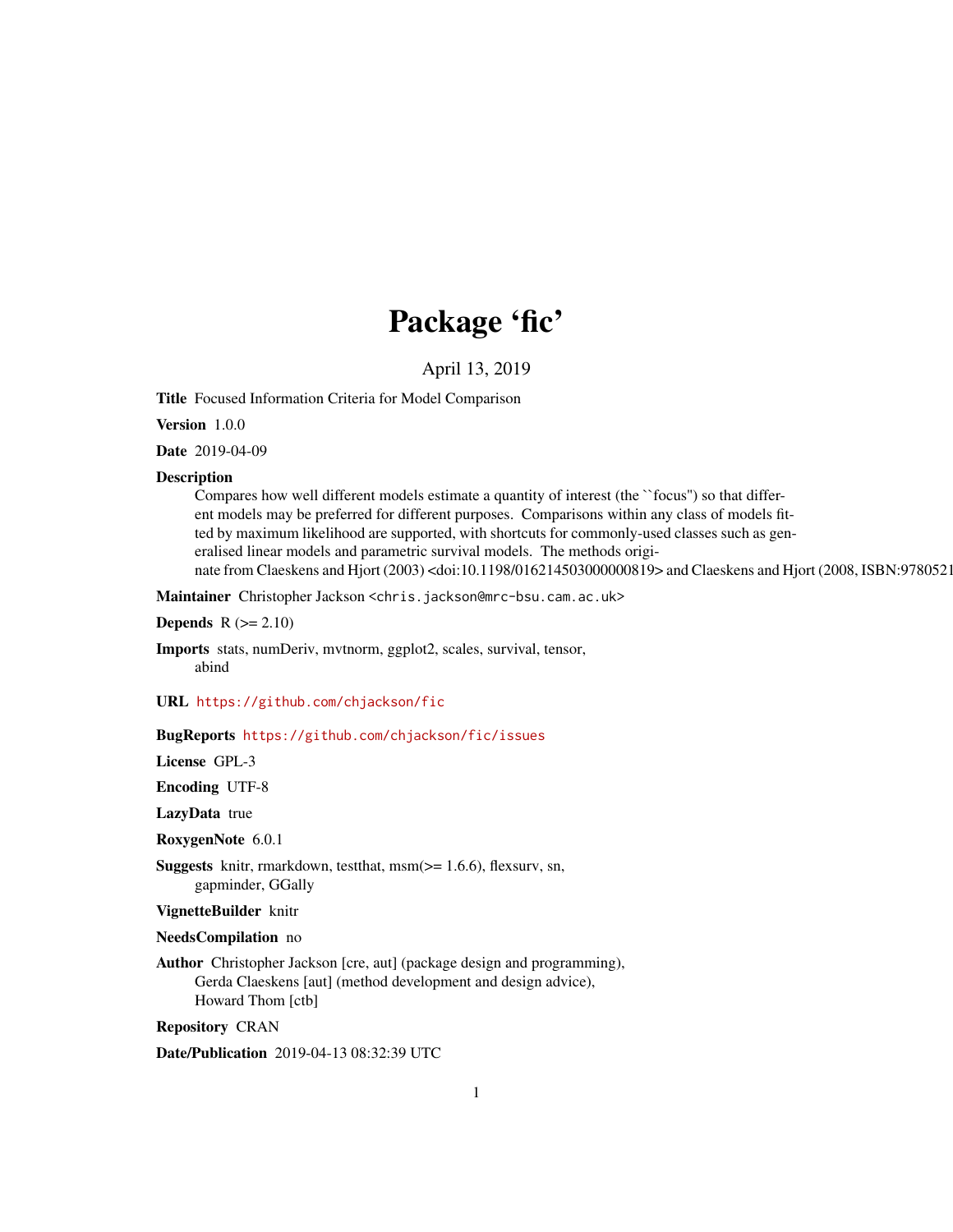## <span id="page-1-0"></span>R topics documented:

|       | $\overline{4}$ |
|-------|----------------|
|       |                |
|       |                |
|       |                |
|       |                |
|       |                |
|       |                |
|       |                |
|       |                |
|       |                |
|       |                |
|       |                |
|       |                |
|       |                |
|       |                |
|       |                |
|       |                |
|       |                |
| Index | 41             |

fic-package *Focused Information Criteria for Model Comparison*

### Description

For a full explanation of the methods behind the fic package and worked examples of using it, see the main package vignette "Different models for different purposes: focused model comparison in R"

all\_inds.default *Form indicator matrix describing all submodels of a general linear wide model*

### <span id="page-1-1"></span>Description

Form indicator matrix describing all possible submodels of a general linear wide model, where the submodels are defined by selected covariates.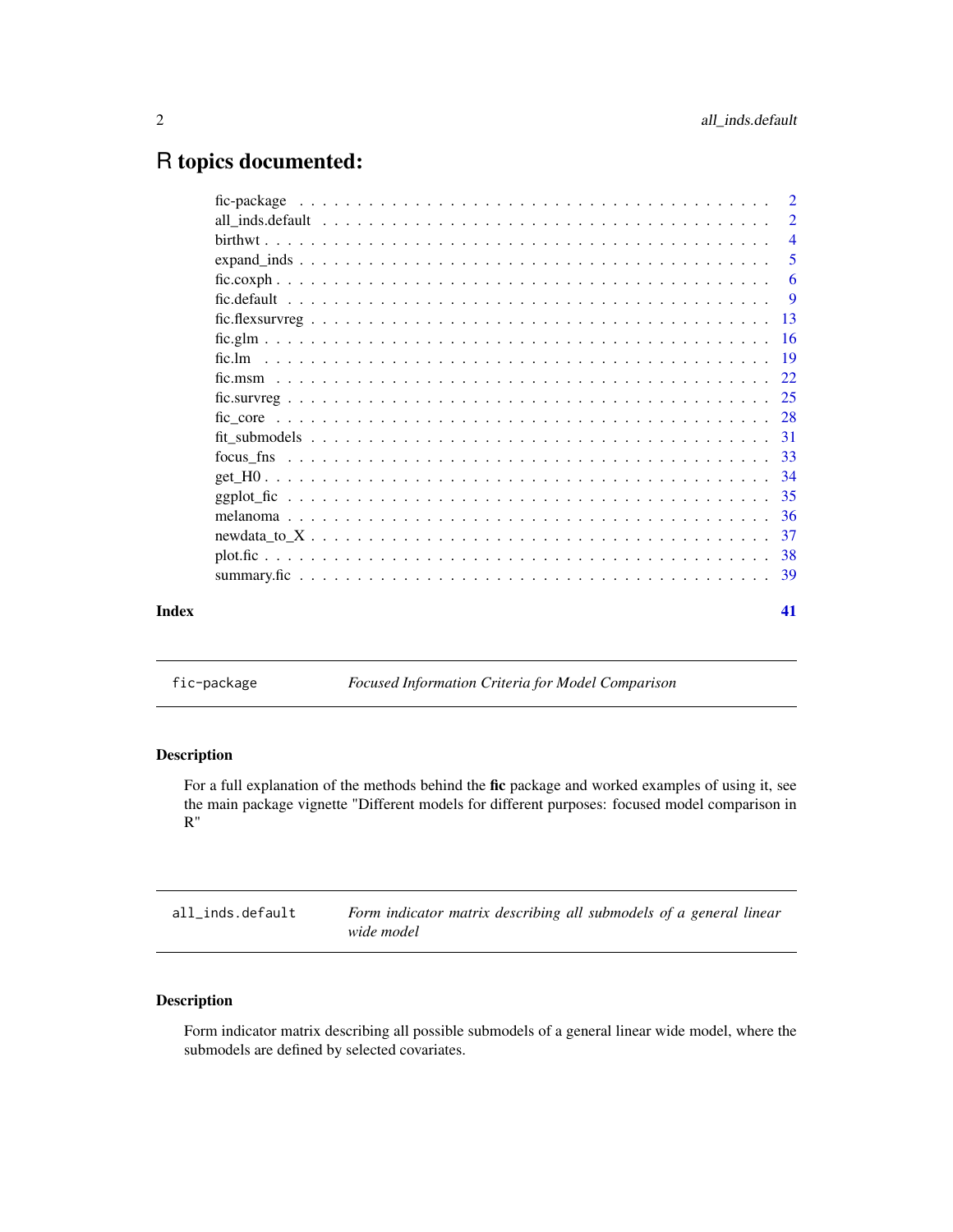### <span id="page-2-0"></span>all\_inds.default 3

### Usage

```
## Default S3 method:
all\_inds(wide, inds0 = NULL, auxpars = NULL, ...)all_inds(wide, inds0, ...)
## S3 method for class 'lm'
all_inds(wide, inds0, ...)
## S3 method for class 'glm'
all_inds(wide, inds0, ...)
## S3 method for class 'coxph'
all_inds(wide, inds0, ...)
```
#### Arguments

| wide     | A fitted model of standard R format, such that terms (wide) returns information<br>about the terms of the model formula. Models outside standard R packages may<br>not support this.                                        |
|----------|-----------------------------------------------------------------------------------------------------------------------------------------------------------------------------------------------------------------------------|
| inds0    | Narrow model indicators, in format described in fic.                                                                                                                                                                        |
| auxpars  | Names of parameters in the wide model other than the covariate effects be-<br>ing selected from. By default, for linear and generalised linear models this is<br>$c("Intercept)"),$ and for Cox regression this is omitted. |
| $\cdots$ | Other arguments. Currently unused.                                                                                                                                                                                          |

### Value

A matrix in the format required by the inds argument of fic(), representing all possible submodels of the wide model.

The number of rows is the number of models, and the number of columns is the number of parameters in the wide model. The r, s entry of the matrix is a 1 if the rth submodel includes parameter s, and 0 otherwise.

If a factor is included (excluded) from the submodel, then all corresponding parameters are included (excluded).

See the package vignettes for examples.

### Examples

```
bwt.glm <- glm(low ~ lwtkg + age + smoke, data=birthwt, family="binomial")
all_inds(bwt.glm, inds0=c(1,0,0,0))
# note no intercept term in Cox models, so inds0 has two elements here
library(survival)
wide \leq coxph(Surv(years, death==1) \sim sex + thick_centred, data=melanoma)
all_inds(wide, inds0=c(0,0))
```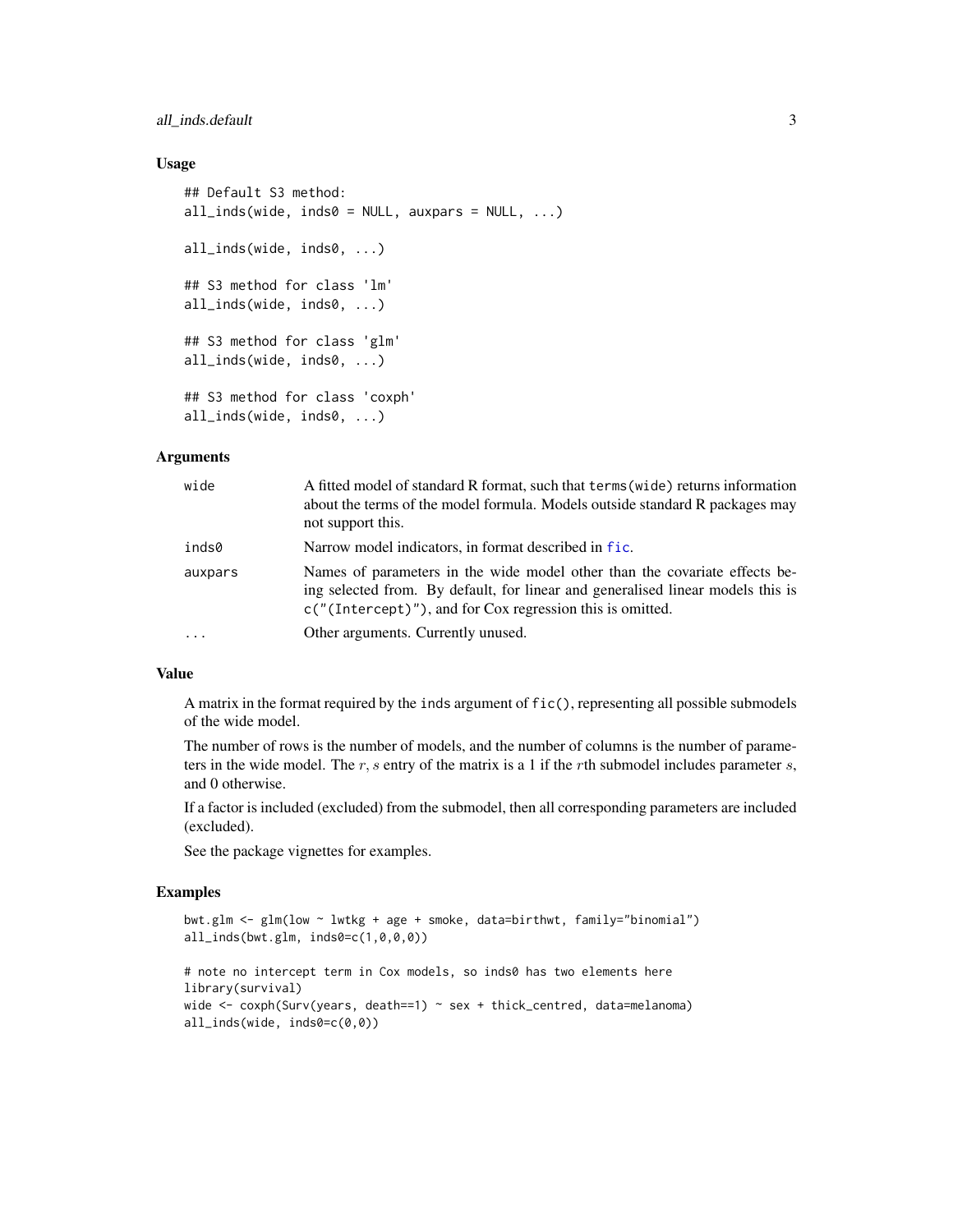<span id="page-3-0"></span>

#### Description

Risk factors associated with low infant birth weight

#### Usage

birthwt

#### Format

A data frame with 189 rows and 19 variables. The first 10 columns are included in the dataset of the same name in the MASS package. The remaining 9 columns are defined in Claeskens and Hjort (2008), and are included in this dataset for convenience.

low indicator of birth weight less than 2.5 kg

age mother's age in years

lwt mother's weight in pounds at last menstrual period

race mother's race ('1' = white, '2' = black, '3' = other)

smoke smoking status during pregnancy

ptl number of previous premature labours

ht history of hypertension

ui presence of uterine irritability

ftv number of physician visits during the first trimester

bwt birth weight in grams

smokeui Binary indicator for both smoking and uterine irritation

smokeage Interaction between age and binary  $(0/1)$  smoking status, that is, age for smokers and zero for non-smokers.

intercpt Intercept term (all 1)

raceother Binary indicator for race "other"

raceblack Binary indicator for race "black"

ftv2p Binary indicator for ftv, number of physician visits during the first trimester, 2 or more

ftv1 Binary indicator for ftv 1

ptd Binary indicator for ptl, number of previous premature labours, 1 or more

lwtkg Weight measured in kg, as used in Claeskens and Hjort. Note lwt, as used in MASS, is in pounds.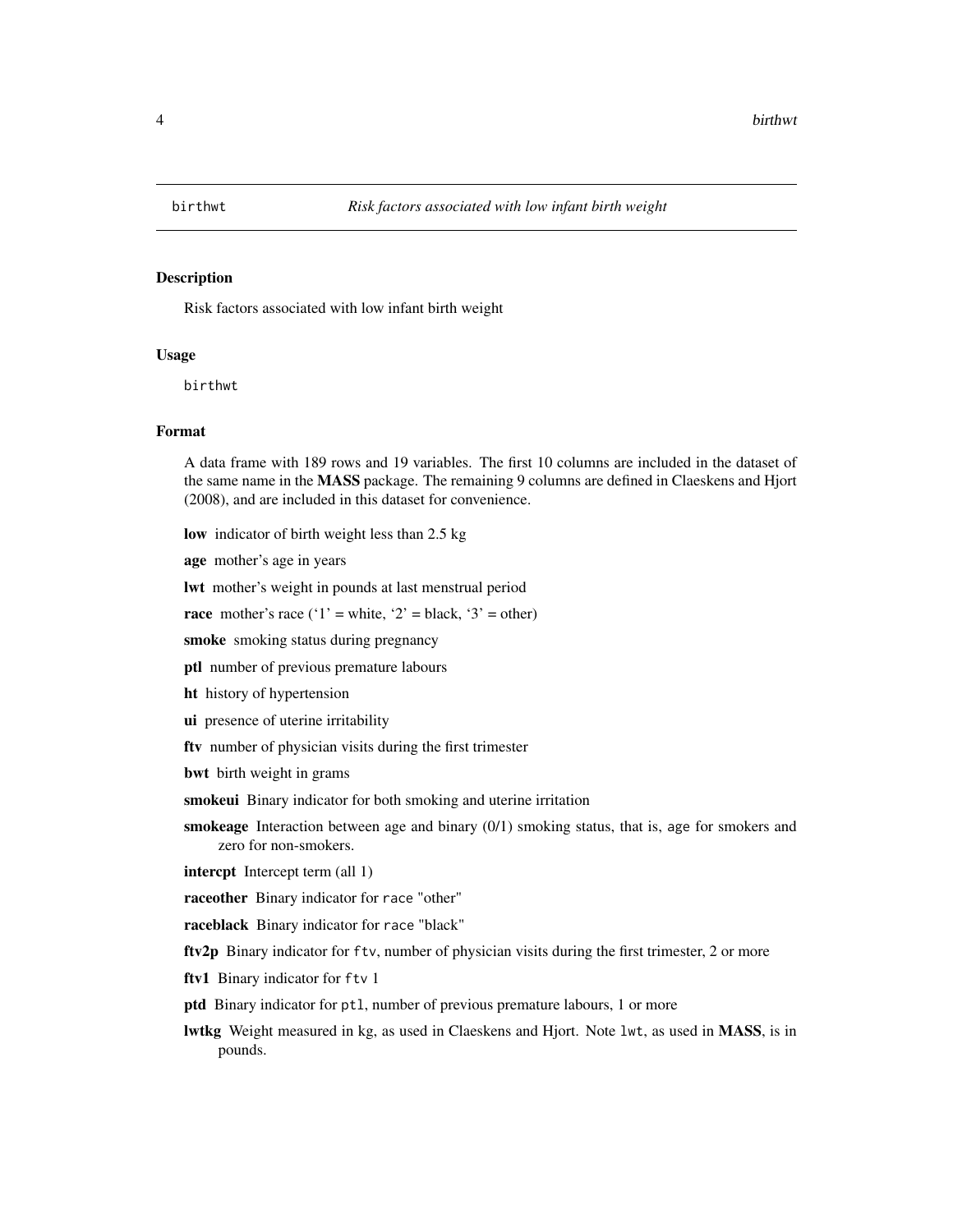### <span id="page-4-0"></span>expand\_inds 5

#### Source

MASS package (Venables, W. N. and Ripley, B. D. (2002) Modern Applied Statistics with S. Fourth edition. Springer); originally from Hosmer, D.W. and Lemeshow, S. (1989) Applied Logistic Regression. New York: Wiley

#### References

Claeskens, G., & Hjort, N. L. (2008). Model selection and model averaging (Vol. 330). Cambridge: Cambridge University Press.

expand\_inds *Form 'fic' model indicator argument in presence of factors*

### Description

Given a model indicator inds identifying terms in a regression model, convert this to the format needed for [fic](#page-8-1) by converting indicators for regression terms to indicators for inclusion of parameters. Only required if there are factors.

### Usage

```
expand_inds(inds, wide)
```
#### **Arguments**

| inds | Matrix or vector of indicators for which parameters are included in the submodel<br>or submodels to be assessed.                                                                                                                                                                                                                                                                                                                                                  |
|------|-------------------------------------------------------------------------------------------------------------------------------------------------------------------------------------------------------------------------------------------------------------------------------------------------------------------------------------------------------------------------------------------------------------------------------------------------------------------|
|      | A matrix should be supplied if there are multiple submodels. This should have<br>number of rows equal to the number of submodels, and number of columns<br>equal to the total number of parameters in the wide model. It contains 1s in<br>the positions where the parameter is included in the submodel, and 0s in posi-<br>tions where the parameter is excluded. This should always be 1 in the positions<br>defining the narrow model, as specified in inds0. |
| wide | Fitted model object containing the wide model.                                                                                                                                                                                                                                                                                                                                                                                                                    |

#### Details

If a regression term is a factor, then the 0 or 1 indicating its inclusion/exclusion is replicated to a length given by the number of factor levels minus 1, that is, the number of parameters pertaining to that factor.

This function only works for classes of models for which the model.matrix function is understood and returns objects with an "assign" attribute. This includes all the commonly-used models in base R.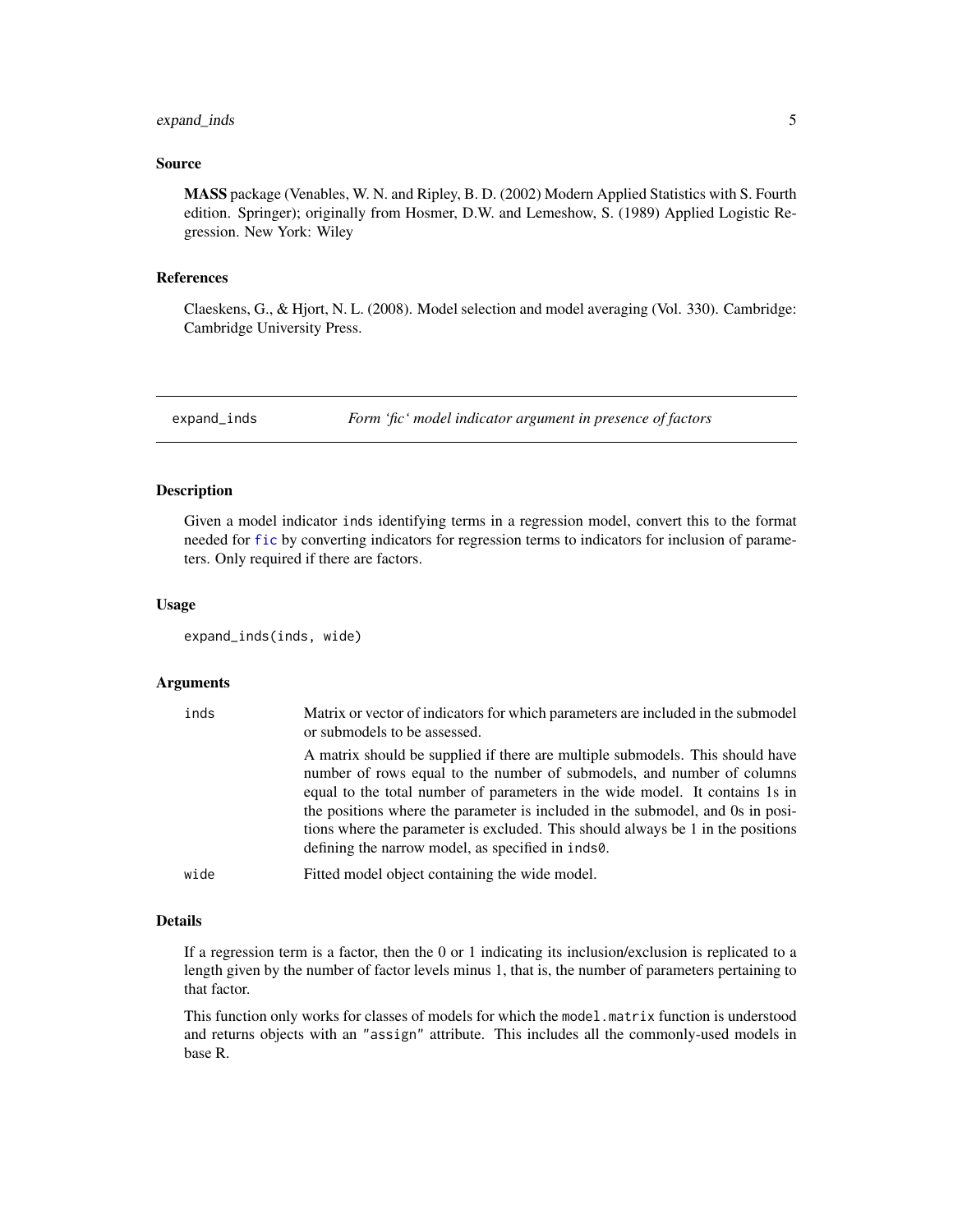### <span id="page-5-0"></span>Examples

```
# Five terms in this model: intercept and four covariates,
# but the covariate "ftv" is a factor with 3 levels,
# so there are six parameters
bwt.glm <- glm(low ~ lwtkg + age + smoke + ftv, data=birthwt, family="binomial")
## Convert indicator for terms to indicator for parameters
inds \leq rbind(c(1,1,1,0,0),
              c(1,1,1,1,1))
expand_inds(inds, bwt.glm)
```

| fic.coxph | Focused information criteria for Cox proportional hazard regression |
|-----------|---------------------------------------------------------------------|
|           | models                                                              |

### Description

Focused model comparison for Cox models fitted with coxph from the survival package. Built-in focuses include the hazard ratio, survival and cumulative hazard.

### Usage

## S3 method for class 'coxph' fic(wide, inds, inds0 = NULL, gamma0 = 0, focus,  $X = NULL$ ,  $t = NULL$ , sub = "auto", tidy = TRUE, ...)

| wide   | Fitted model object containing the wide model.                                                                                                                                                                                                                                                                                                                                                                                                                    |
|--------|-------------------------------------------------------------------------------------------------------------------------------------------------------------------------------------------------------------------------------------------------------------------------------------------------------------------------------------------------------------------------------------------------------------------------------------------------------------------|
| inds   | Matrix or vector of indicators for which parameters are included in the submodel<br>or submodels to be assessed.                                                                                                                                                                                                                                                                                                                                                  |
|        | A matrix should be supplied if there are multiple submodels. This should have<br>number of rows equal to the number of submodels, and number of columns<br>equal to the total number of parameters in the wide model. It contains 1s in<br>the positions where the parameter is included in the submodel, and 0s in posi-<br>tions where the parameter is excluded. This should always be 1 in the positions<br>defining the narrow model, as specified in inds0. |
| inds0  | Vector of indicators specifying the narrow model, in the same format as inds.<br>If this is omitted, the narrow model is assumed to be defined by the first row of<br>inds (if inds is a matrix), or inds itself if this is a vector.                                                                                                                                                                                                                             |
| gamma0 | Vector of special values taken by the parameters <i>gamma</i> which define the nar-<br>row model.                                                                                                                                                                                                                                                                                                                                                                 |
|        | This defaults to 0, as in covariate selection, where "excluded" coefficients are<br>fixed to $0$ .                                                                                                                                                                                                                                                                                                                                                                |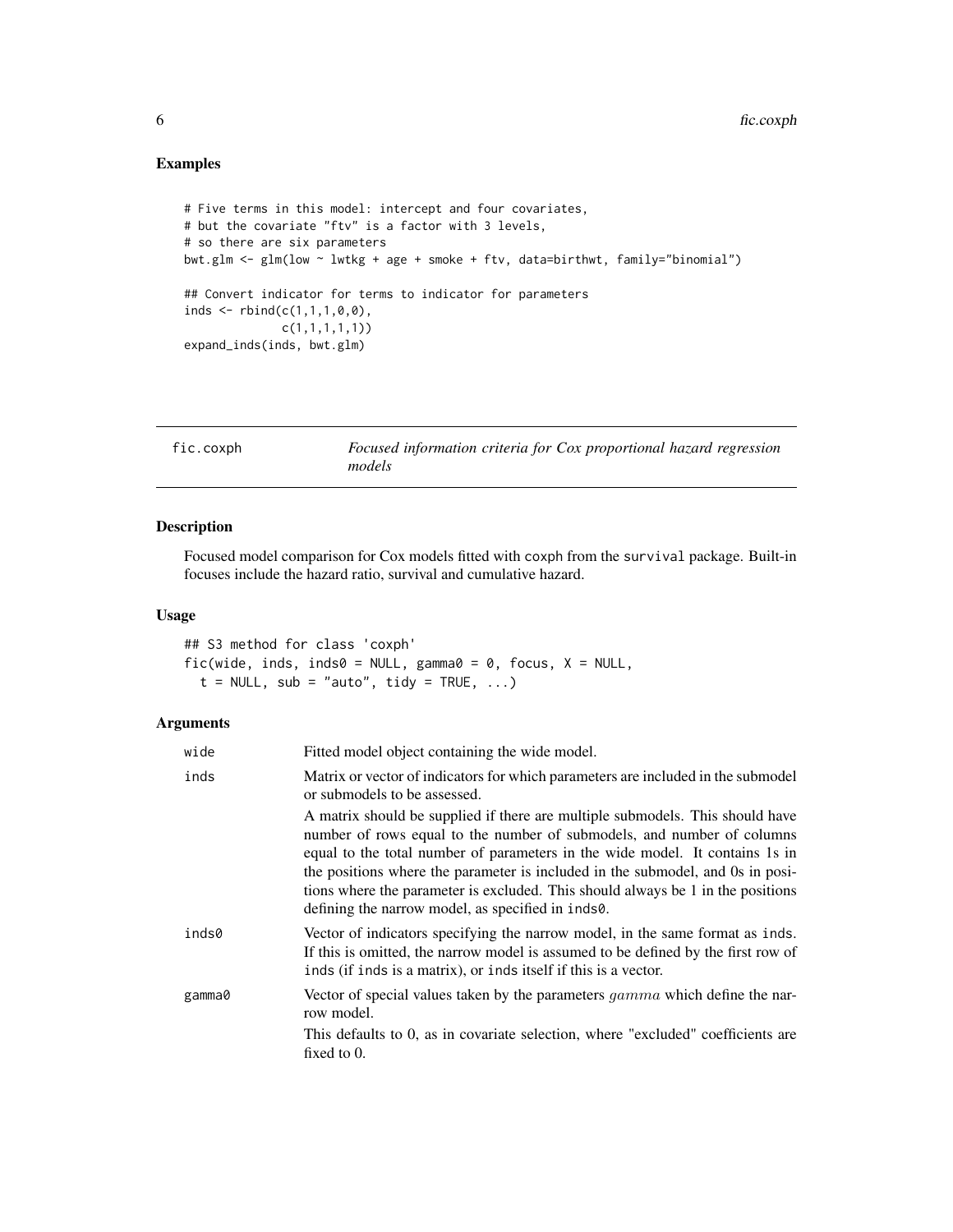<span id="page-6-0"></span>

|       | This should either be a scalar, assumed to be the same for all parameters fixed<br>in the narrow model, or a vector of length equal to the number of parameters<br>from the wide model which are fixed in the narrow model, that is, the number of<br>entries of inds0 which are zero.                                                                                                                                                                                                                                                                |
|-------|-------------------------------------------------------------------------------------------------------------------------------------------------------------------------------------------------------------------------------------------------------------------------------------------------------------------------------------------------------------------------------------------------------------------------------------------------------------------------------------------------------------------------------------------------------|
| focus | Three built-in focus quantities are supported:                                                                                                                                                                                                                                                                                                                                                                                                                                                                                                        |
|       | "hr" for the hazard ratio between individuals with covariate values of X and 0.                                                                                                                                                                                                                                                                                                                                                                                                                                                                       |
|       | "survival" for the survival probability at time or times given in t.                                                                                                                                                                                                                                                                                                                                                                                                                                                                                  |
|       | "cumhaz" for the cumulative hazard at time or times given in t.                                                                                                                                                                                                                                                                                                                                                                                                                                                                                       |
|       | Alternatively, a list of three R functions can be supplied, with components<br>named "focus", "deriv" and "dH" respectively giving the focus, derivative<br>with respect to the log hazard ratios, and derivative with respect to the cumula-<br>tive hazards. Each function should have arguments par, H0, X and t, giving the<br>log hazard ratios, baseline cumulative hazard, covariate values and time points<br>at which the focus function should be evaluated. See the section "User-defined<br>focuses" below for a little more information. |
| Χ     | Covariate values to evaluate the focus at. See $f$ ic, argument , for the re-<br>quired format.                                                                                                                                                                                                                                                                                                                                                                                                                                                       |
| t     | times to evaluate the focus at. Only relevant for survival and cumulative hazard<br>focuses, as the hazard ratio is constant through time.                                                                                                                                                                                                                                                                                                                                                                                                            |
| sub   | If "auto" (the default) then the submodels are fitted automatically within this<br>function. If NULL they are not fitted, and focus estimates are not returned with<br>the results.                                                                                                                                                                                                                                                                                                                                                                   |
| tidy  | If TRUE the results are returned as a data frame with variables to indicate the<br>submodels, focuses and corresponding result statistics. If FALSE, the results are<br>returned as a three-dimensional array, with dimensions indexed by the submod-<br>els, result statistics and focuses respectively.                                                                                                                                                                                                                                             |
| .     | Other arguments to the focus function can be supplied here.                                                                                                                                                                                                                                                                                                                                                                                                                                                                                           |
|       | The built-in focus functions prob_logistic and mean_normal take an argu-<br>ment X giving covariate values defining the focus. This can either be a matrix or<br>a vector, or a list or data frame that can be coerced into a matrix.<br>If just one focus is needed, then X can be a vector of length equal to the number<br>of parameters in the wide model.                                                                                                                                                                                        |
|       | To compute focused model comparison statistics for multiple focuses defined<br>by the same focus function evaluated at multiple covariate values, X should be a<br>matrix, with number of columns equal to the number of parameters in the wide<br>model, and number of rows equal to the number of alternative focuses.                                                                                                                                                                                                                              |
|       | For a typical regression model, the first parameter will denote an intercept, so<br>the first value of X should be 1, and the remaining values should correspond<br>to covariates whose coefficients form parameters of the wide model. See the<br>examples in the vignette.                                                                                                                                                                                                                                                                          |
|       | Arguments to the focus function other than X can also be supplied as a matrix,<br>vector, list or data frame in the same way. An exception is when the argument is<br>supplied as a vector, this is assumed to refer to multiple focuses. For example,<br>suppose the focus function defines the quantile of a distribution, and takes an<br>argument focus_p, then calling $fic(, focus_p=c(0.1, 0.9))$ indicates<br>two alternative focuses defined by the 0.1 and 0.9 quantiles.                                                                   |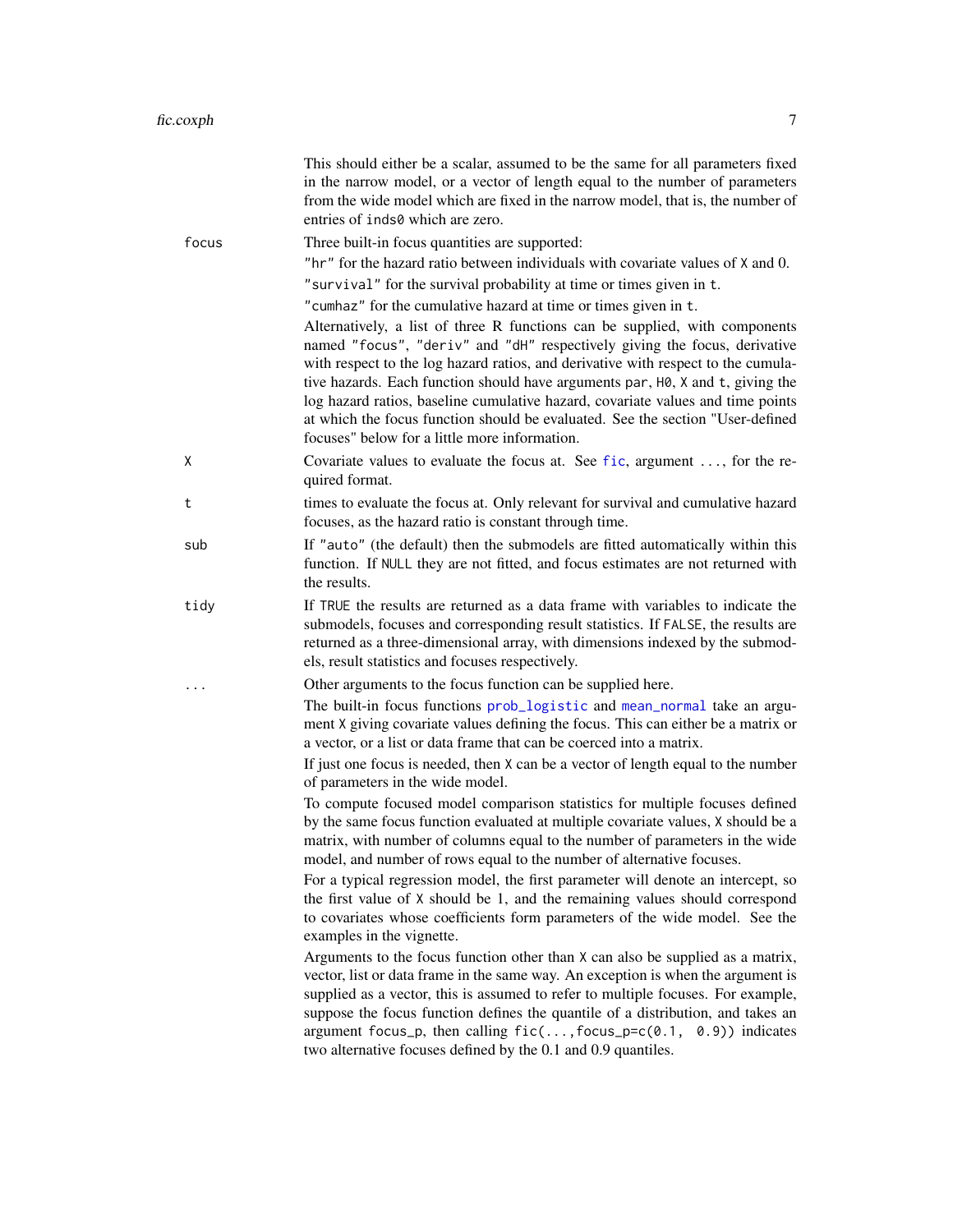#### <span id="page-7-0"></span>Details

Stratified Cox models are not currently supported.

#### User-defined focuses

Each function should have four arguments:

par Vector of estimated coefficients, the log hazard ratios in the Cox model.

H0 Cumulative hazard estimate at a set of times, in the form of the output from [basehaz](#page-0-0). The function [get\\_H0](#page-33-1) can be used on this estimate to obtain the estimate at any other times by interpolation.

X Matrix of covariates, with ncov rows and npar columns, where ncov is the number of alternative covariate values definining alternative focuses we want to compare models for, and npar is the number of coefficients in the model.

t Vector of times defining alternative focus quantities (such as the survival)

For examples, examine the source for the built-in functions

```
fic:::cox_hr,fic:::cox_hr_deriv,fic:::cox_hr_dH for the hazard ratio between X and 0
```
fic:::cox\_cumhaz,fic:::cox\_cumhaz\_deriv,fic:::cox\_cumhaz\_dH for the cumulative hazard

fic:::cox\_survival,fic:::cox\_survival\_deriv,fic:::cox\_survival\_dH for the survival.

#### Examples

## Example of focused covariate selection in a Cox model ## For more information see the main package vignette.

```
library(survival)
wide \le coxph(Surv(years, death==1) \sim sex + thick_centred + infilt +
              epith + ulcer + depth + age, data=melanoma)
```

```
## Define models to be selected from
## Sex included in all models
## Select between models including all combinations of other covariates
inds0 <- expand_inds(c(1,0,0,0,0,0,0), wide)
combs <- all_inds(wide, inds0)
```

```
## Covariate values defining focus
newdata <- with(melanoma,
                data.frame(sex = c("female","male"),
                           thick_centred = tapply(thick_centred, sex, mean),
                           infilt=4, epith=1, ulcer=1, depth=2,
                           age = tapply(age, sex, mean)))
X <- newdata_to_X(newdata, wide, intercept=FALSE)
```

```
## Focus is 5-year survival for these covariate values
ficall <- fic(wide, inds=combs, inds0=inds0, focus="survival", X=X, t=5)
ggplot_fic(ficall)
summary(ficall)
```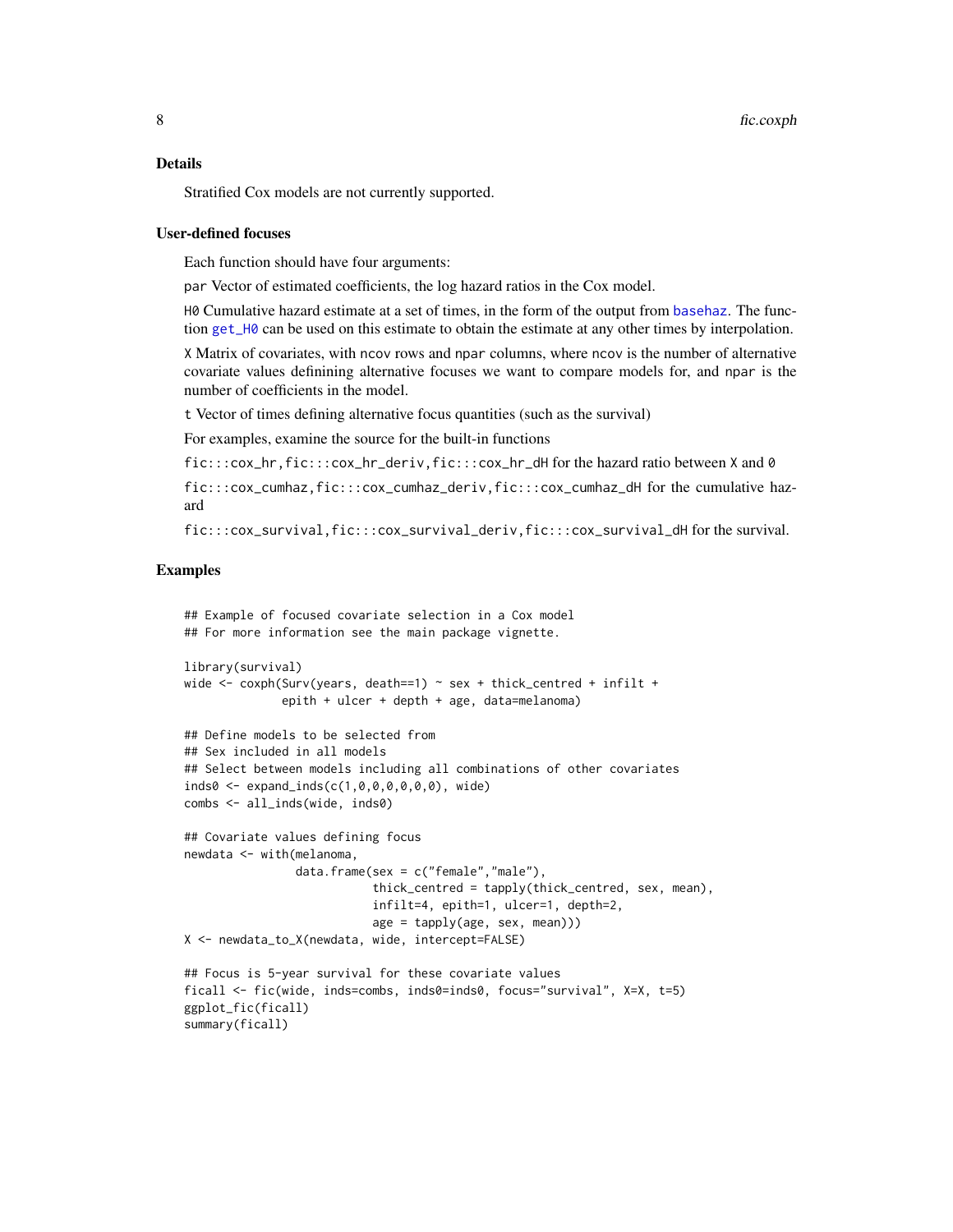<span id="page-8-0"></span>

### <span id="page-8-1"></span>Description

Focused information criteria for general models. These methods estimate the bias and variance of estimates of a quantity of interest (the "focus") when smaller submodels are used in place of a "wide" model that is assumed to generate the data but may not give precise enough estimates.

### Usage

```
## Default S3 method:
fic(wide, inds, inds0 = NULL, gamma0 = 0, focus = NULL,
  focus_deriv = NULL, wt = NULL, sub = NULL, fns = NULL, FIC = FALSE,
 B = 0, loss = loss_mse, tidy = TRUE, ...)
```
fic(wide, ...)

| wide   | Fitted model object containing the wide model.                                                                                                                                                                                                                                                                                                                                                                                                                    |
|--------|-------------------------------------------------------------------------------------------------------------------------------------------------------------------------------------------------------------------------------------------------------------------------------------------------------------------------------------------------------------------------------------------------------------------------------------------------------------------|
| inds   | Matrix or vector of indicators for which parameters are included in the submodel<br>or submodels to be assessed.                                                                                                                                                                                                                                                                                                                                                  |
|        | A matrix should be supplied if there are multiple submodels. This should have<br>number of rows equal to the number of submodels, and number of columns<br>equal to the total number of parameters in the wide model. It contains 1s in<br>the positions where the parameter is included in the submodel, and 0s in posi-<br>tions where the parameter is excluded. This should always be 1 in the positions<br>defining the narrow model, as specified in inds0. |
| inds0  | Vector of indicators specifying the narrow model, in the same format as inds.<br>If this is omitted, the narrow model is assumed to be defined by the first row of<br>inds (if inds is a matrix), or inds itself if this is a vector.                                                                                                                                                                                                                             |
| gamma0 | Vector of special values taken by the parameters $gamma$ which define the nar-<br>row model.                                                                                                                                                                                                                                                                                                                                                                      |
|        | This defaults to 0, as in covariate selection, where "excluded" coefficients are<br>fixed to 0.                                                                                                                                                                                                                                                                                                                                                                   |
|        | This should either be a scalar, assumed to be the same for all parameters fixed<br>in the narrow model, or a vector of length equal to the number of parameters<br>from the wide model which are fixed in the narrow model, that is, the number of<br>entries of inds0 which are zero.                                                                                                                                                                            |
| focus  | An R function with:                                                                                                                                                                                                                                                                                                                                                                                                                                               |
|        | • first argument named par, denoting a vector of parameters, of the same<br>length as in wide model                                                                                                                                                                                                                                                                                                                                                               |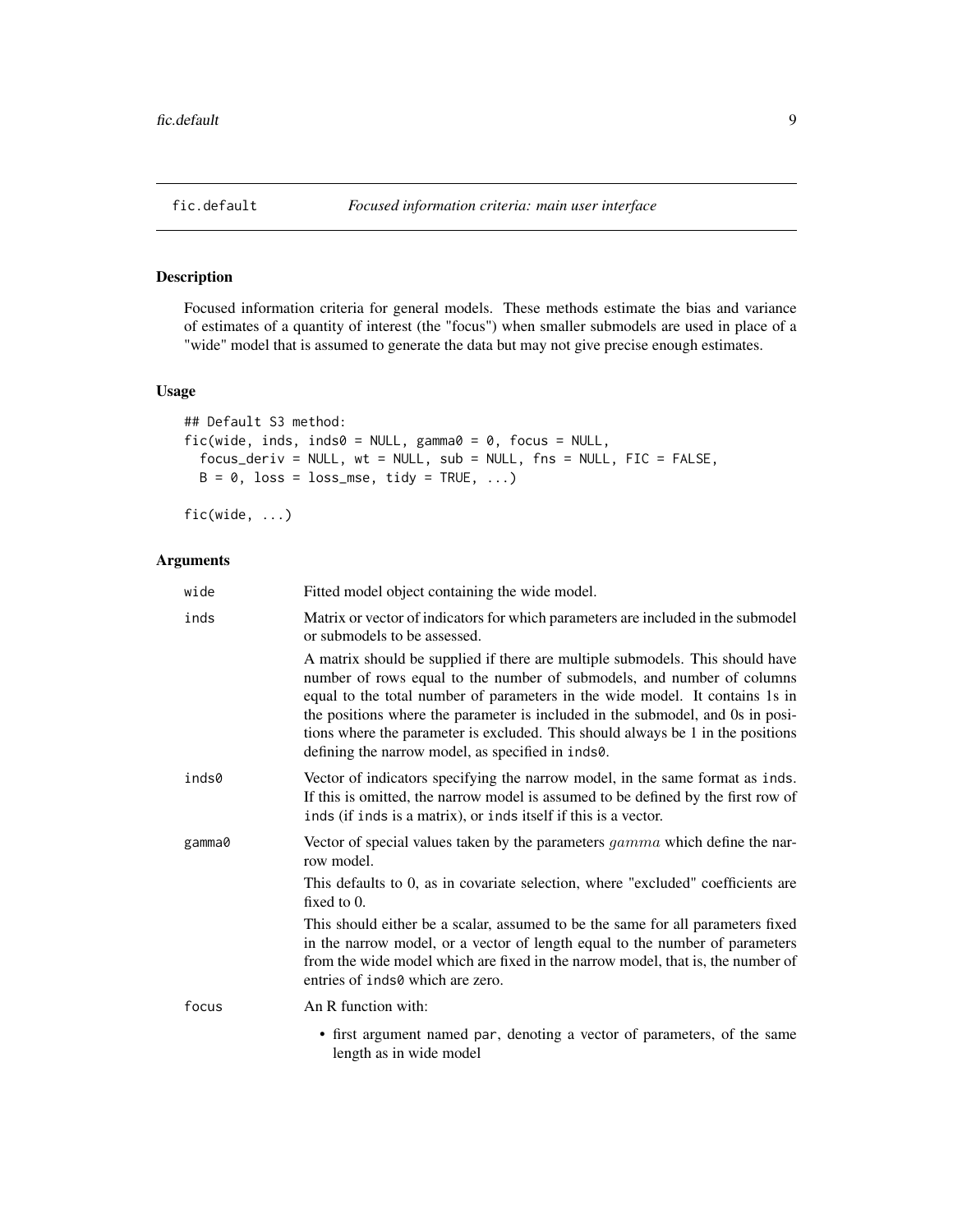<span id="page-9-0"></span>

|             | • other arguments defining alternative focuses. These are supplied through<br>the  argument to fic. In the built-in examples, there is an argument<br>named X, denoting alternative covariate values. The required format is doc-<br>umented below.                                                                                                                                                                                                                                                                                                                                                                       |
|-------------|---------------------------------------------------------------------------------------------------------------------------------------------------------------------------------------------------------------------------------------------------------------------------------------------------------------------------------------------------------------------------------------------------------------------------------------------------------------------------------------------------------------------------------------------------------------------------------------------------------------------------|
|             | The function should return the focus quantity of interest. If additional arguments<br>are supplied which are vectors or matrices, e.g. X, then these are assumed to<br>represent multiple focuses, and focus should return a vector giving the focus<br>for par and each row of X. Otherwise focus should return a scalar giving the<br>focus value at par.                                                                                                                                                                                                                                                               |
|             | Not required if focus_deriv is specified.                                                                                                                                                                                                                                                                                                                                                                                                                                                                                                                                                                                 |
|             | Alternatively, focus can be a character string naming a built-in focus function<br>supplied by the fic package. Currently these include:                                                                                                                                                                                                                                                                                                                                                                                                                                                                                  |
|             | "prob_logistic", the probability of the outcome in a logistic regression model<br>"mean_normal" the mean outcome in a normal linear regression model<br>See focus_fns for the functions underlying these built-in focuses.                                                                                                                                                                                                                                                                                                                                                                                                |
| focus_deriv | Vector of partial derivatives of the focus function with respect to the parameters<br>in the wide model. This is not usually needed, as it can generally be computed<br>automatically and accurately from the function supplied in focus, using numer-<br>ical differentiation.                                                                                                                                                                                                                                                                                                                                           |
| wt          | Vector of weights to apply to different covariate values in X. This should have<br>length equal to the number of alternative values for the covariates, that is, the<br>number of alternative focuses of interest. The covariate-specific focused model<br>comparison statistics are then supplemented by averaged statistics for a popula-<br>tion defined by this distribution of covariate values. If this argument is omitted,<br>the values are assumed to have equal weight when computing the average. The<br>weights are not normalised, though the interpretation is unclear if the weights<br>don't sum to one. |
| sub         | List of fitted model objects corresponding to each submodel to be assessed.<br>For some classes of models with built in methods for fic, e.g. fic.glm, the<br>submodels are fitted automatically by default, so this argument does not need to<br>be supplied.                                                                                                                                                                                                                                                                                                                                                            |
|             | Otherwise, this argument can be omitted, but it is required if you want the es-<br>timate of the focus function under each submodel to be included in the results,<br>which is usually the case.                                                                                                                                                                                                                                                                                                                                                                                                                          |
| fns         | Named list of functions to extract the quantities from the fitted model object that<br>are required to calculate the focused model comparison statistics. By default<br>this is                                                                                                                                                                                                                                                                                                                                                                                                                                           |
|             | list(coef=coef, nobs=nobs, vcov=vcov)                                                                                                                                                                                                                                                                                                                                                                                                                                                                                                                                                                                     |
|             | Suppose the fitted model object is called mod. This default list assumes that                                                                                                                                                                                                                                                                                                                                                                                                                                                                                                                                             |
|             | • coef (mod) returns the vector of parameter estimates,<br>• vcov(mod) returns the covariance matrix for the parameter estimates,<br>• nobs (mod) returns the number of observations used in the model fit. Only<br>required if the 'classic' FIC is required, and not required to compute the<br>mean square error of the focus.                                                                                                                                                                                                                                                                                         |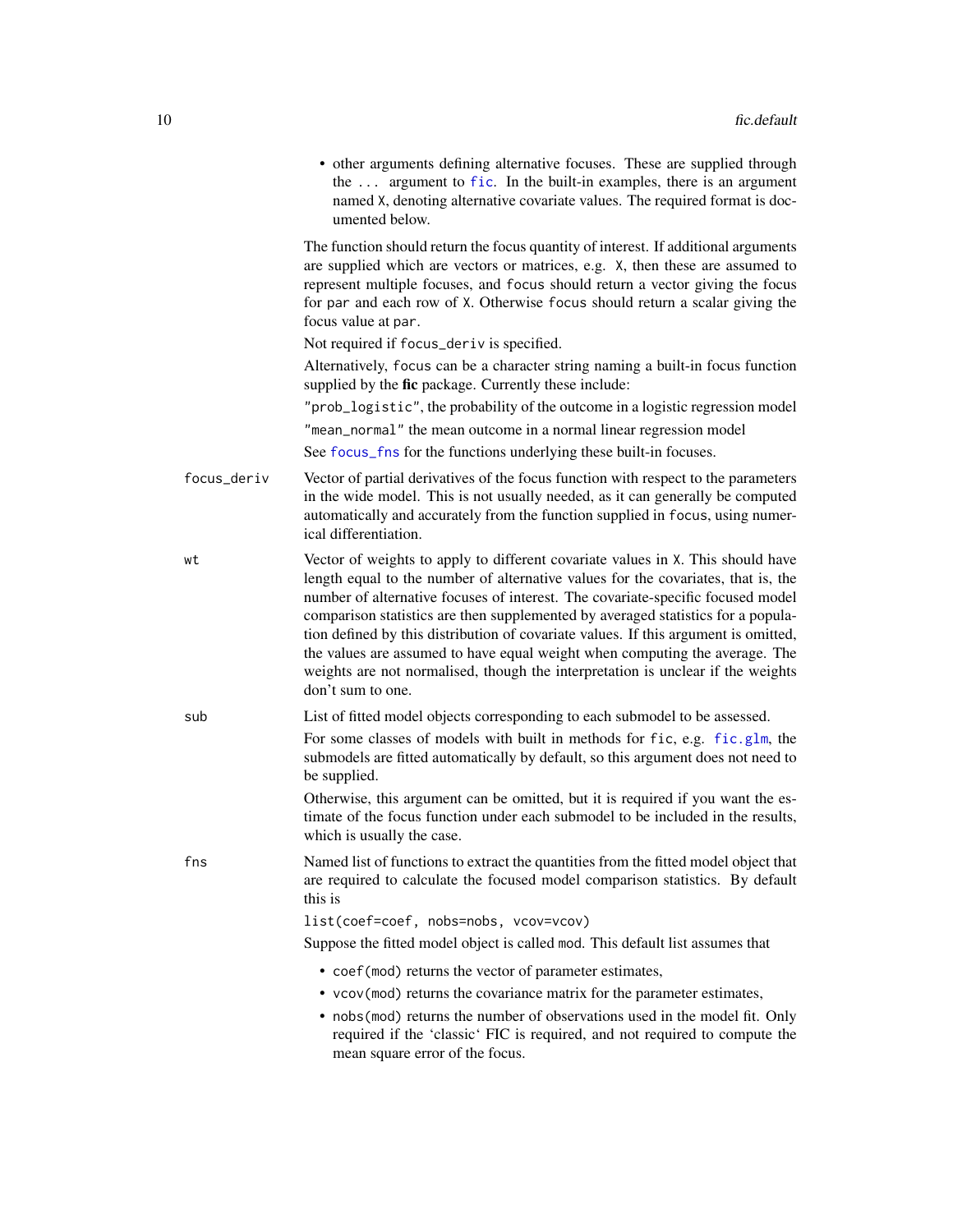<span id="page-10-0"></span>

|      | If one or more of these functions does not work for mod, then the defaults can be<br>changed. For example, suppose the functions coef(), nobs() and vcov() are<br>not understood (or return something different) for your class of model objects,<br>but the parameters are stored in mod\$estimates, the number of observations<br>is in mod\$data\$nobs, and the covariance matrix is in mod\$cov, then the fns<br>argument should be set to                                                                                                                                                                                         |     |
|------|----------------------------------------------------------------------------------------------------------------------------------------------------------------------------------------------------------------------------------------------------------------------------------------------------------------------------------------------------------------------------------------------------------------------------------------------------------------------------------------------------------------------------------------------------------------------------------------------------------------------------------------|-----|
|      | $coef = function(x)$ {x\$estimates},<br>list(<br>$nobs = function(x){x$data$nobs},$                                                                                                                                                                                                                                                                                                                                                                                                                                                                                                                                                    | vcc |
|      | If less than three components are specified in fns, then the missing components<br>are assumed to take their default values.                                                                                                                                                                                                                                                                                                                                                                                                                                                                                                           |     |
| FIC  | If TRUE, then the Focused Information Criterion is returned with the results<br>alongside the mean squared error and its components. This is done for built-<br>in model classes, but optional for user-defined model classes, since it requires<br>knowledge of the sample size n as well as the estimates and covariance matrix<br>under the wide model.                                                                                                                                                                                                                                                                             |     |
| Β    | If B is 0 (the default) the standard analytic formulae for the focused model com-<br>parison statistics are used with mean square error loss. If B>0, then a parametric<br>bootstrap method is used with B bootstrap samples, and the loss specified in the<br>loss argument. More details of this approach are given in the package vignette<br>"Focused model comparison with bootstrapping and alternative loss functions".                                                                                                                                                                                                         |     |
| loss | A function returning an estimated loss for a submodel estimate under the sam-<br>pling distribution of the wide model. Only applicable when using bootstrapping.<br>This should have two arguments sub and wide. sub should be a scalar giving<br>the focus estimate from a submodel. wide should be a vector with a sample of<br>focus estimates from the wide model, e.g. generated by a bootstrap method. By<br>default this is a function calculating the root mean square error of the submodel<br>estimate. An example is given in the vignette "Focused model comparison with<br>bootstrapping and alternative loss functions". |     |
| tidy | If TRUE the results are returned as a data frame with variables to indicate the<br>submodels, focuses and corresponding result statistics. If FALSE, the results are<br>returned as a three-dimensional array, with dimensions indexed by the submod-<br>els, result statistics and focuses respectively.                                                                                                                                                                                                                                                                                                                              |     |
| .    | Other arguments to the focus function can be supplied here.<br>The built-in focus functions prob_logistic and mean_normal take an argu-<br>ment X giving covariate values defining the focus. This can either be a matrix or<br>a vector, or a list or data frame that can be coerced into a matrix.<br>If just one focus is needed, then X can be a vector of length equal to the number<br>of parameters in the wide model.                                                                                                                                                                                                          |     |
|      | To compute focused model comparison statistics for multiple focuses defined<br>by the same focus function evaluated at multiple covariate values, X should be a<br>matrix, with number of columns equal to the number of parameters in the wide<br>model, and number of rows equal to the number of alternative focuses.                                                                                                                                                                                                                                                                                                               |     |
|      | For a typical regression model, the first parameter will denote an intercept, so<br>the first value of X should be 1, and the remaining values should correspond<br>to covariates whose coefficients form parameters of the wide model. See the<br>examples in the vignette.                                                                                                                                                                                                                                                                                                                                                           |     |
|      |                                                                                                                                                                                                                                                                                                                                                                                                                                                                                                                                                                                                                                        |     |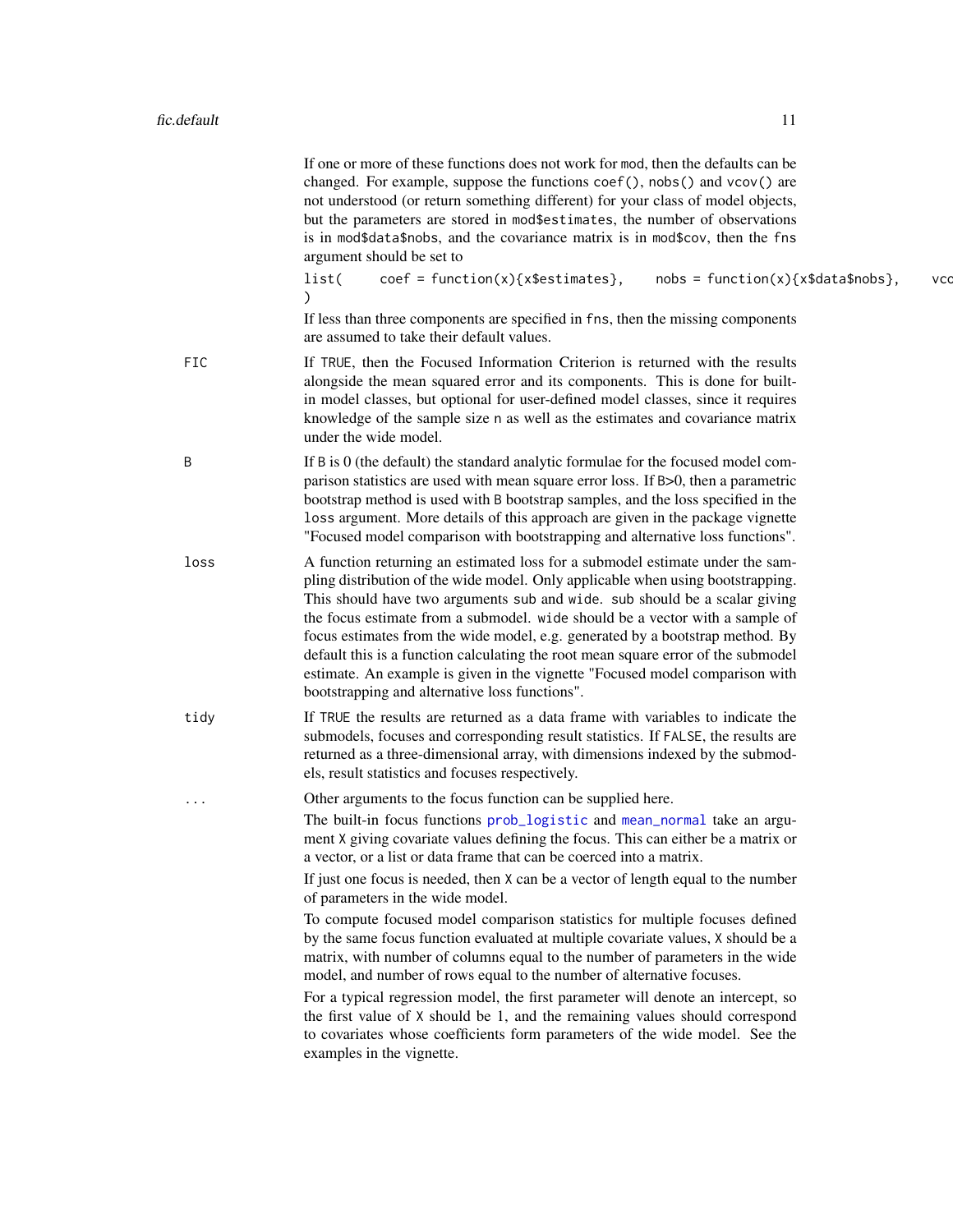<span id="page-11-0"></span>Arguments to the focus function other than X can also be supplied as a matrix, vector, list or data frame in the same way. An exception is when the argument is supplied as a vector, this is assumed to refer to multiple focuses. For example, suppose the focus function defines the quantile of a distribution, and takes an argument focus\_p, then calling  $fic(...,focus_p=c(0.1, 0.9))$  indicates two alternative focuses defined by the 0.1 and 0.9 quantiles.

### Value

The returned data frame or array contains the following components, describing characteristics of the defined submodel. See the package vignette for full, formal definitions, and Chapter 6 of Claeskens and Hjort, 2008.

| rmse       | The root mean square error of the estimate of the focus quantity. Defined as the<br>square root of (squared unadjusted bias plus variance). This is an asymptotically<br>unbiased estimator, but may occasionally be indeterminate if the estimate of the<br>squared bias plus variance is negative. |
|------------|------------------------------------------------------------------------------------------------------------------------------------------------------------------------------------------------------------------------------------------------------------------------------------------------------|
| rmse.adj   | The root mean square error, based on a bias estimator which is adjusted to avoid<br>negative squared bias. Defined on page 157 of Claeskens and Hjort as the sum<br>of the variance and the squared adjusted bias.                                                                                   |
| bias       | The estimated bias of the focus quantity, adjusted to avoid negative squared<br>bias. This is defined as the square root of the quantity $sqb3(S)$ from page 152<br>of Claeskens and Hjort, multiplied by the sign of the unadjusted bias.                                                           |
| se         | The estimated standard error (root variance) of the focus quantity. Defined on<br>page 157.                                                                                                                                                                                                          |
| <b>FIC</b> | The focused information criterion (equation 6.1 from Claeskens and Hjort), if<br>FIC=TRUE was supplied.                                                                                                                                                                                              |

The object returned by fic also has the following attributes, which can be extracted with the [attr](#page-0-0) function.

| iwide    | Index of the wide model in the vector of submodels, or NULL if the wide model<br>is not included.   |
|----------|-----------------------------------------------------------------------------------------------------|
| inarr    | Index of the narrow model in the vector of submodels, or NULL if the wide model<br>is not included. |
| sub      | List of fitted submodel objects.                                                                    |
| parnames | Vector of names of parameters in the wide model.                                                    |
| inds     | Submodel indicators, as supplied in the inds argument.                                              |

### References

Claeskens, G., & Hjort, N. L. (2008). Model selection and model averaging (Vol. 330). Cambridge: Cambridge University Press.

Claeskens, G., & Hjort, N. L. (2003). The focused information criterion. Journal of the American Statistical Association, 98(464), 900-916.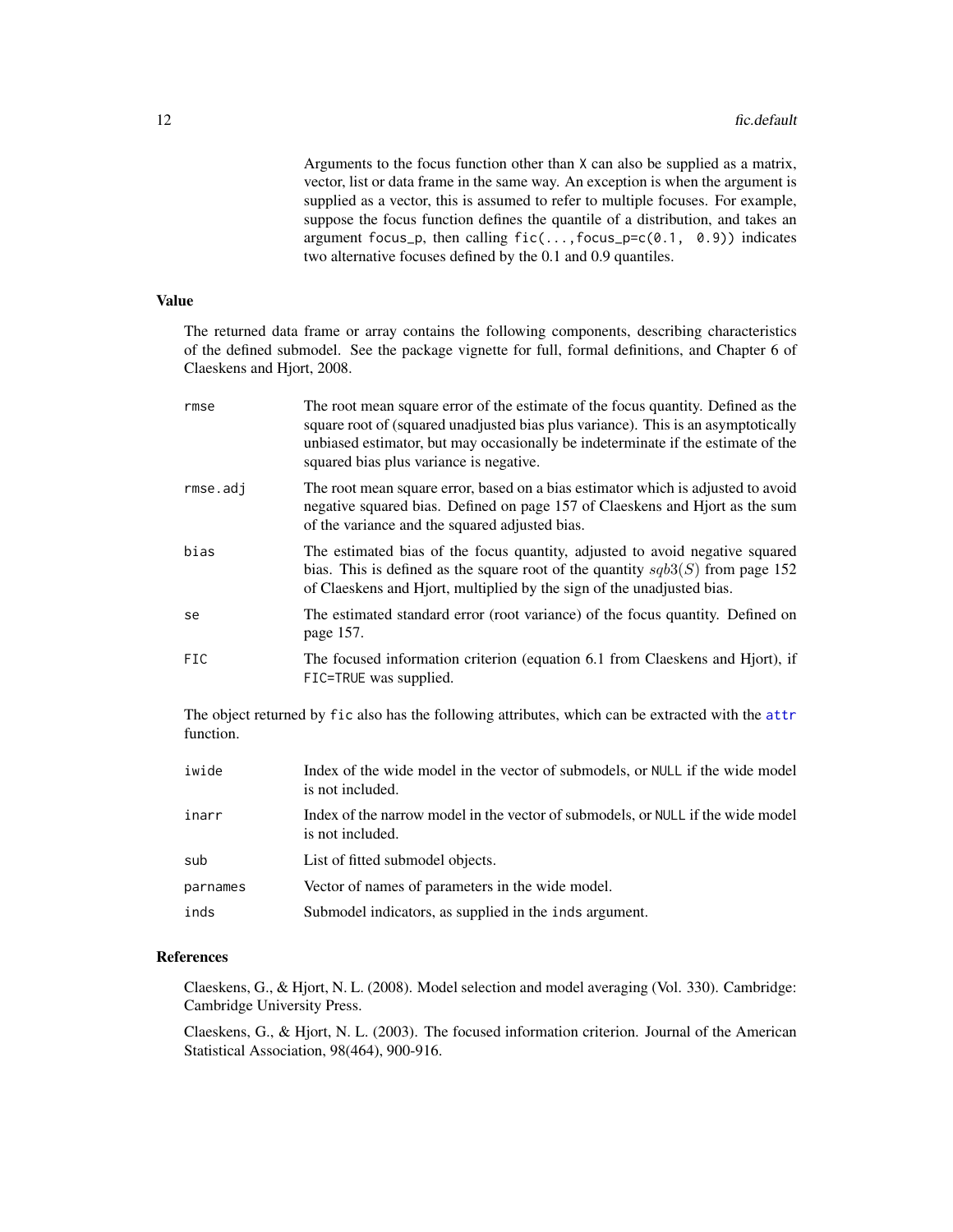### <span id="page-12-0"></span>fic.flexsurvreg 13

### Examples

```
wide.glm \leq glm(low \sim lwtkg + age + smoke + ht + ui + smokeage + smokeui,
                data=birthwt, family=binomial)
inds <- rbind(
              narrow = c(1, 1, 0, 0, 0, 0, 0, 0),
              mod1 = c(1,1,1,1,0,0,0,0),
              wide = c(1,1,1,1,1,1,1,1))
vals.smoke <- c(1, 58.24, 22.95, 1, 0, 0, 22.95, 0)
vals.nonsmoke <- c(1, 59.50, 23.43, 0, 0, 0, 0, 0)
X <- rbind("Smokers"=vals.smoke, "Non-smokers"=vals.nonsmoke)
fic(wide=wide.glm, inds=inds, focus="prob_logistic", X=X)
focus <- function(par, X)plogis(X %*% par)
fic(wide=wide.glm, inds=inds, focus=focus, X=X) # equivalent
```
fic.flexsurvreg *Focused information criteria for flexible parametric survival models*

### Description

Focused information criteria for parametric survival models fitted with the flexsurv package.

#### Usage

```
## S3 method for class 'flexsurvreg'
fic(wide, inds, inds0 = NULL, gamma = 0,
  focus = NULL, focus_deriv = NULL, wt = NULL, sub = NULL, B = 0,
 loss = loss_mse, ...
```

| wide  | Object of class "flexsurvreg" containing the wide model. These are returned,<br>for example, by the flexsurvreg and the flexsurvspline functions.                                                                                                                                                                                                                                                                                                                 |
|-------|-------------------------------------------------------------------------------------------------------------------------------------------------------------------------------------------------------------------------------------------------------------------------------------------------------------------------------------------------------------------------------------------------------------------------------------------------------------------|
| inds  | Matrix or vector of indicators for which parameters are included in the submodel<br>or submodels to be assessed.                                                                                                                                                                                                                                                                                                                                                  |
|       | A matrix should be supplied if there are multiple submodels. This should have<br>number of rows equal to the number of submodels, and number of columns<br>equal to the total number of parameters in the wide model. It contains 1s in<br>the positions where the parameter is included in the submodel, and 0s in posi-<br>tions where the parameter is excluded. This should always be 1 in the positions<br>defining the narrow model, as specified in inds0. |
| inds0 | Vector of indicators specifying the narrow model, in the same format as inds.<br>If this is omitted, the narrow model is assumed to be defined by the first row of<br>inds (if inds is a matrix), or inds itself if this is a vector.                                                                                                                                                                                                                             |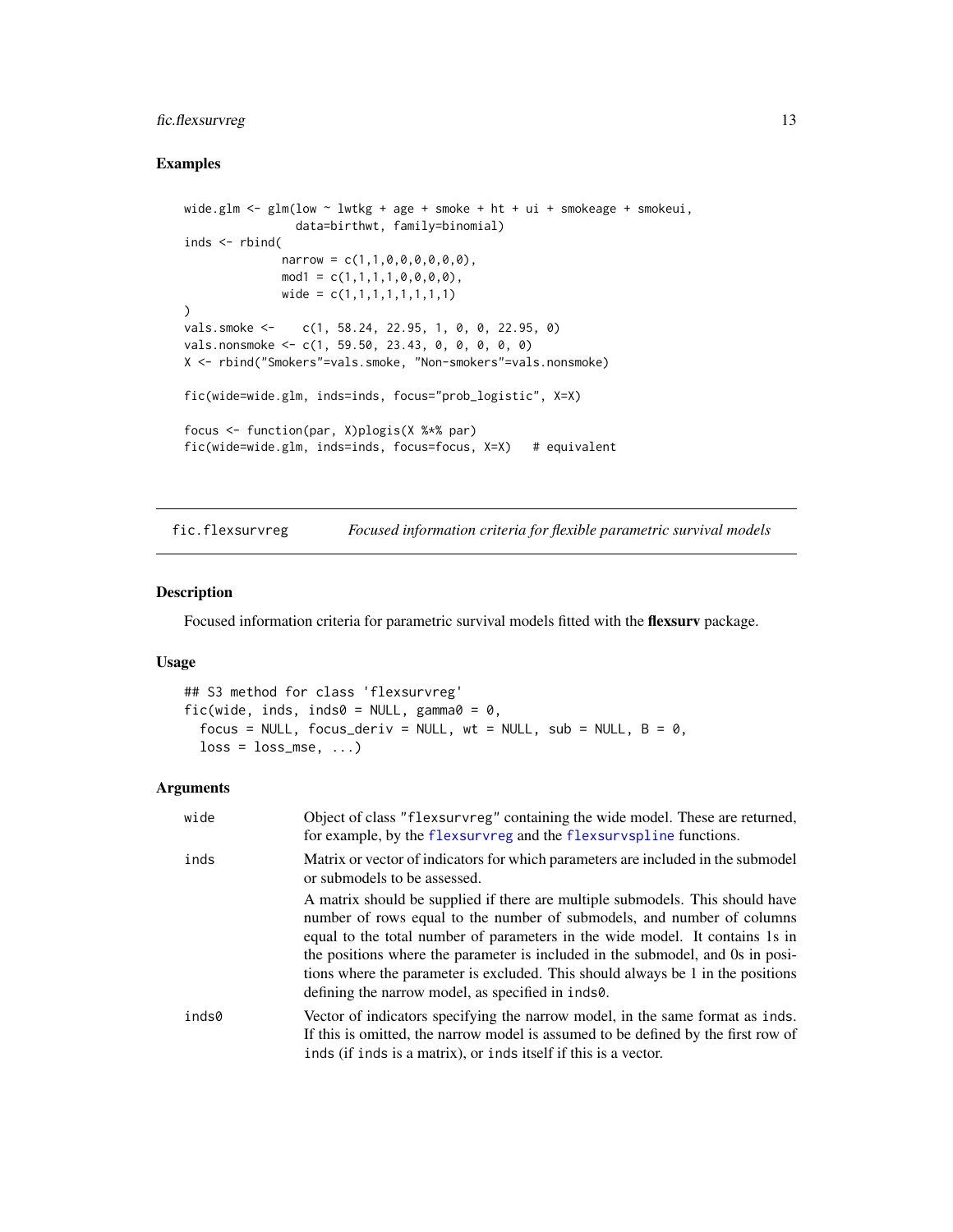<span id="page-13-0"></span>

| gamma0      | Vector of special values taken by the parameters <i>gamma</i> which define the nar-<br>row model.                                                                                                                                                                                                                                                                                                                                                                                                                                                                                                                         |
|-------------|---------------------------------------------------------------------------------------------------------------------------------------------------------------------------------------------------------------------------------------------------------------------------------------------------------------------------------------------------------------------------------------------------------------------------------------------------------------------------------------------------------------------------------------------------------------------------------------------------------------------------|
|             | This defaults to 0, as in covariate selection, where "excluded" coefficients are<br>fixed to 0.                                                                                                                                                                                                                                                                                                                                                                                                                                                                                                                           |
|             | This should either be a scalar, assumed to be the same for all parameters fixed<br>in the narrow model, or a vector of length equal to the number of parameters<br>from the wide model which are fixed in the narrow model, that is, the number of<br>entries of inds0 which are zero.                                                                                                                                                                                                                                                                                                                                    |
| focus       | An R function with:                                                                                                                                                                                                                                                                                                                                                                                                                                                                                                                                                                                                       |
|             | • first argument named par, denoting a vector of parameters, of the same<br>length as in wide model<br>• other arguments defining alternative focuses. These are supplied through<br>the  argument to fic. In the built-in examples, there is an argument<br>named X, denoting alternative covariate values. The required format is doc-<br>umented below.                                                                                                                                                                                                                                                                |
|             | The function should return the focus quantity of interest. If additional arguments<br>are supplied which are vectors or matrices, e.g. X, then these are assumed to<br>represent multiple focuses, and focus should return a vector giving the focus<br>for par and each row of X. Otherwise focus should return a scalar giving the<br>focus value at par.                                                                                                                                                                                                                                                               |
|             | Not required if focus_deriv is specified.                                                                                                                                                                                                                                                                                                                                                                                                                                                                                                                                                                                 |
|             | Alternatively, focus can be a character string naming a built-in focus function<br>supplied by the fic package. Currently these include:                                                                                                                                                                                                                                                                                                                                                                                                                                                                                  |
|             | "prob_logistic", the probability of the outcome in a logistic regression model<br>"mean_normal" the mean outcome in a normal linear regression model                                                                                                                                                                                                                                                                                                                                                                                                                                                                      |
|             | See focus_fns for the functions underlying these built-in focuses.                                                                                                                                                                                                                                                                                                                                                                                                                                                                                                                                                        |
| focus_deriv | Vector of partial derivatives of the focus function with respect to the parameters<br>in the wide model. This is not usually needed, as it can generally be computed<br>automatically and accurately from the function supplied in focus, using numer-<br>ical differentiation.                                                                                                                                                                                                                                                                                                                                           |
| wt          | Vector of weights to apply to different covariate values in X. This should have<br>length equal to the number of alternative values for the covariates, that is, the<br>number of alternative focuses of interest. The covariate-specific focused model<br>comparison statistics are then supplemented by averaged statistics for a popula-<br>tion defined by this distribution of covariate values. If this argument is omitted,<br>the values are assumed to have equal weight when computing the average. The<br>weights are not normalised, though the interpretation is unclear if the weights<br>don't sum to one. |
| sub         | List of objects of class flexsurvreg containing the submodels to be assessed.<br>Optional. Only required if you want the estimate of the focus function under the<br>submodels to be included in the results.                                                                                                                                                                                                                                                                                                                                                                                                             |
| B           | If B is 0 (the default) the standard analytic formulae for the focused model com-<br>parison statistics are used with mean square error loss. If B>0, then a parametric<br>bootstrap method is used with B bootstrap samples, and the loss specified in the<br>loss argument. More details of this approach are given in the package vignette<br>"Focused model comparison with bootstrapping and alternative loss functions".                                                                                                                                                                                            |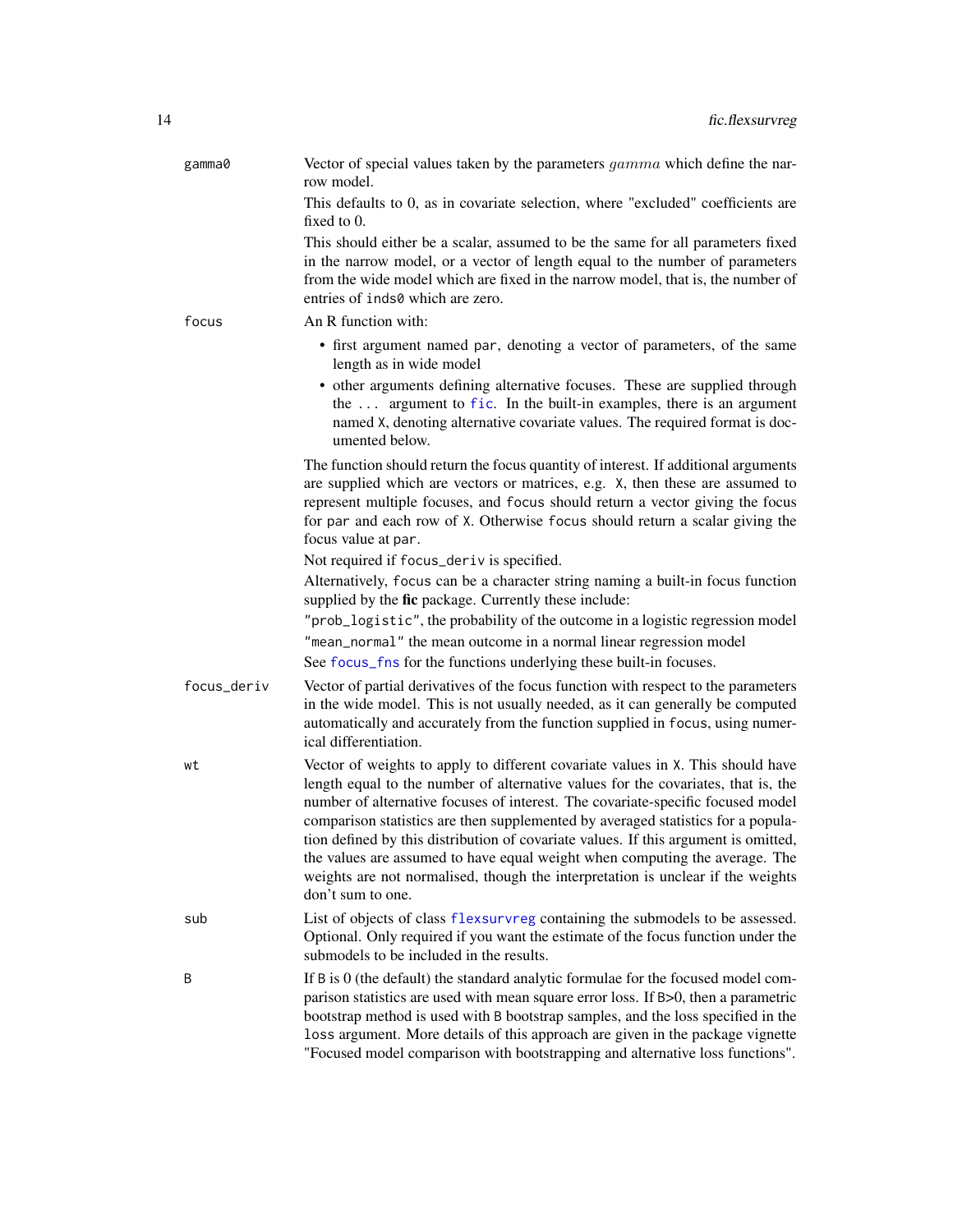<span id="page-14-0"></span>loss A function returning an estimated loss for a submodel estimate under the sampling distribution of the wide model. Only applicable when using bootstrapping. This should have two arguments sub and wide. sub should be a scalar giving the focus estimate from a submodel. wide should be a vector with a sample of focus estimates from the wide model, e.g. generated by a bootstrap method. By default this is a function calculating the root mean square error of the submodel estimate. An example is given in the vignette "Focused model comparison with bootstrapping and alternative loss functions".

... Other arguments to the focus function can be supplied here.

The built-in focus functions [prob\\_logistic](#page-32-1) and [mean\\_normal](#page-32-1) take an argument X giving covariate values defining the focus. This can either be a matrix or a vector, or a list or data frame that can be coerced into a matrix.

If just one focus is needed, then X can be a vector of length equal to the number of parameters in the wide model.

To compute focused model comparison statistics for multiple focuses defined by the same focus function evaluated at multiple covariate values, X should be a matrix, with number of columns equal to the number of parameters in the wide model, and number of rows equal to the number of alternative focuses.

For a typical regression model, the first parameter will denote an intercept, so the first value of X should be 1, and the remaining values should correspond to covariates whose coefficients form parameters of the wide model. See the examples in the vignette.

Arguments to the focus function other than X can also be supplied as a matrix, vector, list or data frame in the same way. An exception is when the argument is supplied as a vector, this is assumed to refer to multiple focuses. For example, suppose the focus function defines the quantile of a distribution, and takes an argument focus\_p, then calling  $fic(...,focus_p=c(0.1, 0.9))$  indicates two alternative focuses defined by the 0.1 and 0.9 quantiles.

#### Details

Any situation where all models being compared are special cases of a single "wide" model are supported. Examples include covariate selection, selection between models for the baseline hazard/survival with different levels of flexibility (e.g. comparing exponential, Weibull and generalized gamma). Some of these are illustrated in the fic package vignette "Examples of focused model comparison: parametric survival models".

The choice between [flexsurvspline](#page-0-0) models with different numbers of knots is not supported, unless perhaps if the knot locations are defined manually so that models are nested within each other, but this has not been investigated.

### Examples

## Simulated example from the "fic" package vignette on ## parametric survival modelling. ## See this vignette for more details and more examples. set.seed(1)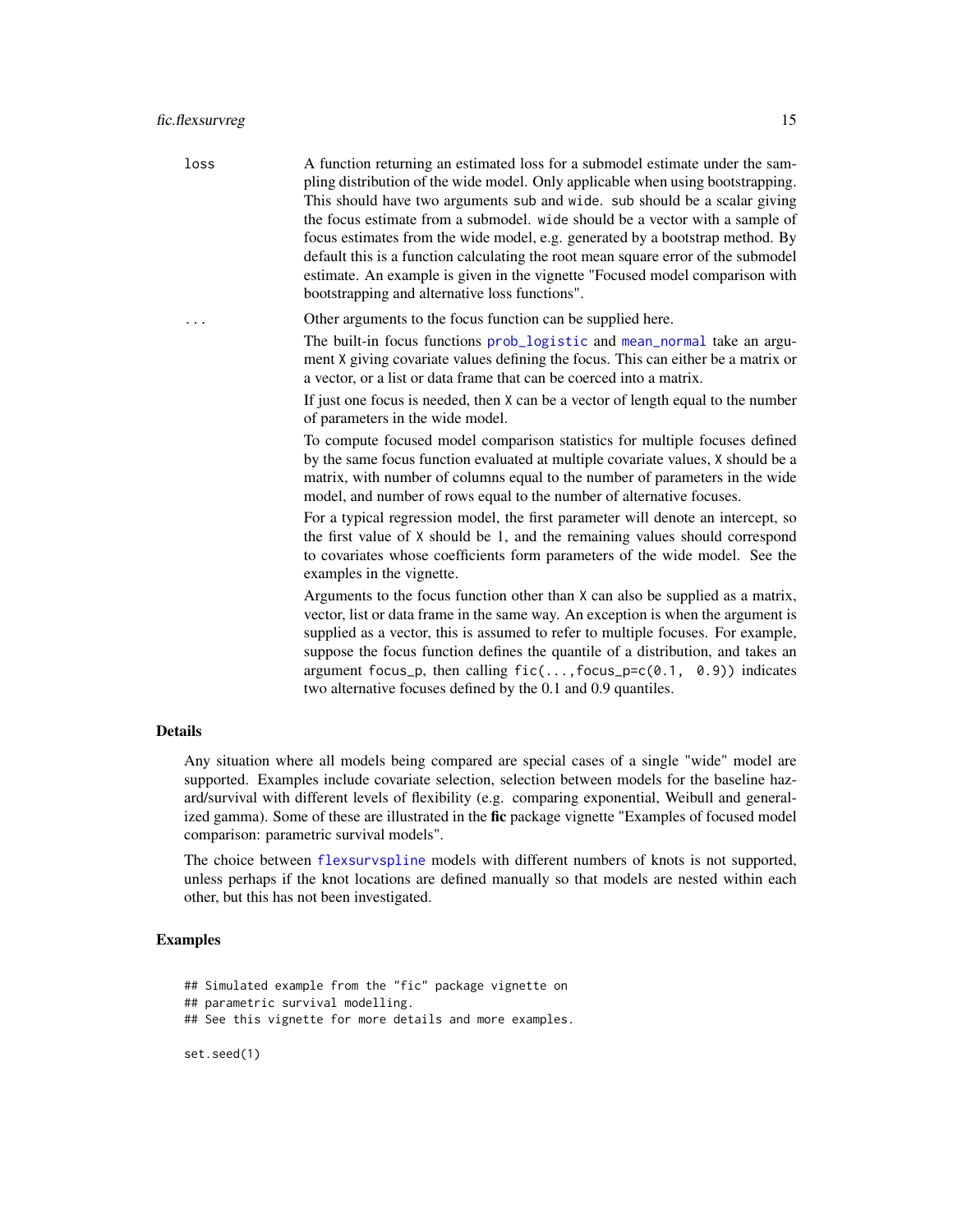```
if (requireNamespace("flexsurv", quietly=TRUE)){
## Simulate from an exponential
y <- rexp(50); cen <- rep(1,50)
## Fit wide generalized gamma, and compare
## exponential, weibull and generalized gamma models
indmat \leq rbind(exp = c(1,0,0),
               weib = c(1,1,0),
                ggamma = c(1,1,1))
gge <- flexsurv::flexsurvreg(survival::Surv(y, cen) ~ 1, dist="gengamma")
## Focus is restricted mean survival over 8 time units
focus <- function(par){
   flexsurv::rmst_gengamma(8, par[1], exp(par[2]), par[3])
}
## Weibull model actually has lowest FIC and RMSE even though it's
## not true: extra variability is deemed worth alleviating the
## risk of bias.
fic(gge, inds=indmat, gamma0=c(0,1), focus=focus)
}
```
### <span id="page-15-1"></span>fic.glm *Focused information criteria for generalized linear models*

### Description

Focused information criteria for generalized linear models fitted with  $g1m$ . Used to compare models with different covariates (more generally, different linear terms).

### Usage

```
## S3 method for class 'glm'
fic(wide, inds, inds0 = NULL, gamma0 = 0, focus = NULL,
  focus_deriv = NULL, wt = NULL, sub = "auto", B = 0, loss = loss_mse,
  ...)
```

| wide | Fitted model object containing the wide model.                                                                                                                                                                                          |
|------|-----------------------------------------------------------------------------------------------------------------------------------------------------------------------------------------------------------------------------------------|
| inds | Matrix or vector of indicators for which parameters are included in the submodel<br>or submodels to be assessed.                                                                                                                        |
|      | A matrix should be supplied if there are multiple submodels. This should have<br>number of rows equal to the number of submodels, and number of columns<br>equal to the total number of parameters in the wide model. It contains 1s in |

<span id="page-15-0"></span>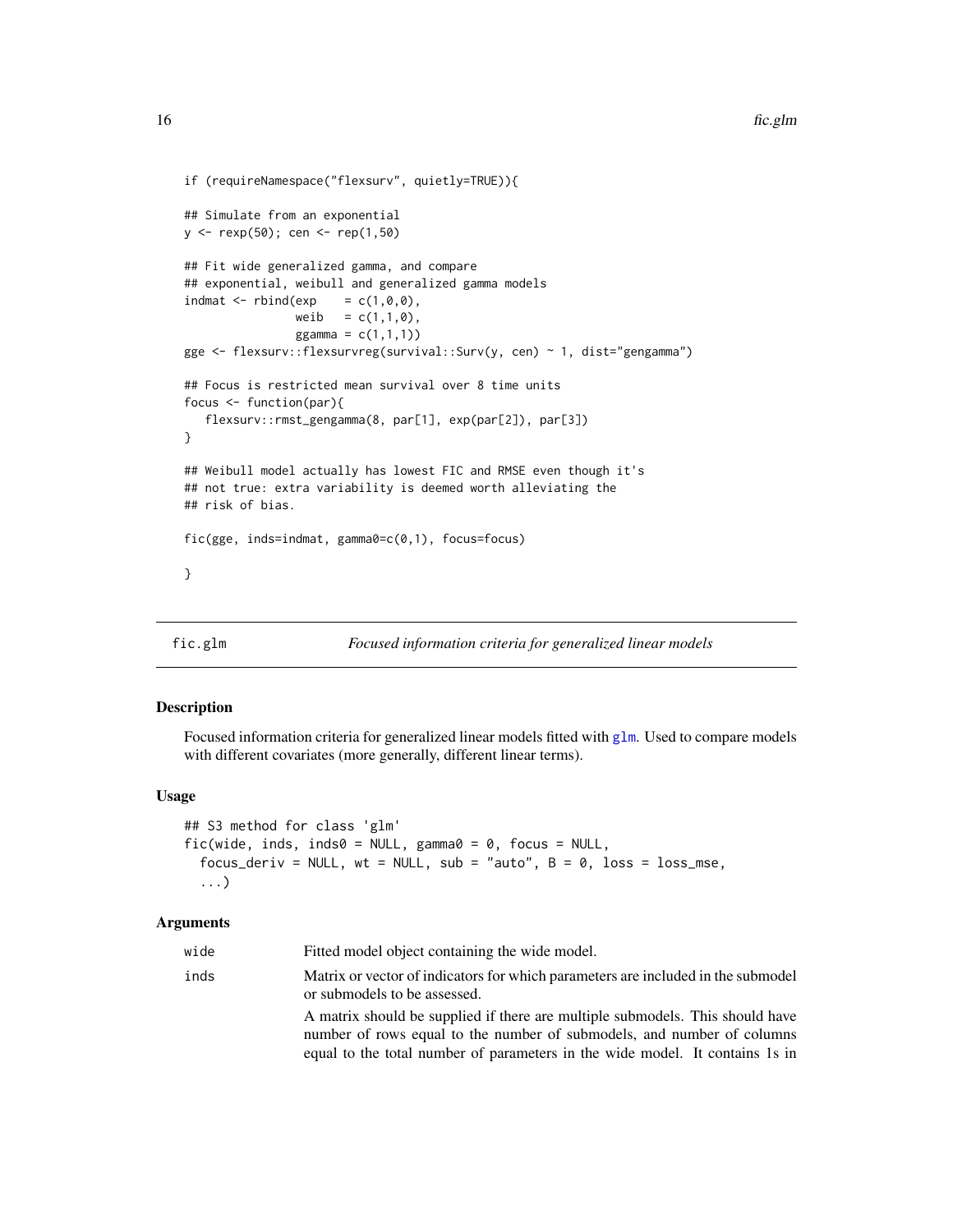<span id="page-16-0"></span>

|             | the positions where the parameter is included in the submodel, and 0s in posi-<br>tions where the parameter is excluded. This should always be 1 in the positions<br>defining the narrow model, as specified in inds0.                                                                                                                                                                                                                                                                                                                                                                                                    |
|-------------|---------------------------------------------------------------------------------------------------------------------------------------------------------------------------------------------------------------------------------------------------------------------------------------------------------------------------------------------------------------------------------------------------------------------------------------------------------------------------------------------------------------------------------------------------------------------------------------------------------------------------|
| inds0       | Vector of indicators specifying the narrow model, in the same format as inds.<br>If this is omitted, the narrow model is assumed to be defined by the first row of<br>inds (if inds is a matrix), or inds itself if this is a vector.                                                                                                                                                                                                                                                                                                                                                                                     |
| gamma0      | Vector of special values taken by the parameters <i>gamma</i> which define the nar-<br>row model.                                                                                                                                                                                                                                                                                                                                                                                                                                                                                                                         |
|             | This defaults to 0, as in covariate selection, where "excluded" coefficients are<br>fixed to $0$ .                                                                                                                                                                                                                                                                                                                                                                                                                                                                                                                        |
|             | This should either be a scalar, assumed to be the same for all parameters fixed<br>in the narrow model, or a vector of length equal to the number of parameters<br>from the wide model which are fixed in the narrow model, that is, the number of<br>entries of inds0 which are zero.                                                                                                                                                                                                                                                                                                                                    |
| focus       | An R function with:                                                                                                                                                                                                                                                                                                                                                                                                                                                                                                                                                                                                       |
|             | • first argument named par, denoting a vector of parameters, of the same<br>length as in wide model                                                                                                                                                                                                                                                                                                                                                                                                                                                                                                                       |
|             | • other arguments defining alternative focuses. These are supplied through<br>the  argument to fic. In the built-in examples, there is an argument<br>named X, denoting alternative covariate values. The required format is doc-<br>umented below.                                                                                                                                                                                                                                                                                                                                                                       |
|             | The function should return the focus quantity of interest. If additional arguments<br>are supplied which are vectors or matrices, e.g. X, then these are assumed to<br>represent multiple focuses, and focus should return a vector giving the focus<br>for par and each row of X. Otherwise focus should return a scalar giving the<br>focus value at par.                                                                                                                                                                                                                                                               |
|             | Not required if focus_deriv is specified.                                                                                                                                                                                                                                                                                                                                                                                                                                                                                                                                                                                 |
|             | Alternatively, focus can be a character string naming a built-in focus function<br>supplied by the fic package. Currently these include:                                                                                                                                                                                                                                                                                                                                                                                                                                                                                  |
|             | "prob_logistic", the probability of the outcome in a logistic regression model                                                                                                                                                                                                                                                                                                                                                                                                                                                                                                                                            |
|             | "mean_normal" the mean outcome in a normal linear regression model                                                                                                                                                                                                                                                                                                                                                                                                                                                                                                                                                        |
|             | See focus_fns for the functions underlying these built-in focuses.                                                                                                                                                                                                                                                                                                                                                                                                                                                                                                                                                        |
| focus_deriv | Vector of partial derivatives of the focus function with respect to the parameters<br>in the wide model. This is not usually needed, as it can generally be computed<br>automatically and accurately from the function supplied in focus, using numer-<br>ical differentiation.                                                                                                                                                                                                                                                                                                                                           |
| wt          | Vector of weights to apply to different covariate values in X. This should have<br>length equal to the number of alternative values for the covariates, that is, the<br>number of alternative focuses of interest. The covariate-specific focused model<br>comparison statistics are then supplemented by averaged statistics for a popula-<br>tion defined by this distribution of covariate values. If this argument is omitted,<br>the values are assumed to have equal weight when computing the average. The<br>weights are not normalised, though the interpretation is unclear if the weights<br>don't sum to one. |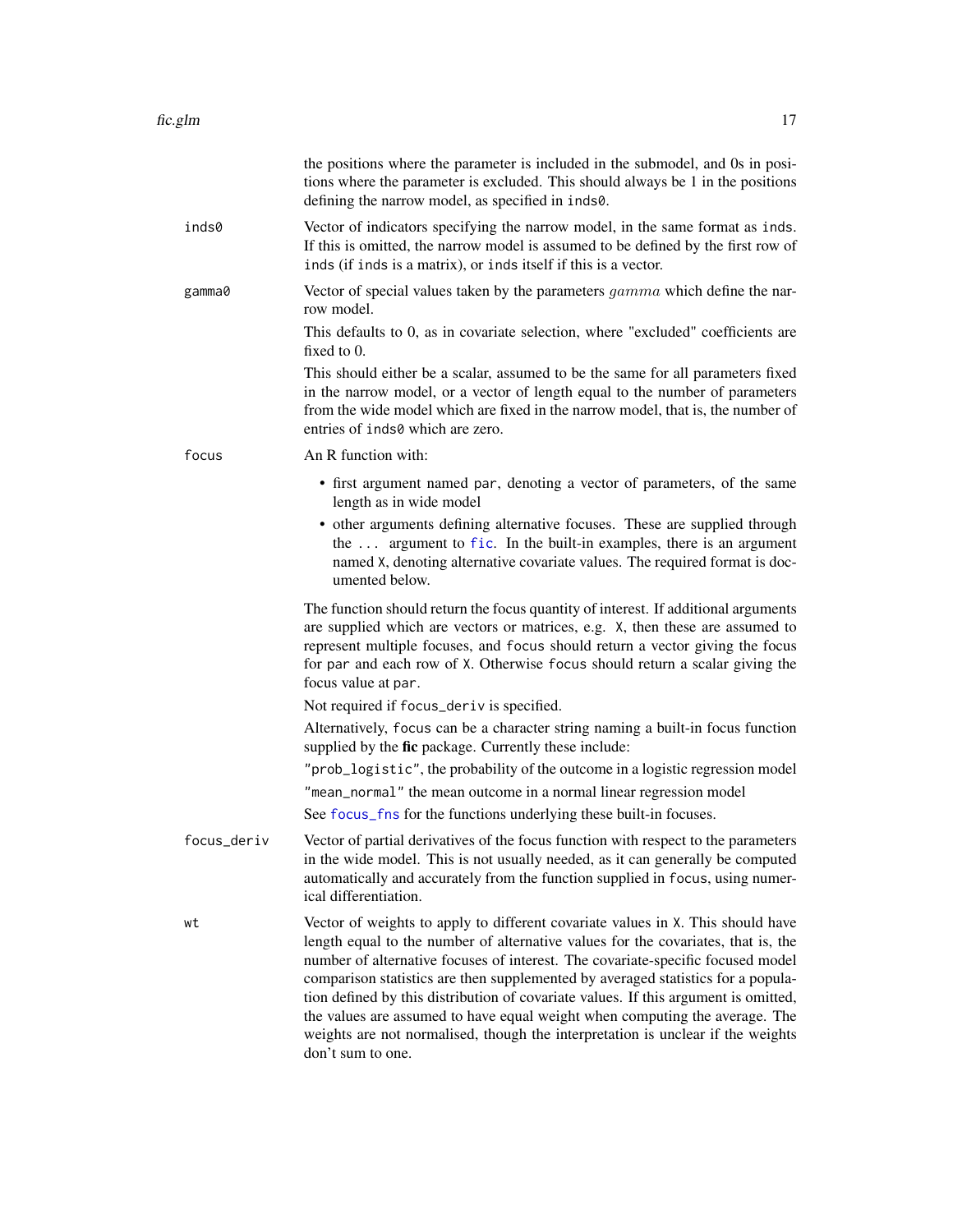<span id="page-17-0"></span>

| If B is 0 (the default) the standard analytic formulae for the focused model com-<br>parison statistics are used with mean square error loss. If B>0, then a parametric<br>bootstrap method is used with B bootstrap samples, and the loss specified in the<br>loss argument. More details of this approach are given in the package vignette<br>"Focused model comparison with bootstrapping and alternative loss functions".<br>A function returning an estimated loss for a submodel estimate under the sam-<br>pling distribution of the wide model. Only applicable when using bootstrapping.<br>This should have two arguments sub and wide. sub should be a scalar giving<br>the focus estimate from a submodel. wide should be a vector with a sample of<br>focus estimates from the wide model, e.g. generated by a bootstrap method. By<br>default this is a function calculating the root mean square error of the submodel<br>estimate. An example is given in the vignette "Focused model comparison with<br>bootstrapping and alternative loss functions".                                                                                                                                                                                                                                                                                                                                                                                                                                                         |
|----------------------------------------------------------------------------------------------------------------------------------------------------------------------------------------------------------------------------------------------------------------------------------------------------------------------------------------------------------------------------------------------------------------------------------------------------------------------------------------------------------------------------------------------------------------------------------------------------------------------------------------------------------------------------------------------------------------------------------------------------------------------------------------------------------------------------------------------------------------------------------------------------------------------------------------------------------------------------------------------------------------------------------------------------------------------------------------------------------------------------------------------------------------------------------------------------------------------------------------------------------------------------------------------------------------------------------------------------------------------------------------------------------------------------------------------------------------------------------------------------------------------------------|
|                                                                                                                                                                                                                                                                                                                                                                                                                                                                                                                                                                                                                                                                                                                                                                                                                                                                                                                                                                                                                                                                                                                                                                                                                                                                                                                                                                                                                                                                                                                                  |
|                                                                                                                                                                                                                                                                                                                                                                                                                                                                                                                                                                                                                                                                                                                                                                                                                                                                                                                                                                                                                                                                                                                                                                                                                                                                                                                                                                                                                                                                                                                                  |
| Other arguments to the focus function can be supplied here.<br>The built-in focus functions prob_logistic and mean_normal take an argu-<br>ment X giving covariate values defining the focus. This can either be a matrix or<br>a vector, or a list or data frame that can be coerced into a matrix.<br>If just one focus is needed, then X can be a vector of length equal to the number<br>of parameters in the wide model.<br>To compute focused model comparison statistics for multiple focuses defined<br>by the same focus function evaluated at multiple covariate values, X should be a<br>matrix, with number of columns equal to the number of parameters in the wide<br>model, and number of rows equal to the number of alternative focuses.<br>For a typical regression model, the first parameter will denote an intercept, so<br>the first value of X should be 1, and the remaining values should correspond<br>to covariates whose coefficients form parameters of the wide model. See the<br>examples in the vignette.<br>Arguments to the focus function other than X can also be supplied as a matrix,<br>vector, list or data frame in the same way. An exception is when the argument is<br>supplied as a vector, this is assumed to refer to multiple focuses. For example,<br>suppose the focus function defines the quantile of a distribution, and takes an<br>argument focus_p, then calling $fic(, focus_p=c(0.1, 0.9))$ indicates<br>two alternative focuses defined by the 0.1 and 0.9 quantiles. |
|                                                                                                                                                                                                                                                                                                                                                                                                                                                                                                                                                                                                                                                                                                                                                                                                                                                                                                                                                                                                                                                                                                                                                                                                                                                                                                                                                                                                                                                                                                                                  |

### Details

The model parameters include the intercept, followed by the coefficients of any covariates. Any "dispersion" parameter is excluded from the parameters indicated by inds and inds0.

Only covariate selection problems are supported in this function. To compare between models with a fixed and unknown dispersion, [glm](#page-0-0) would have to be replaced by maximum likelihood estimation routines written by hand, along the lines described in the "skew-normal models" vignette.

The focus function can however depend on the value of the dispersion parameter. The focus function should then have an argument called dispersion. See the example of a gamma GLM below, where the focus is the mean outcome for some covariate value.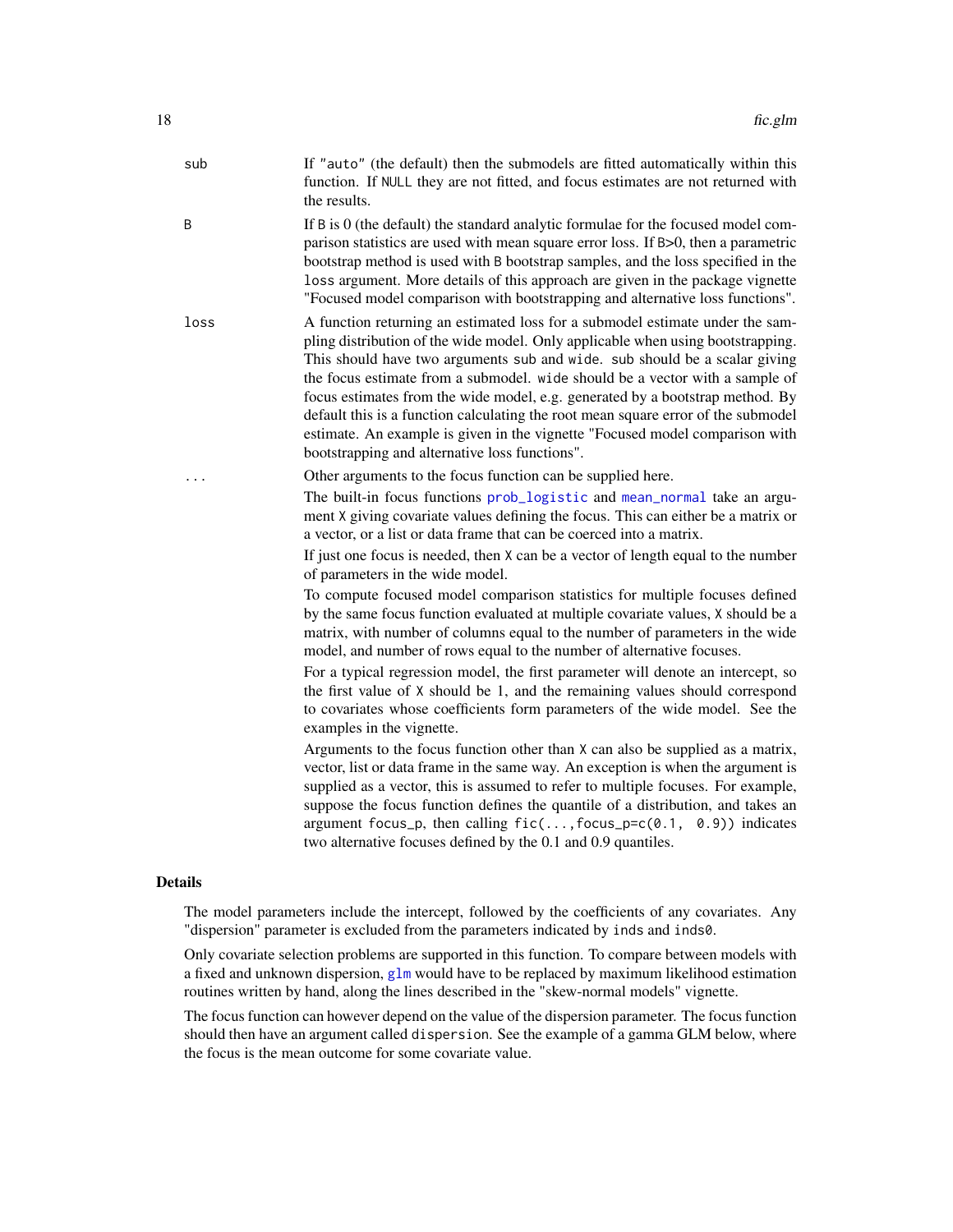<span id="page-18-0"></span> $\text{fic}.\text{lm}$  19

Examples of covariate selection in logistic regression are given in the main package vignette.

### Examples

```
# Gamma regression with one binary covariate
# Simulated data
set.seed(1)
simx <- rbinom(1000, 1, 0.5)
mean0 < -1.1simy <- rgamma(1000, shape=2, scale=exp(log(mean0) + 0.2*simx))
mod <- glm(simy ~ simx, family=Gamma(link="log"))
# Check the parameter estimates are close to true
# values used for simulation
(shape <- 1 / summary(mod)$dispersion)
coef(mod)[2] # log mean ratio associated with covariate. true value 0.2
exp(coeff(mod)[1] - log(shape)) # mean with x=0, true value 1.1
exp(coeff(mod)[1] + coef(mod)[2] - log(shape)) # mean with x=1
focus_mean <- function(par, X, dispersion){
  exp(X %*% par - log(1/dispersion))
}
X \le - rbind("x0" = c(1,0), "x1" = c(1,1))
inds \le rbind("no_covariate"=c(1,0), "covariate"=c(1,1))
fic(mod, inds=inds, focus=focus_mean, X=X)
# The focus need not depend on X or the dispersion
focus_base_scale <- function(par, dispersion){
  exp(par[1])
}
fic(mod, inds=inds, focus=focus_base_scale)
# ...equivalently,
focus_base_scale <- function(par){
  exp(par[1])
}
fic(mod, inds=inds, focus=focus_base_scale)
```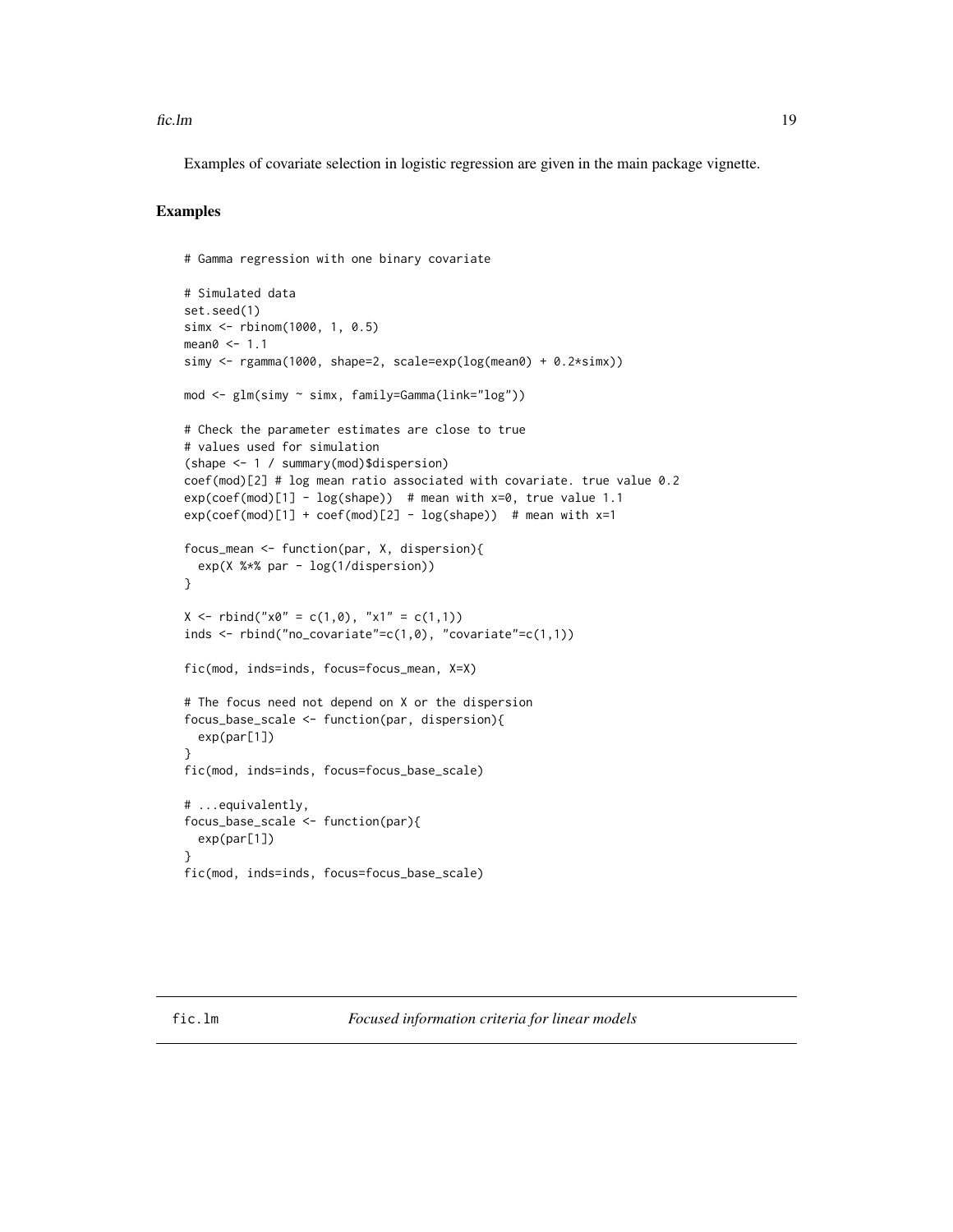### <span id="page-19-0"></span>Description

Focused information criteria for linear models fitted with [lm](#page-0-0). Typically used to compare models with different covariates (more generally, different linear terms).

### Usage

```
## S3 method for class 'lm'
fic(wide, inds, inds0 = NULL, gamma \theta = 0, focus = NULL,
  focus_deriv = NULL, wt = NULL, sub = "auto", B = 0, loss = loss_mse,
  ...)
```
### Arguments

| wide   | Fitted model object containing the wide model.                                                                                                                                                                                                                                                                                                                                                                                                                    |
|--------|-------------------------------------------------------------------------------------------------------------------------------------------------------------------------------------------------------------------------------------------------------------------------------------------------------------------------------------------------------------------------------------------------------------------------------------------------------------------|
| inds   | Matrix or vector of indicators for which parameters are included in the submodel<br>or submodels to be assessed.                                                                                                                                                                                                                                                                                                                                                  |
|        | A matrix should be supplied if there are multiple submodels. This should have<br>number of rows equal to the number of submodels, and number of columns<br>equal to the total number of parameters in the wide model. It contains 1s in<br>the positions where the parameter is included in the submodel, and 0s in posi-<br>tions where the parameter is excluded. This should always be 1 in the positions<br>defining the narrow model, as specified in inds0. |
| inds0  | Vector of indicators specifying the narrow model, in the same format as inds.<br>If this is omitted, the narrow model is assumed to be defined by the first row of<br>inds (if inds is a matrix), or inds itself if this is a vector.                                                                                                                                                                                                                             |
| gamma0 | Vector of special values taken by the parameters $gamma$ which define the nar-<br>row model.                                                                                                                                                                                                                                                                                                                                                                      |
|        | This defaults to 0, as in covariate selection, where "excluded" coefficients are<br>fixed to 0.                                                                                                                                                                                                                                                                                                                                                                   |
|        | This should either be a scalar, assumed to be the same for all parameters fixed<br>in the narrow model, or a vector of length equal to the number of parameters<br>from the wide model which are fixed in the narrow model, that is, the number of<br>entries of inds0 which are zero.                                                                                                                                                                            |
| focus  | An R function with:                                                                                                                                                                                                                                                                                                                                                                                                                                               |
|        | • first argument named par, denoting a vector of parameters, of the same<br>length as in wide model                                                                                                                                                                                                                                                                                                                                                               |
|        | • other arguments defining alternative focuses. These are supplied through<br>the  argument to fic. In the built-in examples, there is an argument<br>named X, denoting alternative covariate values. The required format is doc-<br>umented below.                                                                                                                                                                                                               |
|        | The function should return the focus quantity of interest. If additional arguments<br>are supplied which are vectors or matrices, e.g. X, then these are assumed to<br>represent multiple focuses, and focus should return a vector giving the focus<br>for par and each row of X. Otherwise focus should return a scalar giving the<br>focus value at par.<br>$M$ ot required if formal deniu is specified                                                       |
|        |                                                                                                                                                                                                                                                                                                                                                                                                                                                                   |

Not required if focus\_deriv is specified.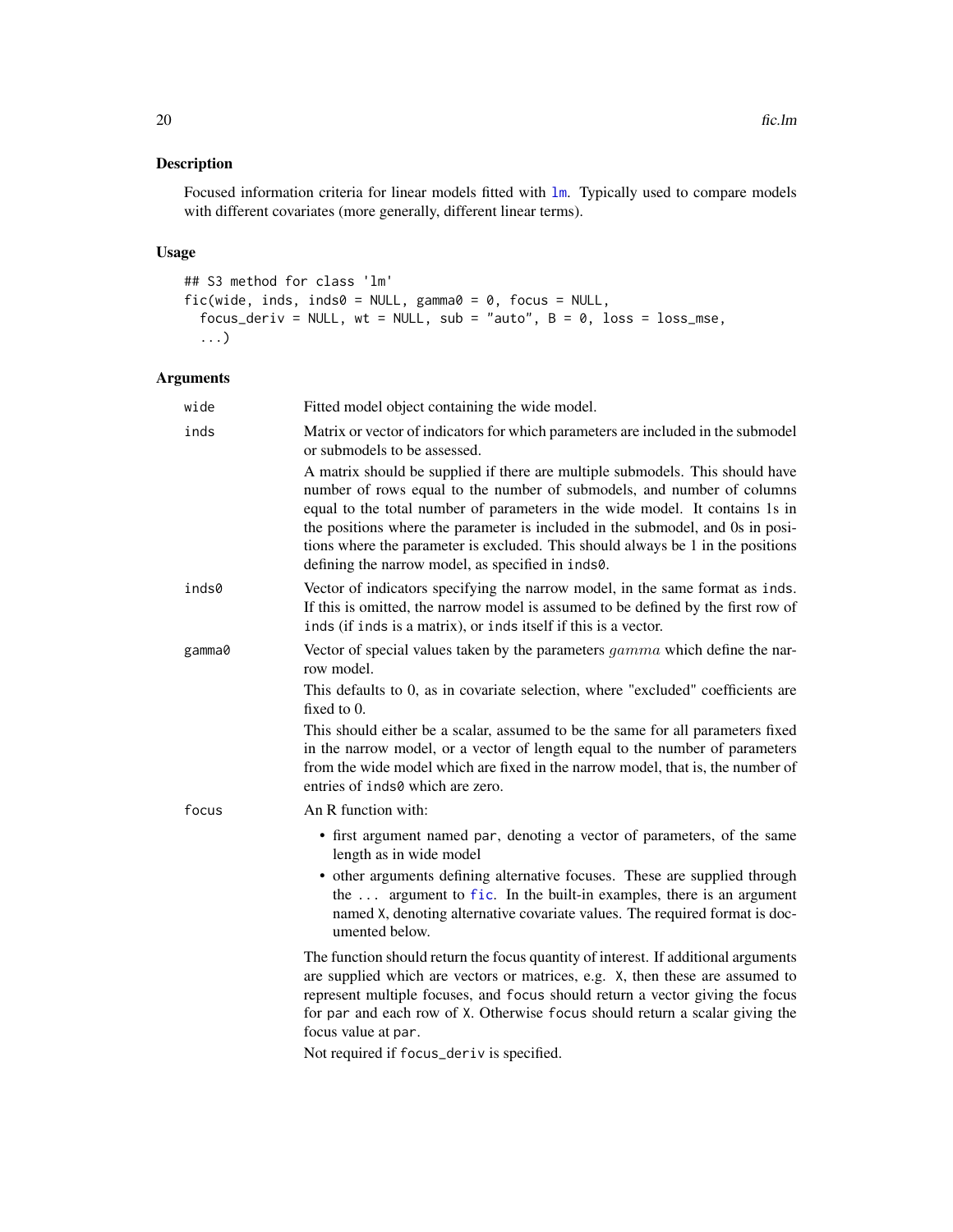<span id="page-20-0"></span>

|             | Alternatively, focus can be a character string naming a built-in focus function<br>supplied by the fic package. Currently these include:<br>"prob_logistic", the probability of the outcome in a logistic regression model<br>"mean_normal" the mean outcome in a normal linear regression model<br>See focus_fns for the functions underlying these built-in focuses.                                                                                                                                                                                                                                                                 |
|-------------|----------------------------------------------------------------------------------------------------------------------------------------------------------------------------------------------------------------------------------------------------------------------------------------------------------------------------------------------------------------------------------------------------------------------------------------------------------------------------------------------------------------------------------------------------------------------------------------------------------------------------------------|
| focus_deriv | Vector of partial derivatives of the focus function with respect to the parameters<br>in the wide model. This is not usually needed, as it can generally be computed<br>automatically and accurately from the function supplied in focus, using numer-<br>ical differentiation.                                                                                                                                                                                                                                                                                                                                                        |
| wt          | Vector of weights to apply to different covariate values in X. This should have<br>length equal to the number of alternative values for the covariates, that is, the<br>number of alternative focuses of interest. The covariate-specific focused model<br>comparison statistics are then supplemented by averaged statistics for a popula-<br>tion defined by this distribution of covariate values. If this argument is omitted,<br>the values are assumed to have equal weight when computing the average. The<br>weights are not normalised, though the interpretation is unclear if the weights<br>don't sum to one.              |
| sub         | If "auto" (the default) then the submodels are fitted automatically within this<br>function. If NULL they are not fitted, and focus estimates are not returned with<br>the results.                                                                                                                                                                                                                                                                                                                                                                                                                                                    |
|             | The model parameters include the intercept, followed by the coefficients of any<br>covariates. The standard deviation is excluded.                                                                                                                                                                                                                                                                                                                                                                                                                                                                                                     |
|             | Only covariate selection problems are supported in this function. To compare<br>between models with a fixed and unknown standard deviation, hand-written<br>maximum likelihood estimation routines would be needed, along the lines de-<br>scribed in the "skew-normal models" vignette.                                                                                                                                                                                                                                                                                                                                               |
|             | The focus can depend on the standard deviation. The focus function should then<br>have an argument sigma.<br>See the vignette "Using the fic R package for focused model comparison: linear                                                                                                                                                                                                                                                                                                                                                                                                                                            |
|             | regression" for some examples.                                                                                                                                                                                                                                                                                                                                                                                                                                                                                                                                                                                                         |
| B           | If B is 0 (the default) the standard analytic formulae for the focused model com-<br>parison statistics are used with mean square error loss. If B>0, then a parametric<br>bootstrap method is used with B bootstrap samples, and the loss specified in the<br>loss argument. More details of this approach are given in the package vignette<br>"Focused model comparison with bootstrapping and alternative loss functions".                                                                                                                                                                                                         |
| loss        | A function returning an estimated loss for a submodel estimate under the sam-<br>pling distribution of the wide model. Only applicable when using bootstrapping.<br>This should have two arguments sub and wide. sub should be a scalar giving<br>the focus estimate from a submodel. wide should be a vector with a sample of<br>focus estimates from the wide model, e.g. generated by a bootstrap method. By<br>default this is a function calculating the root mean square error of the submodel<br>estimate. An example is given in the vignette "Focused model comparison with<br>bootstrapping and alternative loss functions". |
|             | Other arguments to the focus function can be supplied here.<br>The built-in focus functions prob_logistic and mean_normal take an argu-<br>ment X giving covariate values defining the focus. This can either be a matrix or<br>a vector, or a list or data frame that can be coerced into a matrix.                                                                                                                                                                                                                                                                                                                                   |
|             |                                                                                                                                                                                                                                                                                                                                                                                                                                                                                                                                                                                                                                        |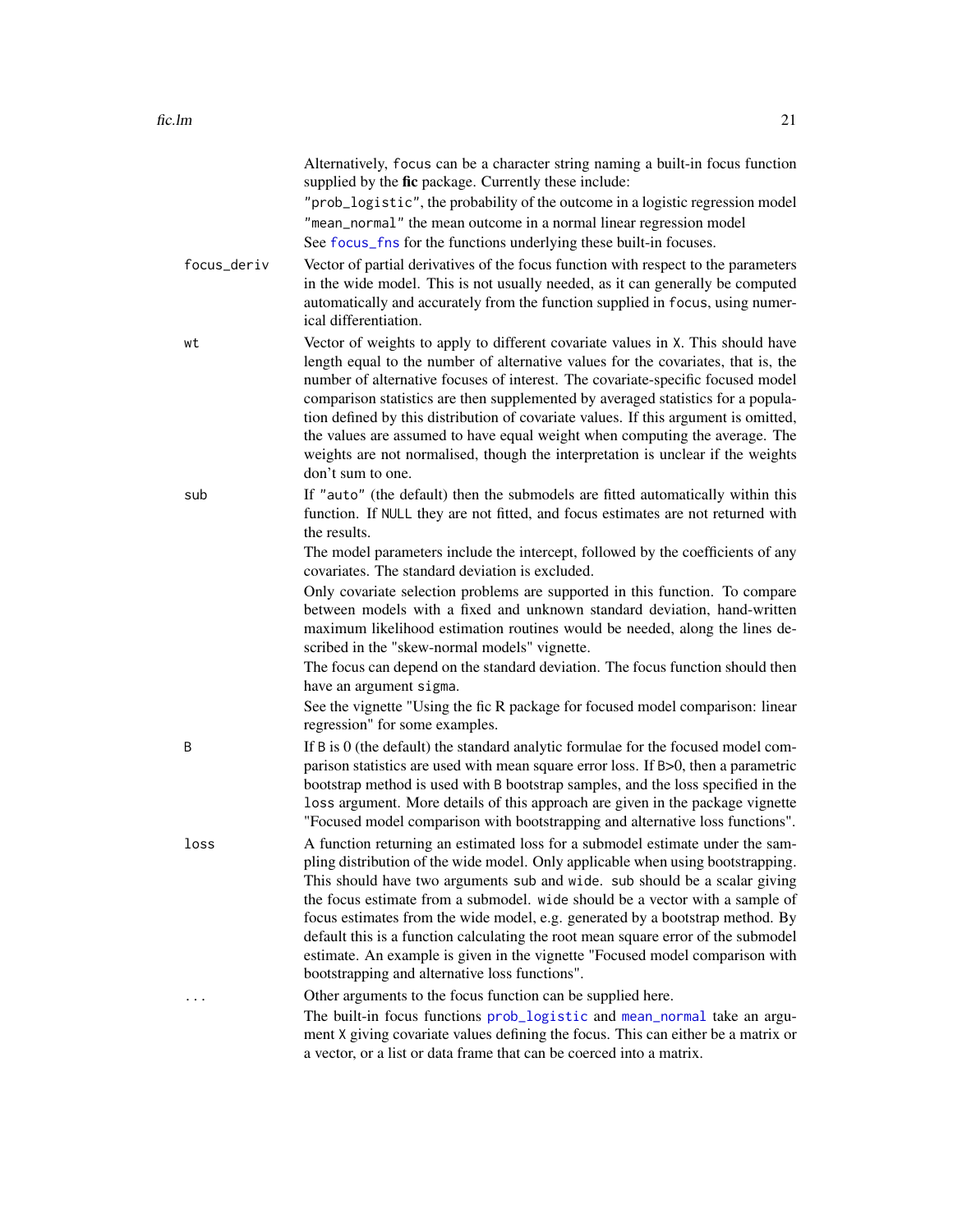<span id="page-21-0"></span>If just one focus is needed, then X can be a vector of length equal to the number of parameters in the wide model.

To compute focused model comparison statistics for multiple focuses defined by the same focus function evaluated at multiple covariate values, X should be a matrix, with number of columns equal to the number of parameters in the wide model, and number of rows equal to the number of alternative focuses.

For a typical regression model, the first parameter will denote an intercept, so the first value of X should be 1, and the remaining values should correspond to covariates whose coefficients form parameters of the wide model. See the examples in the vignette.

Arguments to the focus function other than X can also be supplied as a matrix, vector, list or data frame in the same way. An exception is when the argument is supplied as a vector, this is assumed to refer to multiple focuses. For example, suppose the focus function defines the quantile of a distribution, and takes an argument focus\_p, then calling  $fic(...,focus_p=c(0.1, 0.9))$  indicates two alternative focuses defined by the 0.1 and 0.9 quantiles.

### Examples

```
## Covariate selection in Motor Trend cars data
## See the "fic" package vignette on linear models for more details
wide.lm \leq lm(mpg \sim am + wt + qsec + disp + hp, data=mtcars)
## Select between all submodels
ncovs_wide <- length(coef(wide.lm)) - 1
inds0 \leftarrow c(1, rep(0, ncovs_wide))inds <- all_inds(wide.lm, inds0)
## Two focuses: mean MPG for automatic and manual transmission,
## given mean values of the other covariates
cmeans <- colMeans(model.frame(wide.lm)[,c("wt","qsec","disp","hp")])
X \leftarrow \text{rbind}("auto" = c(intexcept=1, am=0, cmeans),
  "manual" = c(intercept=1, am=1, cmeans)
\lambdaficres <- fic(wide.lm, inds=inds, focus=mean_normal, X=X)
summary(ficres)
ggplot_fic(ficres)
```
fic.msm *Focused information criteria for multi-state models for panel data*

#### Description

Focused information criteria for multi-state models fitted with [msm](#page-0-0) from the **msm** package.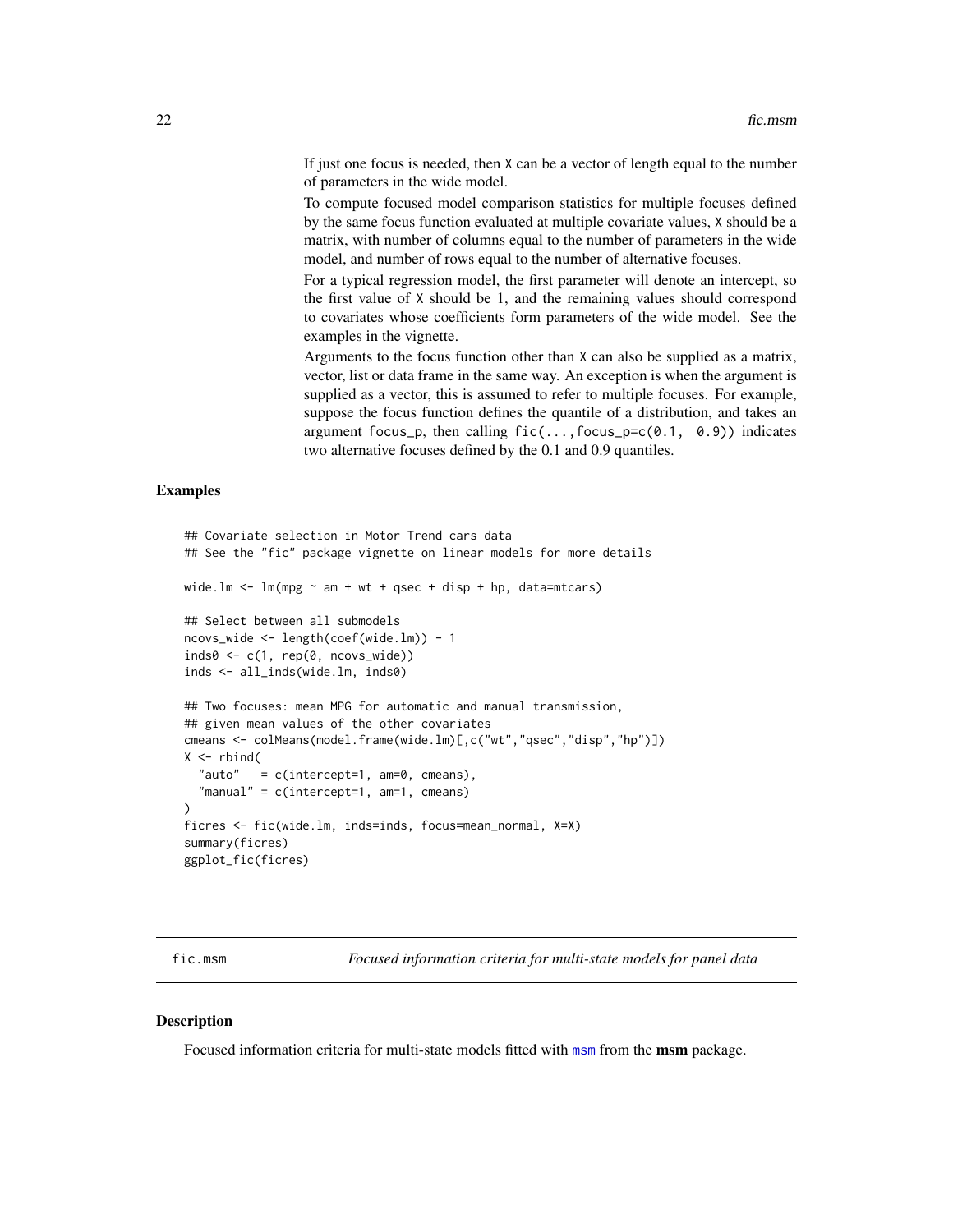#### <span id="page-22-0"></span>fic.msm 23

### Usage

```
## S3 method for class 'msm'
fic(wide, inds, inds0 = NULL, gamma0 = 0, focus = NULL,
  focus_deriv = NULL, wt = NULL, sub = NULL, B = 0, loss = loss_mse,
  ...)
```

| wide   | Object returned by msm containing the wide model.                                                                                                                                                                                                                                                                                                                                                                                                                 |
|--------|-------------------------------------------------------------------------------------------------------------------------------------------------------------------------------------------------------------------------------------------------------------------------------------------------------------------------------------------------------------------------------------------------------------------------------------------------------------------|
| inds   | Matrix or vector of indicators for which parameters are included in the submodel<br>or submodels to be assessed.                                                                                                                                                                                                                                                                                                                                                  |
|        | A matrix should be supplied if there are multiple submodels. This should have<br>number of rows equal to the number of submodels, and number of columns<br>equal to the total number of parameters in the wide model. It contains 1s in<br>the positions where the parameter is included in the submodel, and 0s in posi-<br>tions where the parameter is excluded. This should always be 1 in the positions<br>defining the narrow model, as specified in inds0. |
| inds0  | Vector of indicators specifying the narrow model, in the same format as inds.<br>If this is omitted, the narrow model is assumed to be defined by the first row of<br>inds (if inds is a matrix), or inds itself if this is a vector.                                                                                                                                                                                                                             |
| gamma0 | Vector of special values taken by the parameters <i>gamma</i> which define the nar-<br>row model.                                                                                                                                                                                                                                                                                                                                                                 |
|        | This defaults to 0, as in covariate selection, where "excluded" coefficients are<br>fixed to 0.                                                                                                                                                                                                                                                                                                                                                                   |
|        | This should either be a scalar, assumed to be the same for all parameters fixed<br>in the narrow model, or a vector of length equal to the number of parameters<br>from the wide model which are fixed in the narrow model, that is, the number of<br>entries of inds0 which are zero.                                                                                                                                                                            |
| focus  | An R function with:                                                                                                                                                                                                                                                                                                                                                                                                                                               |
|        | • first argument named par, denoting a vector of parameters, of the same<br>length as in wide model                                                                                                                                                                                                                                                                                                                                                               |
|        | • other arguments defining alternative focuses. These are supplied through<br>the  argument to fic. In the built-in examples, there is an argument<br>named X, denoting alternative covariate values. The required format is doc-<br>umented below.                                                                                                                                                                                                               |
|        | The function should return the focus quantity of interest. If additional arguments<br>are supplied which are vectors or matrices, e.g. X, then these are assumed to<br>represent multiple focuses, and focus should return a vector giving the focus<br>for par and each row of X. Otherwise focus should return a scalar giving the<br>focus value at par.                                                                                                       |
|        | Not required if focus_deriv is specified.                                                                                                                                                                                                                                                                                                                                                                                                                         |
|        | Alternatively, focus can be a character string naming a built-in focus function<br>supplied by the fic package. Currently these include:                                                                                                                                                                                                                                                                                                                          |
|        | "prob_logistic", the probability of the outcome in a logistic regression model                                                                                                                                                                                                                                                                                                                                                                                    |
|        | "mean_normal" the mean outcome in a normal linear regression model                                                                                                                                                                                                                                                                                                                                                                                                |
|        | See focus_fns for the functions underlying these built-in focuses.                                                                                                                                                                                                                                                                                                                                                                                                |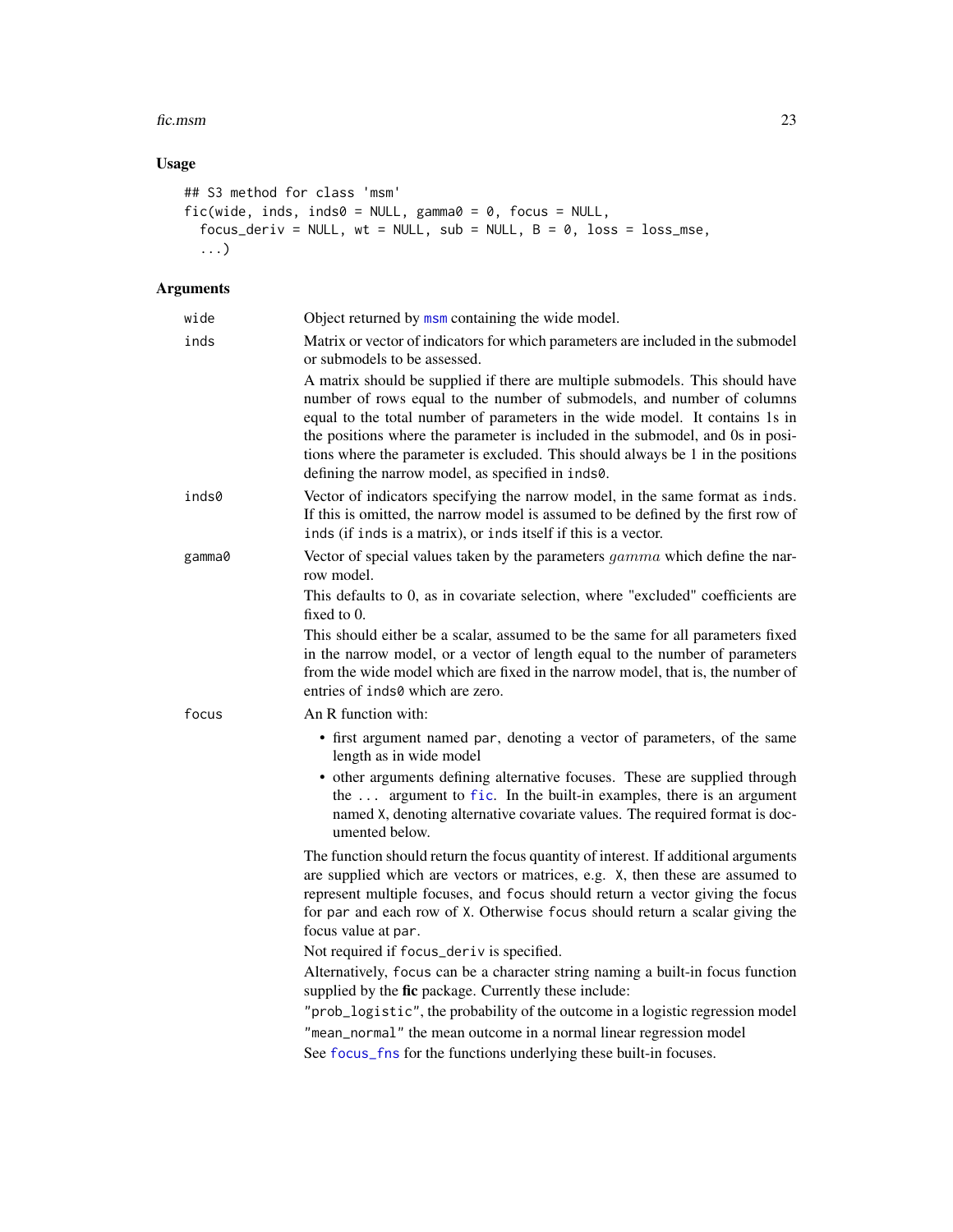- <span id="page-23-0"></span>focus\_deriv Vector of partial derivatives of the focus function with respect to the parameters in the wide model. This is not usually needed, as it can generally be computed automatically and accurately from the function supplied in focus, using numerical differentiation.
- wt Vector of weights to apply to different covariate values in X. This should have length equal to the number of alternative values for the covariates, that is, the number of alternative focuses of interest. The covariate-specific focused model comparison statistics are then supplemented by averaged statistics for a population defined by this distribution of covariate values. If this argument is omitted, the values are assumed to have equal weight when computing the average. The weights are not normalised, though the interpretation is unclear if the weights don't sum to one.
- sub List of objects returned by [msm](#page-0-0) containing the submodels to be assessed. Optional. Only required if you want the estimate of the focus function under the submodel to be included in the results.
- B If B is 0 (the default) the standard analytic formulae for the focused model comparison statistics are used with mean square error loss. If B>0, then a parametric bootstrap method is used with B bootstrap samples, and the loss specified in the loss argument. More details of this approach are given in the package vignette "Focused model comparison with bootstrapping and alternative loss functions".
- loss A function returning an estimated loss for a submodel estimate under the sampling distribution of the wide model. Only applicable when using bootstrapping. This should have two arguments sub and wide. sub should be a scalar giving the focus estimate from a submodel. wide should be a vector with a sample of focus estimates from the wide model, e.g. generated by a bootstrap method. By default this is a function calculating the root mean square error of the submodel estimate. An example is given in the vignette "Focused model comparison with bootstrapping and alternative loss functions".

Other arguments to the focus function can be supplied here.

The built-in focus functions [prob\\_logistic](#page-32-1) and [mean\\_normal](#page-32-1) take an argument X giving covariate values defining the focus. This can either be a matrix or a vector, or a list or data frame that can be coerced into a matrix.

If just one focus is needed, then X can be a vector of length equal to the number of parameters in the wide model.

To compute focused model comparison statistics for multiple focuses defined by the same focus function evaluated at multiple covariate values, X should be a matrix, with number of columns equal to the number of parameters in the wide model, and number of rows equal to the number of alternative focuses.

For a typical regression model, the first parameter will denote an intercept, so the first value of X should be 1, and the remaining values should correspond to covariates whose coefficients form parameters of the wide model. See the examples in the vignette.

Arguments to the focus function other than X can also be supplied as a matrix, vector, list or data frame in the same way. An exception is when the argument is supplied as a vector, this is assumed to refer to multiple focuses. For example, suppose the focus function defines the quantile of a distribution, and takes an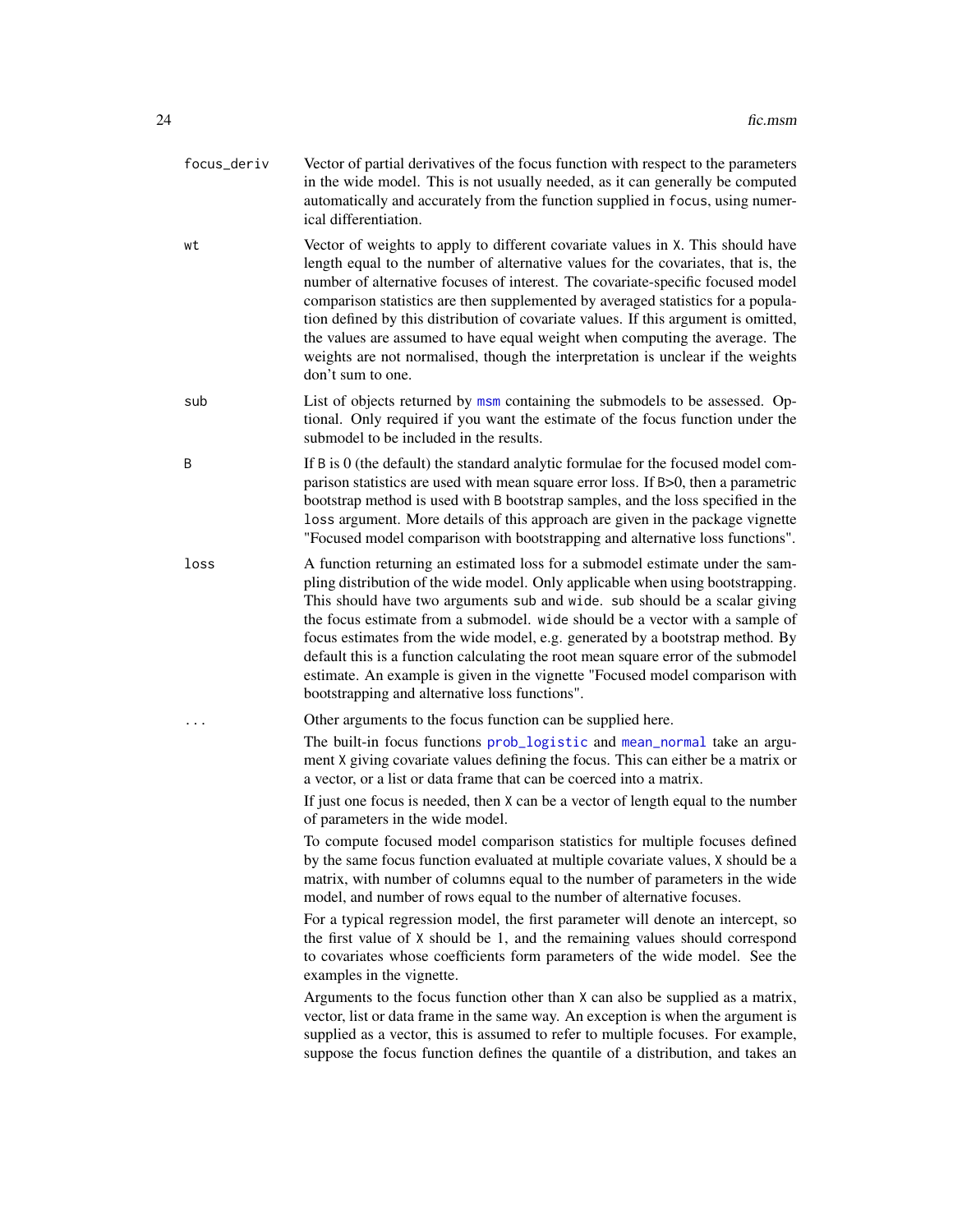#### <span id="page-24-0"></span>fic.survreg 25

argument focus\_p, then calling  $fic(...,focus_p=c(0.1, 0.9))$  indicates two alternative focuses defined by the 0.1 and 0.9 quantiles.

### Details

This might be used for covariate selection, or comparing models with different constraints on the covariate effects or intensities. An example is given in the fic package vignette "Examples of focused model comparison: multi-state models". Note in particular in this example how the parameters are ordered in the inds argument, and how the various **msm** output functions can be used as focuses.

#### Examples

```
## Covariate selection in psoriatic arthritis model.
## See the "fic" package vignette on multi-state models for
## more details and examples.
if (requireNamespace("msm",quietly=TRUE)){
Qind \leftarrow rbind(c(0, 1, 0, 0),c(0, 0, 1, 0),
              c(0, 0, 0, 1),c(0, 0, 0, 0)psor.wide.msm <- msm::msm(state ~ months, subject=ptnum, data=msm::psor,
                     qmatrix = Qind, gen.inits=TRUE,
                     covariates = ~ollwsdrt+hieffusn)
inds <- rbind(
   c(1,1,1,0,0,0,0,0,0),
   c(1,1,1,0,0,0,0,0,1),
   c(1,1,1,0,0,0,0,1,1),
   c(1,1,1,0,0,0,1,1,1),
   c(1,1,1,0,0,1,1,1,1),
   c(1,1,1,0,1,1,1,1,1),
    c(1,1,1,1,1,1,1,1,1)
)
focus_tlos <- function(par){
   x.new <- msm::updatepars.msm(psor.wide.msm, par)
   msm::totlos.msm(x.new, covariates=0, tot=10)["State 4"]
}
fres <- fic(wide=psor.wide.msm, inds=inds, focus=focus_tlos)
fres
}
```
fic.survreg *Focused information criteria for parametric survival models*

#### Description

Focused information criteria for parametric survival models fitted with the survival package.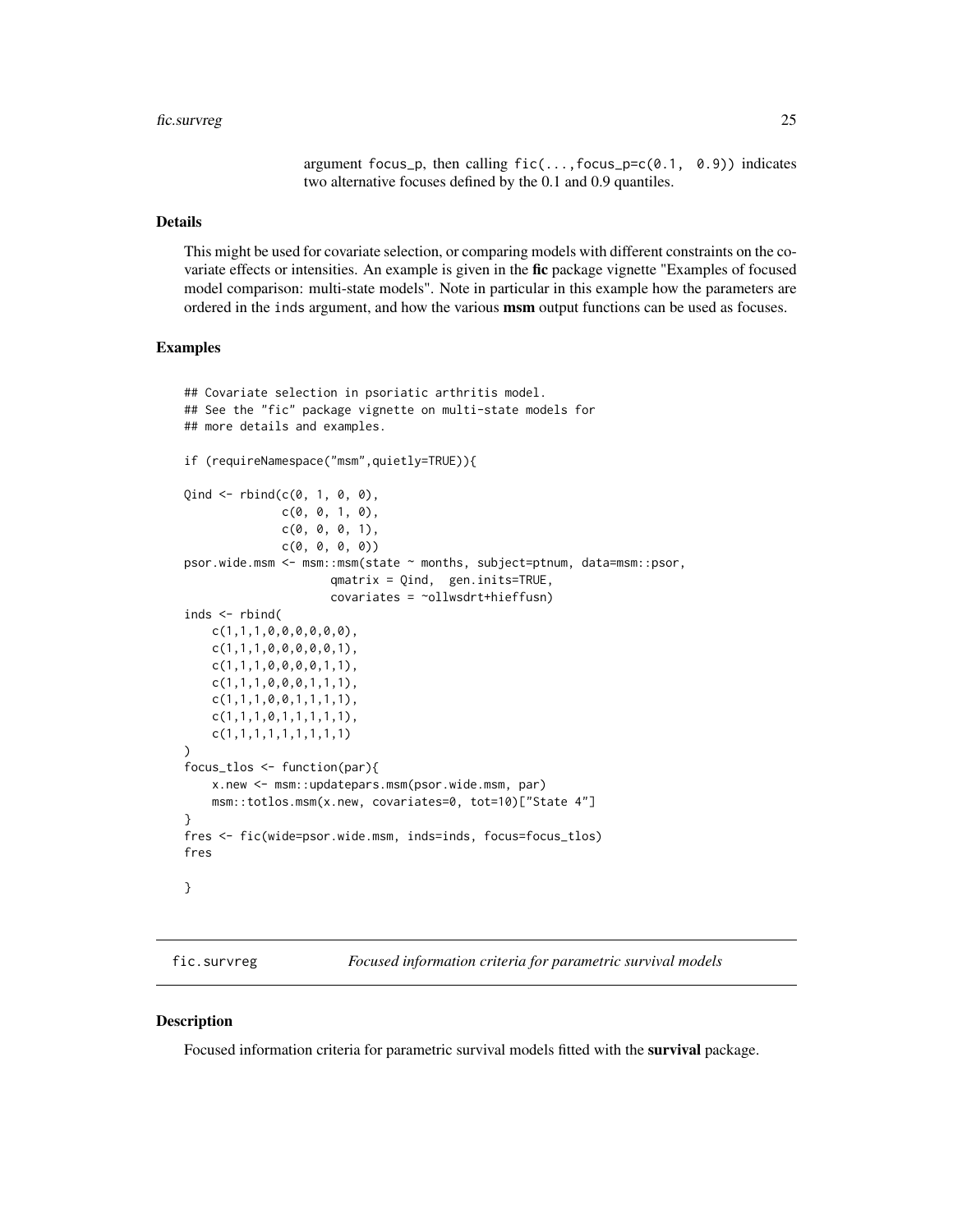### <span id="page-25-0"></span>Usage

```
## S3 method for class 'survreg'
fic(wide, inds, inds0 = NULL, gamma0 = 0, focus = NULL,
  focus_deriv = NULL, wt = NULL, sub = NULL, B = 0, loss = loss_mse,
  ...)
```

| wide   | Object returned by the survreg function, containing the wide model.                                                                                                                                                                                                                                                                                                                                                                                               |
|--------|-------------------------------------------------------------------------------------------------------------------------------------------------------------------------------------------------------------------------------------------------------------------------------------------------------------------------------------------------------------------------------------------------------------------------------------------------------------------|
| inds   | Matrix or vector of indicators for which parameters are included in the submodel<br>or submodels to be assessed.                                                                                                                                                                                                                                                                                                                                                  |
|        | A matrix should be supplied if there are multiple submodels. This should have<br>number of rows equal to the number of submodels, and number of columns<br>equal to the total number of parameters in the wide model. It contains 1s in<br>the positions where the parameter is included in the submodel, and 0s in posi-<br>tions where the parameter is excluded. This should always be 1 in the positions<br>defining the narrow model, as specified in inds0. |
| inds0  | Vector of indicators specifying the narrow model, in the same format as inds.<br>If this is omitted, the narrow model is assumed to be defined by the first row of<br>inds (if inds is a matrix), or inds itself if this is a vector.                                                                                                                                                                                                                             |
| gamma0 | Vector of special values taken by the parameters gamma which define the nar-<br>row model.                                                                                                                                                                                                                                                                                                                                                                        |
|        | This defaults to 0, as in covariate selection, where "excluded" coefficients are<br>fixed to 0.                                                                                                                                                                                                                                                                                                                                                                   |
|        | This should either be a scalar, assumed to be the same for all parameters fixed<br>in the narrow model, or a vector of length equal to the number of parameters<br>from the wide model which are fixed in the narrow model, that is, the number of<br>entries of inds0 which are zero.                                                                                                                                                                            |
| focus  | An R function with:                                                                                                                                                                                                                                                                                                                                                                                                                                               |
|        | • first argument named par, denoting a vector of parameters, of the same<br>length as in wide model                                                                                                                                                                                                                                                                                                                                                               |
|        | • other arguments defining alternative focuses. These are supplied through<br>the  argument to fic. In the built-in examples, there is an argument<br>named X, denoting alternative covariate values. The required format is doc-<br>umented below.                                                                                                                                                                                                               |
|        | The function should return the focus quantity of interest. If additional arguments<br>are supplied which are vectors or matrices, e.g. X, then these are assumed to<br>represent multiple focuses, and focus should return a vector giving the focus<br>for par and each row of X. Otherwise focus should return a scalar giving the<br>focus value at par.                                                                                                       |
|        | Not required if focus_deriv is specified.                                                                                                                                                                                                                                                                                                                                                                                                                         |
|        | Alternatively, focus can be a character string naming a built-in focus function<br>supplied by the fic package. Currently these include:                                                                                                                                                                                                                                                                                                                          |
|        | "prob_logistic", the probability of the outcome in a logistic regression model                                                                                                                                                                                                                                                                                                                                                                                    |
|        | "mean_normal" the mean outcome in a normal linear regression model                                                                                                                                                                                                                                                                                                                                                                                                |
|        | See focus_fns for the functions underlying these built-in focuses.                                                                                                                                                                                                                                                                                                                                                                                                |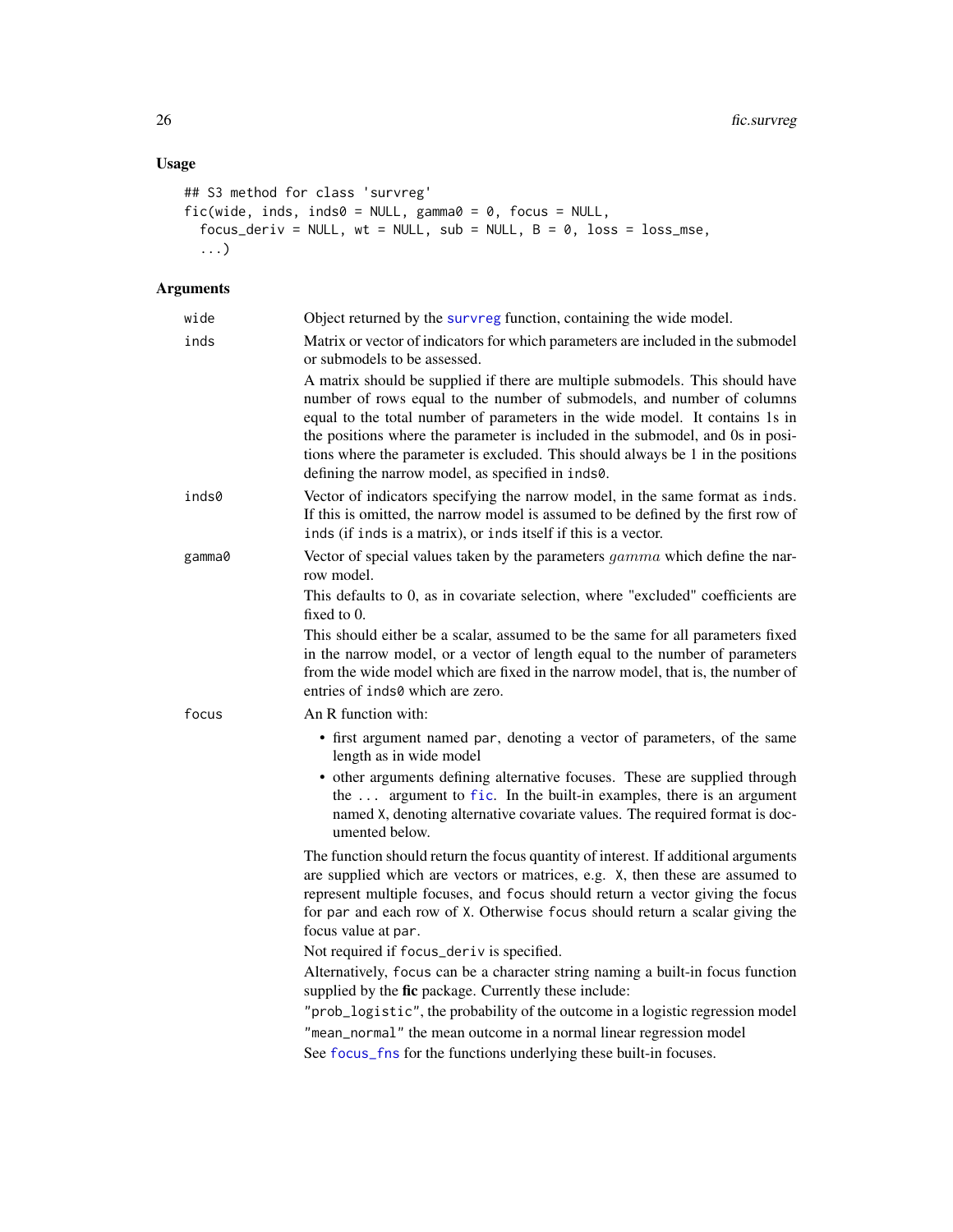- <span id="page-26-0"></span>focus\_deriv Vector of partial derivatives of the focus function with respect to the parameters in the wide model. This is not usually needed, as it can generally be computed automatically and accurately from the function supplied in focus, using numerical differentiation.
- wt Vector of weights to apply to different covariate values in X. This should have length equal to the number of alternative values for the covariates, that is, the number of alternative focuses of interest. The covariate-specific focused model comparison statistics are then supplemented by averaged statistics for a population defined by this distribution of covariate values. If this argument is omitted, the values are assumed to have equal weight when computing the average. The weights are not normalised, though the interpretation is unclear if the weights don't sum to one.
- sub List of fitted model objects of class [survreg](#page-0-0) containing the submodels to be assessed. Optional. Only required if you want the estimate of the focus function under the submodels to be included in the results.
- B If B is 0 (the default) the standard analytic formulae for the focused model comparison statistics are used with mean square error loss. If B>0, then a parametric bootstrap method is used with B bootstrap samples, and the loss specified in the loss argument. More details of this approach are given in the package vignette "Focused model comparison with bootstrapping and alternative loss functions".
- loss A function returning an estimated loss for a submodel estimate under the sampling distribution of the wide model. Only applicable when using bootstrapping. This should have two arguments sub and wide. sub should be a scalar giving the focus estimate from a submodel. wide should be a vector with a sample of focus estimates from the wide model, e.g. generated by a bootstrap method. By default this is a function calculating the root mean square error of the submodel estimate. An example is given in the vignette "Focused model comparison with bootstrapping and alternative loss functions".

Other arguments to the focus function can be supplied here.

The built-in focus functions [prob\\_logistic](#page-32-1) and [mean\\_normal](#page-32-1) take an argument X giving covariate values defining the focus. This can either be a matrix or a vector, or a list or data frame that can be coerced into a matrix.

If just one focus is needed, then X can be a vector of length equal to the number of parameters in the wide model.

To compute focused model comparison statistics for multiple focuses defined by the same focus function evaluated at multiple covariate values, X should be a matrix, with number of columns equal to the number of parameters in the wide model, and number of rows equal to the number of alternative focuses.

For a typical regression model, the first parameter will denote an intercept, so the first value of X should be 1, and the remaining values should correspond to covariates whose coefficients form parameters of the wide model. See the examples in the vignette.

Arguments to the focus function other than X can also be supplied as a matrix, vector, list or data frame in the same way. An exception is when the argument is supplied as a vector, this is assumed to refer to multiple focuses. For example, suppose the focus function defines the quantile of a distribution, and takes an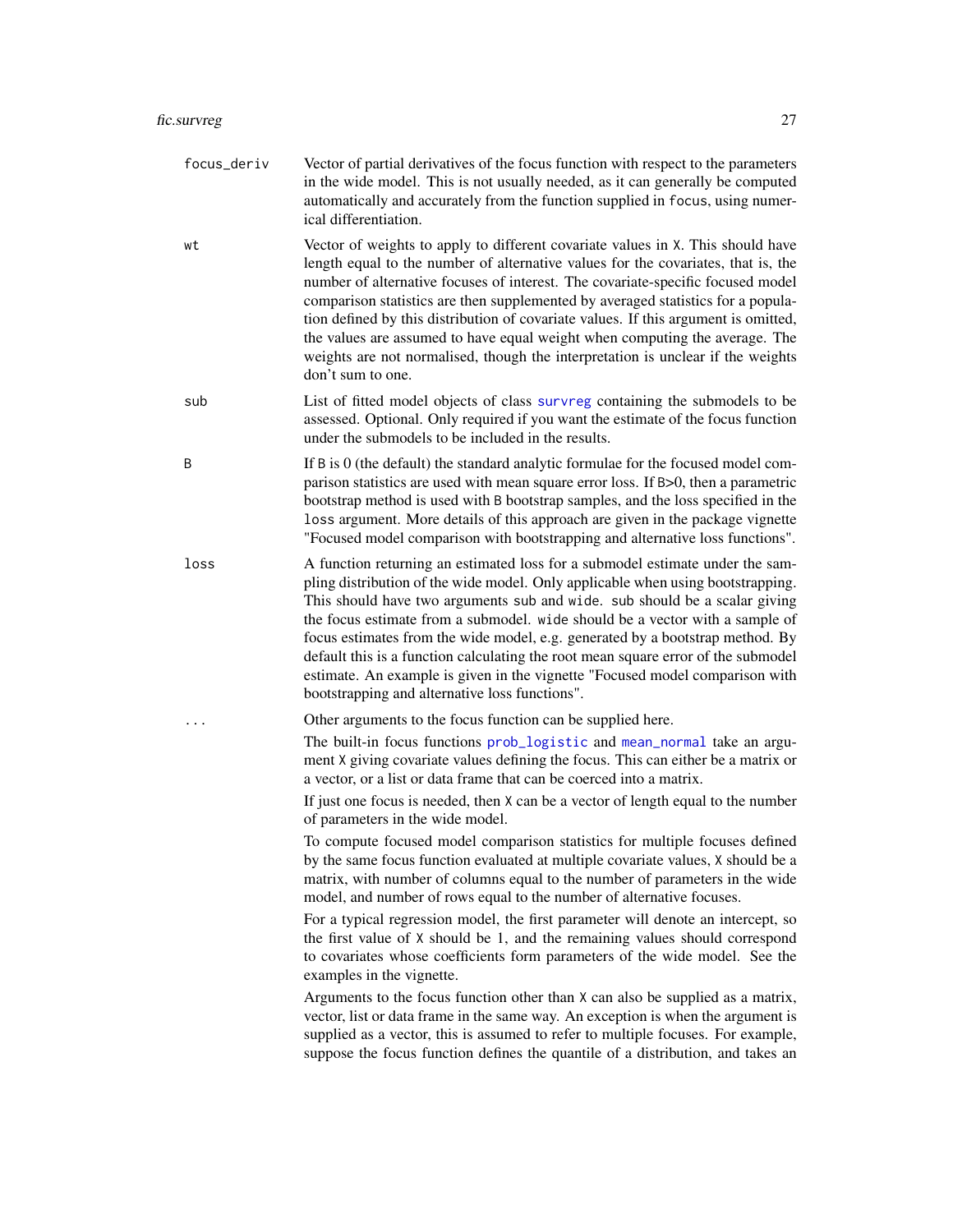argument focus\_p, then calling  $fic(...,focus_p=c(0.1, 0.9))$  indicates two alternative focuses defined by the 0.1 and 0.9 quantiles.

#### <span id="page-27-0"></span>Details

Any situation where all models being compared are special cases of a single "wide" model are supported. Examples include covariate selection, selection between models for the baseline hazard/survival with different levels of flexibility (e.g. comparing exponential and Weibull). An example of the latter is in the fic package vignette "Examples of focused model comparison: parametric survival models".

Parameters par of the focus function should be on the scale reported by the icoef component of the results of survreg, that is, with any positive-valued parameters log transformed.

### Examples

```
library(survival)
```

```
## Fit exponential and Weibull models and plot fitted survival curves
ex <- survreg(Surv(futime, fustat) ~ 1, data=ovarian, dist="exponential")
we <- survreg(Surv(futime, fustat) ~ 1, data=ovarian, dist="weibull")
## Plot fitted survival curves, highlighting 1 year survival
plot(survfit(Surv(futime, fustat) ~ 1, data=ovarian))
t < - seq(0, 1200)
lines(t, pweibull(q=t, shape=exp(we$icoef[2]),
                  scale=exp(we$icoef[1]), lower.tail=FALSE))
lines(t, pexp(q=t, rate=1/exp(ex$icoef[1]), lower.tail=FALSE), lty=2)
abline(v=365, col="gray")
## Focused model comparison for focus of 1-year survival probability
indmat \leq rbind(exp = c(1,0),
                weib = c(1,1)surv1yr <- function(par){
   pweibull(q=365, shape=exp(par[2]), scale=exp(par[1]), lower.tail=FALSE)
}
fic(we, inds=indmat, focus=surv1yr, sub=list(ex, we))
## Exponential model has lower expected error, given such a small dataset
```
fic\_core *Focused information criteria: core calculation functions*

#### Description

Core FIC calculation functions underlying the user interface in [fic](#page-8-1). fic\_core just handles one submodel, while fic\_multi can assess multiple submodels of the same wide model. For fic\_multi, inds and parsub can be matrices with one row per submodel, while for fic\_core they must be vectors.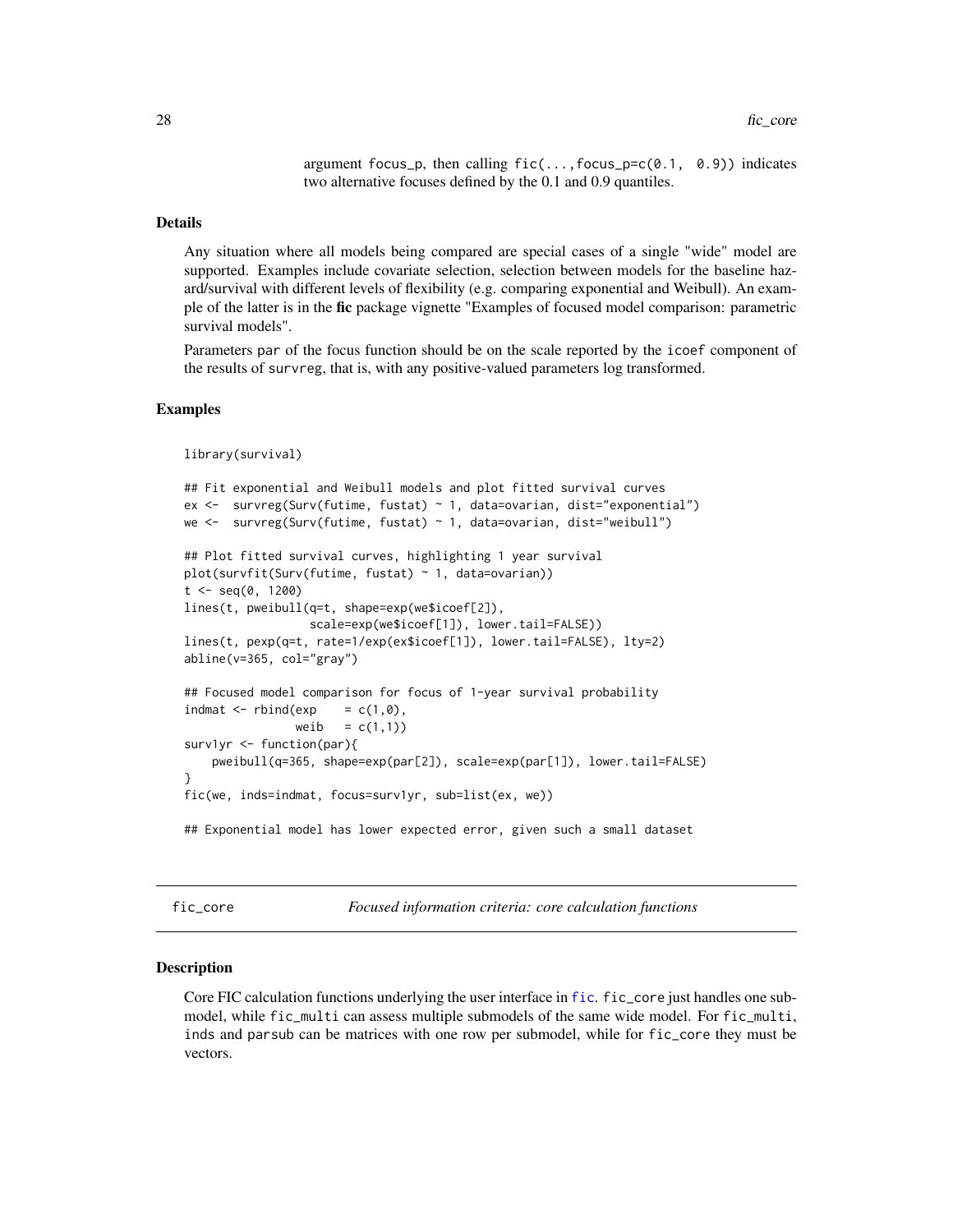fic\_core 29

### Usage

```
fic_core(par, J, inds, inds0, gamma0 = 0, n, focus_deriv = NULL)
fic_multi(par, J, inds, inds0, gamma0 = 0, n, focus = NULL,
  focus_deriv = NULL, wt = NULL, parsub = NULL, auxpar = NULL,
  auxsub = NULL, ...)
```

| par         | Vector of maximum likelihood estimates from the wide model                                                                                                                                                                                                                                                                                                                                                                                                        |
|-------------|-------------------------------------------------------------------------------------------------------------------------------------------------------------------------------------------------------------------------------------------------------------------------------------------------------------------------------------------------------------------------------------------------------------------------------------------------------------------|
| J           | Information matrix from the wide model, evaluated at the maximum likelihood<br>estimates (note that this definition differs from Claeskens and Hjort, where J is<br>defined as the information divided by the sample size n)                                                                                                                                                                                                                                      |
| inds        | Matrix or vector of indicators for which parameters are included in the submodel<br>or submodels to be assessed.                                                                                                                                                                                                                                                                                                                                                  |
|             | A matrix should be supplied if there are multiple submodels. This should have<br>number of rows equal to the number of submodels, and number of columns<br>equal to the total number of parameters in the wide model. It contains 1s in<br>the positions where the parameter is included in the submodel, and 0s in posi-<br>tions where the parameter is excluded. This should always be 1 in the positions<br>defining the narrow model, as specified in inds0. |
| inds0       | Vector of indicators specifying the narrow model, in the same format as inds.<br>If this is omitted, the narrow model is assumed to be defined by the first row of<br>inds (if inds is a matrix), or inds itself if this is a vector.                                                                                                                                                                                                                             |
| gamma0      | Vector of special values taken by the parameters <i>gamma</i> which define the nar-<br>row model.                                                                                                                                                                                                                                                                                                                                                                 |
|             | This defaults to 0, as in covariate selection, where "excluded" coefficients are<br>fixed to $0$ .                                                                                                                                                                                                                                                                                                                                                                |
|             | This should either be a scalar, assumed to be the same for all parameters fixed<br>in the narrow model, or a vector of length equal to the number of parameters<br>from the wide model which are fixed in the narrow model, that is, the number of<br>entries of inds0 which are zero.                                                                                                                                                                            |
| n           | Number of observations in the data used to fit the wide model.                                                                                                                                                                                                                                                                                                                                                                                                    |
| focus_deriv | Vector of partial derivatives of the focus function with respect to the parameters<br>in the wide model. This is required by fic_core.                                                                                                                                                                                                                                                                                                                            |
|             | If there are multiple submodels, this should be a matrix with number of rows<br>equal to the number of submodels, and number of columns equal to the number<br>of parameters in the wide model. If there is a single submodel, this should be a<br>vector with number of columns equal to the number of parameters in the wide<br>model.                                                                                                                          |
|             | This should take the value given by gamma0 in positions where the parameter<br>is excluded from the submodel. For example, coefficients of covariates should<br>take the value 0 if the covariate is excluded.                                                                                                                                                                                                                                                    |
| focus       | An R function with:                                                                                                                                                                                                                                                                                                                                                                                                                                               |
|             | • first argument named par, denoting a vector of parameters, of the same<br>length as in wide model                                                                                                                                                                                                                                                                                                                                                               |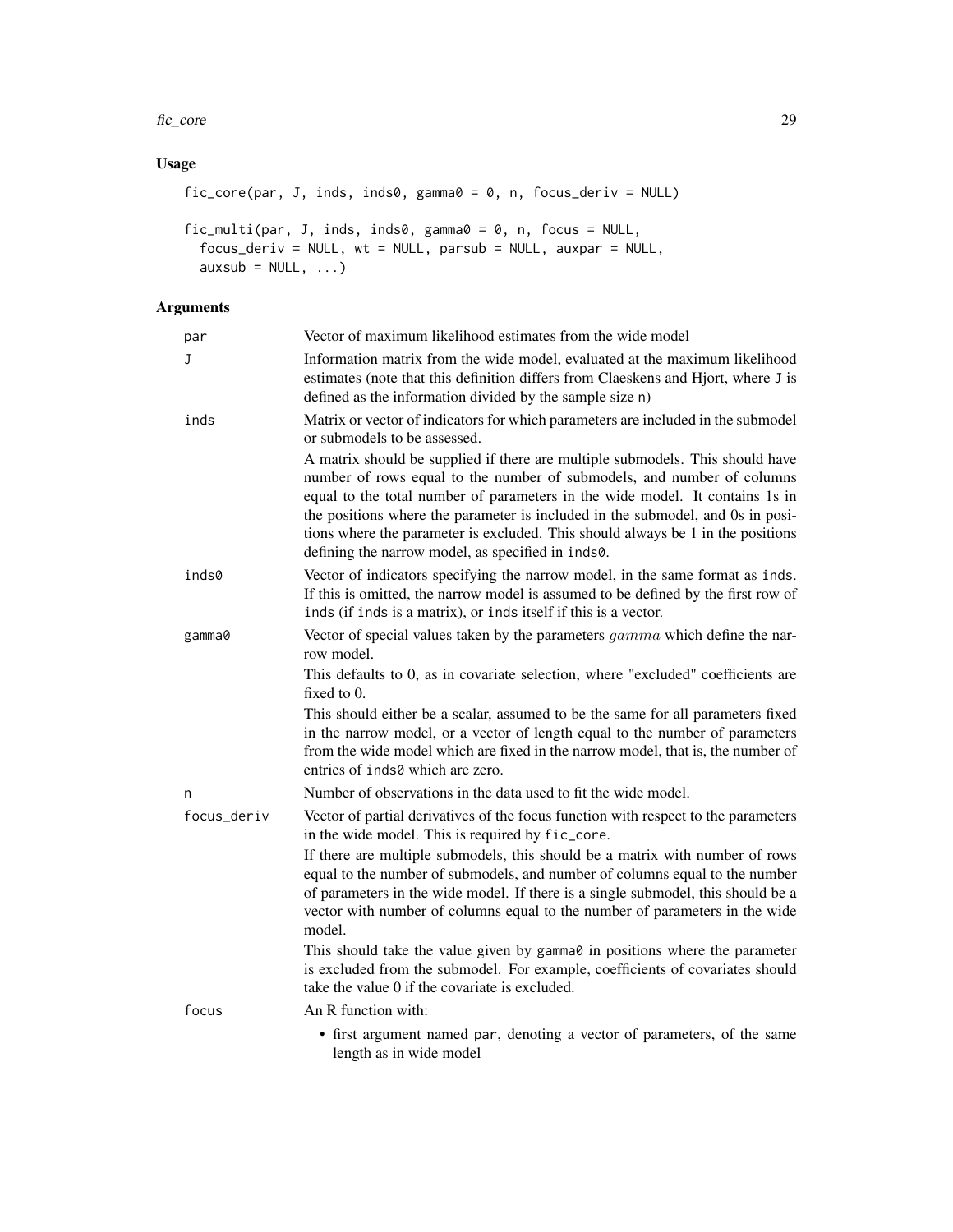<span id="page-29-0"></span>

|           | • other arguments defining alternative focuses. These are supplied through<br>the  argument to fic. In the built-in examples, there is an argument<br>named X, denoting alternative covariate values. The required format is doc-<br>umented below.                                                                                                                                                                                                                                                                                                                                                                       |
|-----------|---------------------------------------------------------------------------------------------------------------------------------------------------------------------------------------------------------------------------------------------------------------------------------------------------------------------------------------------------------------------------------------------------------------------------------------------------------------------------------------------------------------------------------------------------------------------------------------------------------------------------|
|           | The function should return the focus quantity of interest. If additional arguments<br>are supplied which are vectors or matrices, e.g. X, then these are assumed to<br>represent multiple focuses, and focus should return a vector giving the focus<br>for par and each row of X. Otherwise focus should return a scalar giving the<br>focus value at par.                                                                                                                                                                                                                                                               |
|           | Not required if focus_deriv is specified.                                                                                                                                                                                                                                                                                                                                                                                                                                                                                                                                                                                 |
|           | Alternatively, focus can be a character string naming a built-in focus function<br>supplied by the fic package. Currently these include:                                                                                                                                                                                                                                                                                                                                                                                                                                                                                  |
|           | "prob_logistic", the probability of the outcome in a logistic regression model                                                                                                                                                                                                                                                                                                                                                                                                                                                                                                                                            |
|           | "mean_normal" the mean outcome in a normal linear regression model<br>See focus_fns for the functions underlying these built-in focuses.                                                                                                                                                                                                                                                                                                                                                                                                                                                                                  |
| wt        | Vector of weights to apply to different covariate values in X. This should have<br>length equal to the number of alternative values for the covariates, that is, the<br>number of alternative focuses of interest. The covariate-specific focused model<br>comparison statistics are then supplemented by averaged statistics for a popula-<br>tion defined by this distribution of covariate values. If this argument is omitted,<br>the values are assumed to have equal weight when computing the average. The<br>weights are not normalised, though the interpretation is unclear if the weights<br>don't sum to one. |
| parsub    | Vector of maximum likelihood estimates from the submodel, or a matrix if there<br>are multiple submodels. Only required to return the estimate of the focus quan-<br>tity alongside the model assessment statistics for the submodel. If omitted, the<br>estimate is omitted.                                                                                                                                                                                                                                                                                                                                             |
| auxpar    | Estimates of auxiliary parameters from the wide model. The only built-in exam-<br>ple is the dispersion parameter for GLMs.                                                                                                                                                                                                                                                                                                                                                                                                                                                                                               |
| auxsub    | List of estimates of auxiliary parameters from the submodel. The only built-in<br>example is the dispersion parameter for GLMs.                                                                                                                                                                                                                                                                                                                                                                                                                                                                                           |
| $\ddotsc$ | Other arguments to the focus function can be supplied here.                                                                                                                                                                                                                                                                                                                                                                                                                                                                                                                                                               |
|           | The built-in focus functions prob_logistic and mean_normal take an argu-<br>ment X giving covariate values defining the focus. This can either be a matrix or<br>a vector, or a list or data frame that can be coerced into a matrix.                                                                                                                                                                                                                                                                                                                                                                                     |
|           | If just one focus is needed, then X can be a vector of length equal to the number<br>of parameters in the wide model.                                                                                                                                                                                                                                                                                                                                                                                                                                                                                                     |
|           | To compute focused model comparison statistics for multiple focuses defined<br>by the same focus function evaluated at multiple covariate values, X should be a<br>matrix, with number of columns equal to the number of parameters in the wide<br>model, and number of rows equal to the number of alternative focuses.                                                                                                                                                                                                                                                                                                  |
|           | For a typical regression model, the first parameter will denote an intercept, so<br>the first value of X should be 1, and the remaining values should correspond<br>to covariates whose coefficients form parameters of the wide model. See the<br>examples in the vignette.                                                                                                                                                                                                                                                                                                                                              |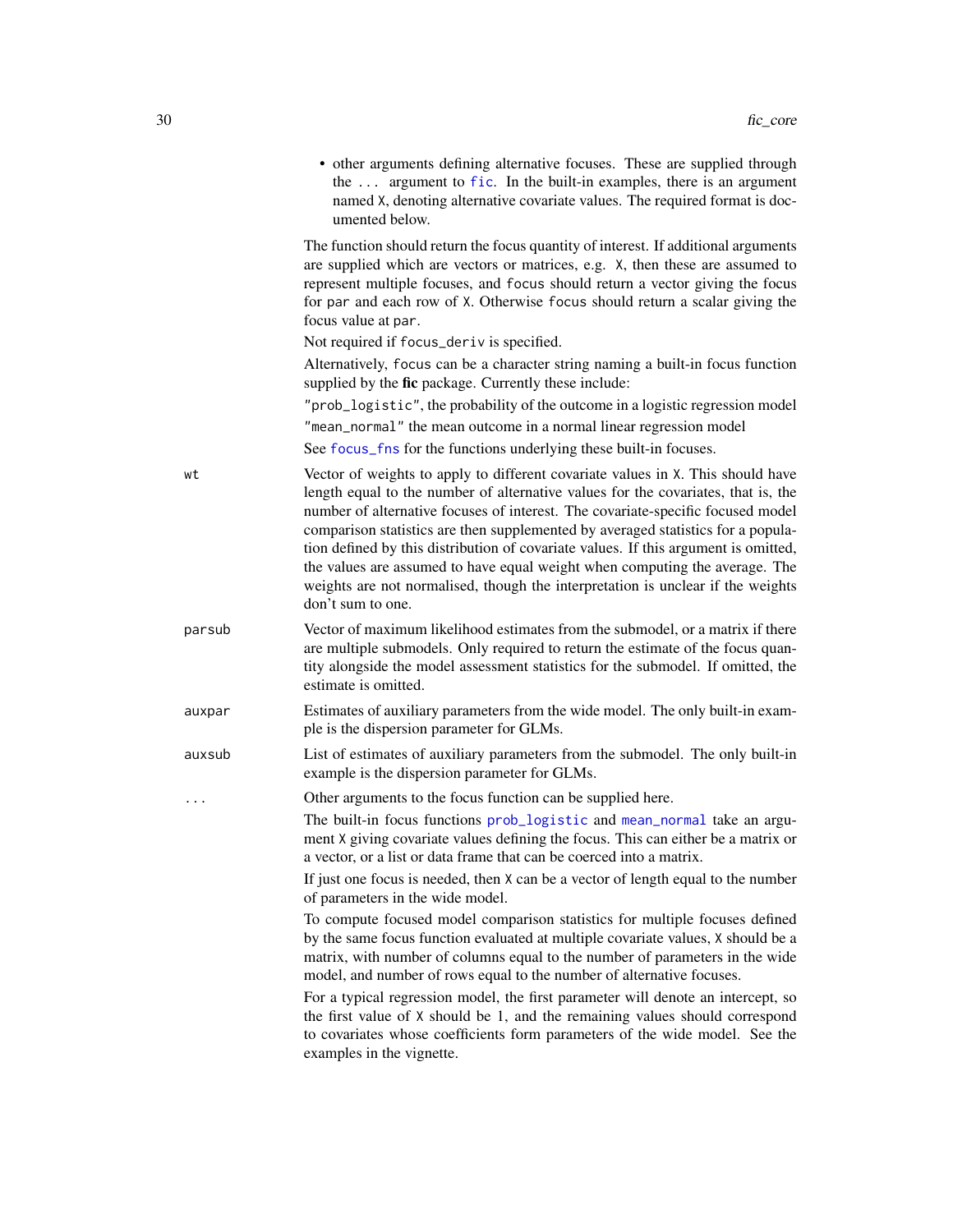<span id="page-30-0"></span>Arguments to the focus function other than X can also be supplied as a matrix, vector, list or data frame in the same way. An exception is when the argument is supplied as a vector, this is assumed to refer to multiple focuses. For example, suppose the focus function defines the quantile of a distribution, and takes an argument focus\_p, then calling  $fic(...,focus_p=c(0.1, 0.9))$  indicates two alternative focuses defined by the 0.1 and 0.9 quantiles.

### Value

See [fic](#page-8-1)

### See Also

[fic](#page-8-1)

#### Examples

## Lower-level implementation of the example in the main vignette wide.glm  $\leq$  glm(low  $\sim$  lwtkg + age + smoke + ht + ui + smokeage + smokeui, data=birthwt, family=binomial) mod1.glm <- glm(low ~ lwtkg + age + smoke, data=birthwt, family=binomial) inds0 <- c(1,1,0,0,0,0,0,0)  $inds1 \leftarrow c(1,1,1,1,0,0,0,0)$ focus\_plogis <- function(par, X)plogis(X %\*% par) vals.smoke <- c(1, 58.24, 22.95, 1, 0, 0, 22.95, 0) vals.nonsmoke <- c(1, 59.50, 23.43, 0, 0, 0, 0, 0) X <- rbind(vals.smoke, vals.nonsmoke) par <- coef(wide.glm) n <- nrow(birthwt) J <- solve(vcov(wide.glm)) fic\_multi(par=par, J=J, inds=inds1, inds0=inds0, n=n, focus="prob\_logistic",  $X=X$ , parsub=c(coef(mod1.glm),  $0, 0, 0, 0)$ ) ## Even lower-level implementation, requiring derivatives of the focus ## These are available analytically in this example, but would normally ## need to be calculated using numerical differentiation focus\_deriv <- prob\_logistic\_deriv(par=par, X=X) fic\_core(par=par, J=J, inds=inds1, inds0=inds0, gamma0=0, n=n, focus\_deriv=focus\_deriv)

fit\_submodels *Fit submodels of a general linear wide model, defined by a matrix of indicators for inclusion of covariates*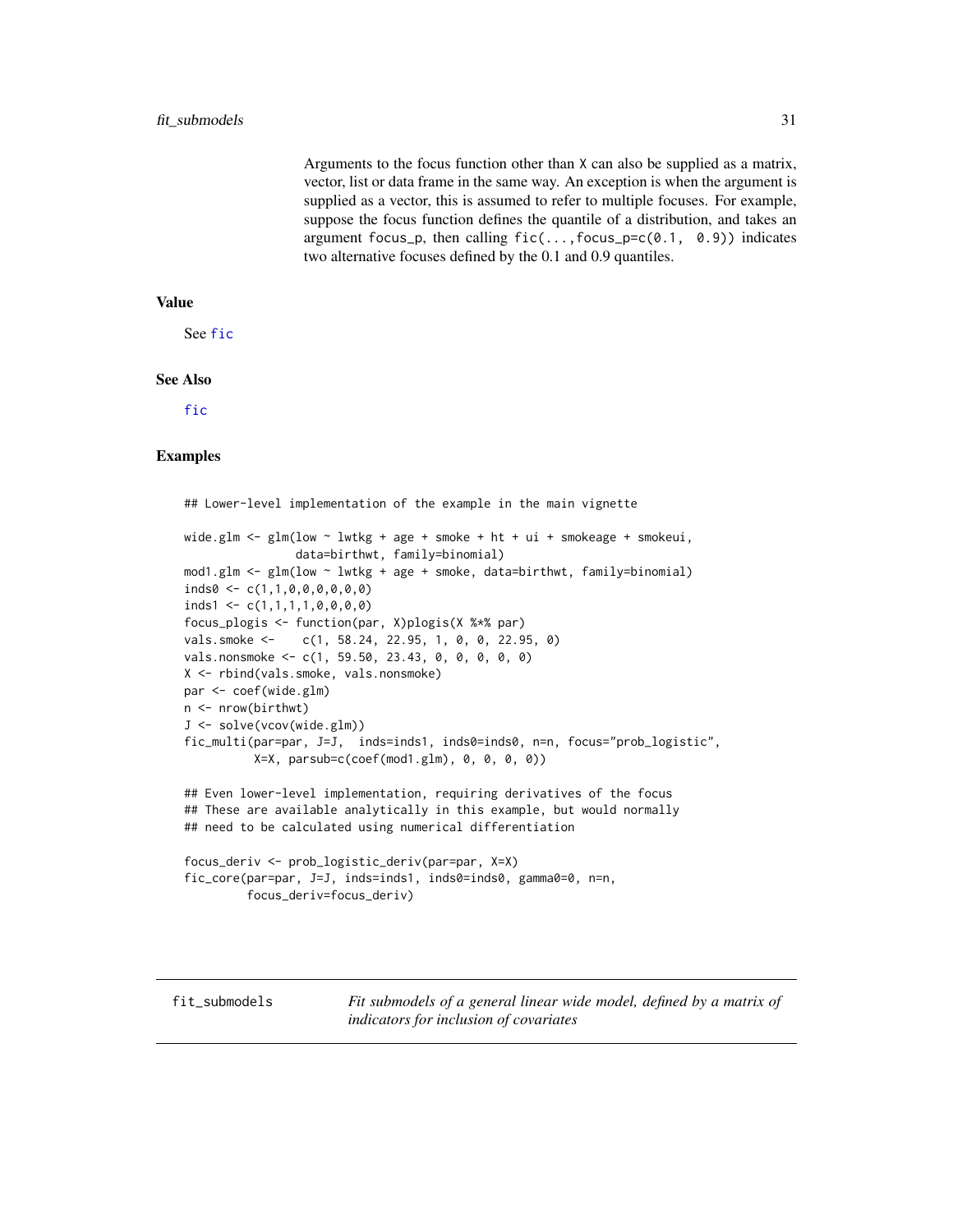### <span id="page-31-0"></span>Description

Fit the submodels of a wide model wide which are defined by inds. This can only be used for covariate selection problems, where the submodels contain different subsets of covariates.

### Usage

```
fit_submodels(wide, inds, ...)
```
### Arguments

| wide | Fitted model object containing the wide model.                                                                                                                                                                                                                                                                                                                                                                                                                                      |
|------|-------------------------------------------------------------------------------------------------------------------------------------------------------------------------------------------------------------------------------------------------------------------------------------------------------------------------------------------------------------------------------------------------------------------------------------------------------------------------------------|
| inds | Matrix or vector of indicators for which parameters are included in the submodel<br>or submodels to be assessed.                                                                                                                                                                                                                                                                                                                                                                    |
|      | A matrix should be supplied if there are multiple submodels. This should have<br>number of rows equal to the number of submodels, and number of columns<br>equal to the total number of parameters in the wide model. It contains 1s in<br>the positions where the parameter is included in the submodel, and 0s in posi-<br>tions where the parameter is excluded. This should always be 1 in the positions<br>defining the narrow model, as specified in inds0.                   |
|      | Other arguments to the focus function can be supplied here.                                                                                                                                                                                                                                                                                                                                                                                                                         |
|      | The built-in focus functions prob_logistic and mean_normal take an argu-<br>ment X giving covariate values defining the focus. This can either be a matrix or<br>a vector, or a list or data frame that can be coerced into a matrix.                                                                                                                                                                                                                                               |
|      | If just one focus is needed, then X can be a vector of length equal to the number<br>of parameters in the wide model.                                                                                                                                                                                                                                                                                                                                                               |
|      | To compute focused model comparison statistics for multiple focuses defined<br>by the same focus function evaluated at multiple covariate values, X should be a<br>matrix, with number of columns equal to the number of parameters in the wide<br>model, and number of rows equal to the number of alternative focuses.                                                                                                                                                            |
|      | For a typical regression model, the first parameter will denote an intercept, so<br>the first value of X should be 1, and the remaining values should correspond<br>to covariates whose coefficients form parameters of the wide model. See the<br>examples in the vignette.                                                                                                                                                                                                        |
|      | Arguments to the focus function other than X can also be supplied as a matrix,<br>vector, list or data frame in the same way. An exception is when the argument is<br>supplied as a vector, this is assumed to refer to multiple focuses. For example,<br>suppose the focus function defines the quantile of a distribution, and takes an<br>argument focus_p, then calling $fic(, focus_p=c(0.1, 0.9))$ indicates<br>two alternative focuses defined by the 0.1 and 0.9 quantiles. |

### Details

Requires wide to have a component named call giving the function call used to produce wide. This call should include a formula component, which this function updates in order to define and fit the submodel. This should work for most standard linear-type models in common R packages.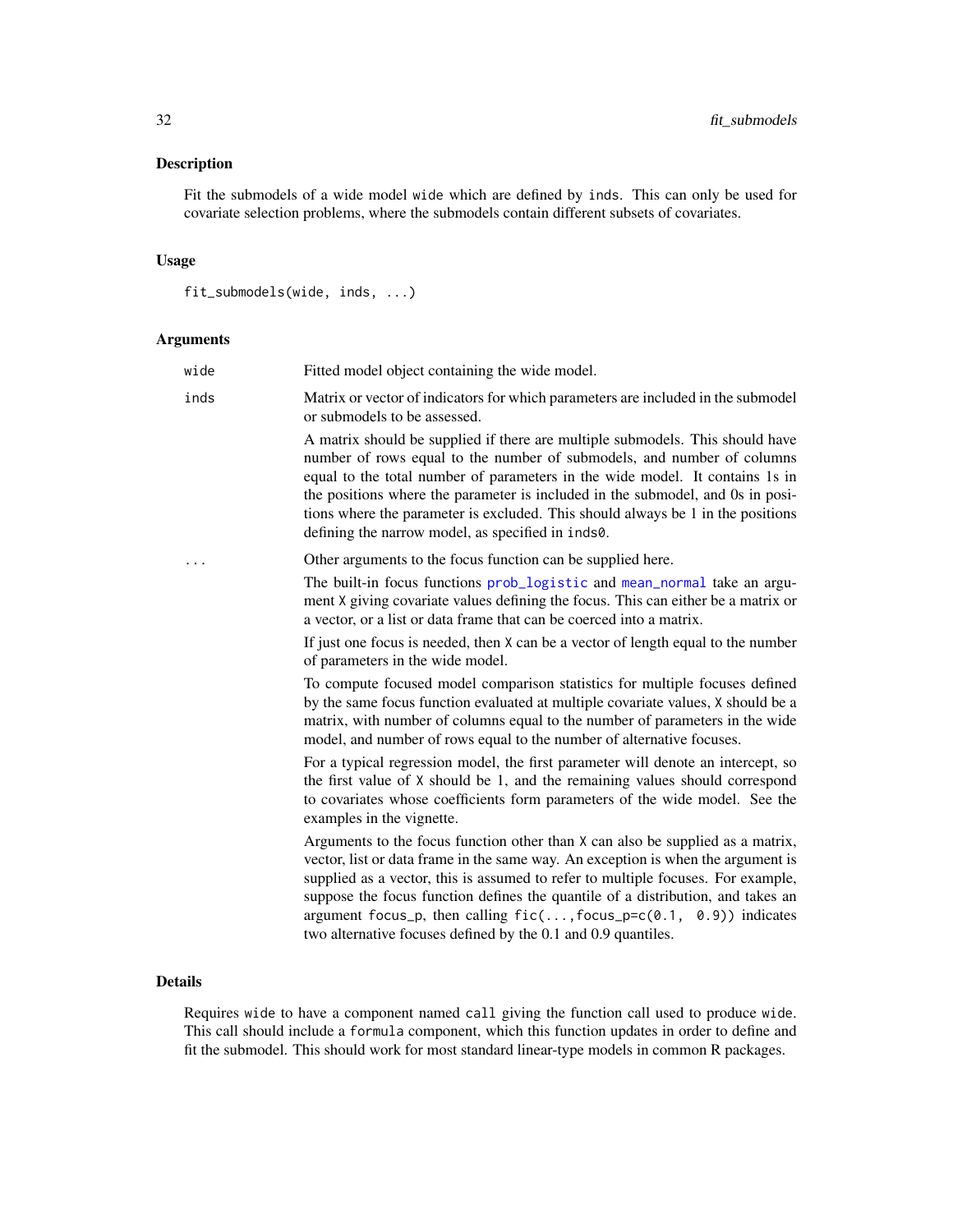<span id="page-32-0"></span>focus\_fns 33

### Value

List of all fitted submodel objects.

### Examples

```
bwt.glm <- glm(low ~ lwtkg + age + smoke,
               data=birthwt, family="binomial")
inds \le rbind(c(1,1,1,0), c(1,1,0,0))
fit_submodels(bwt.glm, inds=inds)
```
<span id="page-32-2"></span>focus\_fns *Built-in focus functions and their derivatives*

### <span id="page-32-1"></span>Description

Built-in focus functions and their derivatives

### Usage

```
prob_logistic(par, X)
```

```
prob_logistic_deriv(par, X)
```
mean\_normal(par, X)

```
mean_normal_deriv(par, X)
```
### Arguments

| par | Vector of parameter estimates, including the intercept.                                                                                                                                                                                                                                       |
|-----|-----------------------------------------------------------------------------------------------------------------------------------------------------------------------------------------------------------------------------------------------------------------------------------------------|
| X   | Vector or matrix of covariate values, including the intercept. This can either be<br>a vector of length p, or a $nxp$ matrix, where p is the number of covariate effects,<br>and $n$ is the number of alternative sets of covariate values at which the focus<br>function is to be evaluated. |

#### Value

prob\_logistic returns the probability of the outcome in a logistic regression model, and mean\_normal returns the mean outcome in a normal linear regression. The \_deriv functions return the vector of partial derivatives of the focus with respect to each parameter (or matrix, if there are multiple foci).

#### See Also

[fic](#page-8-1)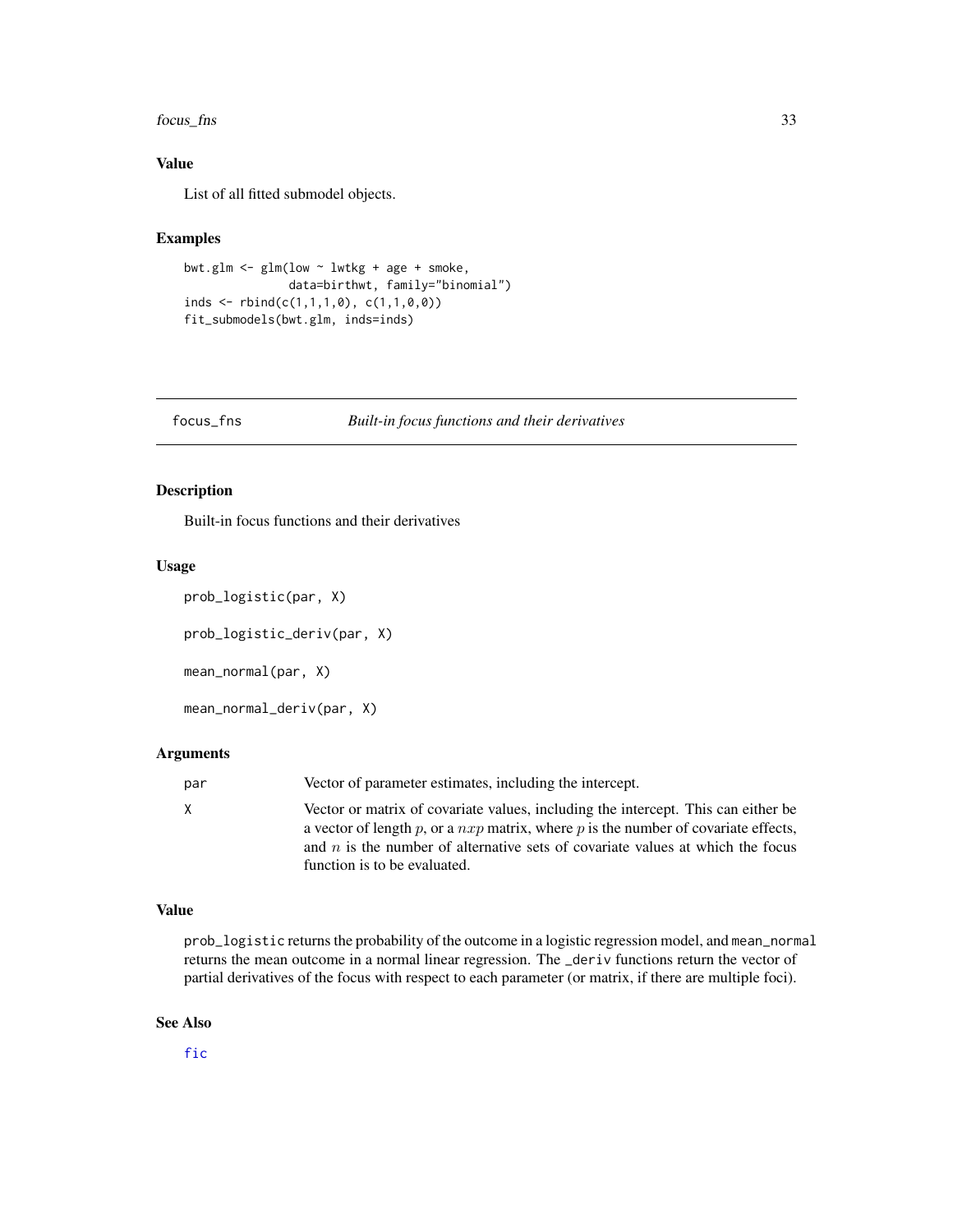### <span id="page-33-0"></span>Examples

```
## Model and focus from the main vignette
wide.glm \le glm(low \sim lwtkg + age + smoke + ht + ui +
                smokeage + smokeui, data=birthwt, family=binomial)
vals.smoke <- c(1, 58.24, 22.95, 1, 0, 0, 22.95, 0)
vals.nonsmoke <- c(1, 59.50, 23.43, 0, 0, 0, 0, 0)
X <- rbind("Smokers" = vals.smoke, "Non-smokers" = vals.nonsmoke)
prob_logistic(coef(wide.glm), X=X)
prob_logistic_deriv(coef(wide.glm), X=X)
## Mean mpg for a particular covariate category in the Motor Trend data
## See the "fic" linear models vignette for more detail
wide.lm \leq lm(mpg \sim am + wt + qsec + disp + hp, data=mtcars)
cmeans <- colMeans(model.frame(wide.lm)[,c("wt","qsec","disp","hp")])
X \leftarrow \text{rbind}("auto" = c(intexcept=1, am=0, cmeans),
  "manual" = c(interept=1, am=1, cmeans))
mean_normal(coef(wide.lm), X)
mean_normal_deriv(coef(wide.lm), X)
```
<span id="page-33-1"></span>

get\_H0 *Interpolate cumulative hazard function from a fitted Cox model*

### Description

Returns the baseline cumulative hazard, at the requested times, from a Cox model fitted by [coxph](#page-0-0). Linear interpolation is used, assuming the hazard is piecewise constant, thus the cumulative hazard is piecewise linear.

#### Usage

get\_H0(H0, t)

#### **Arguments**

| H0  | output from basehaz, containing estimates of the baseline cumulative hazard at<br>a series of times. |
|-----|------------------------------------------------------------------------------------------------------|
| $+$ | vector of times for which cumulative hazard estimates are required.                                  |

### Details

This does not extrapolate. If t is outside the observed event times, then NA will be returned.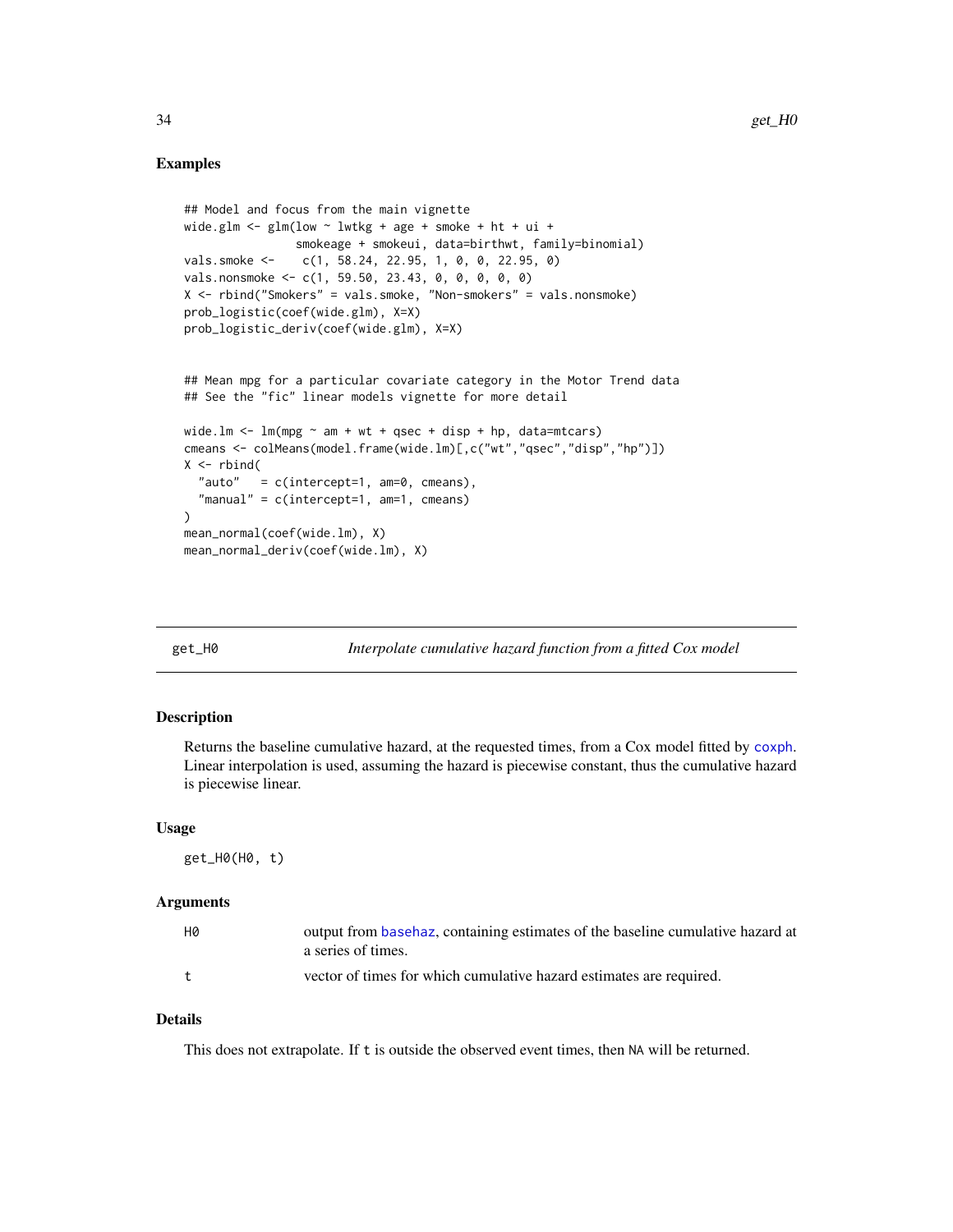#### <span id="page-34-0"></span>ggplot\_fic 35

### Value

Fitted cumulative hazard at t.

### Examples

```
library(survival)
wide <- coxph(Surv(years, death==1) ~ sex + thick_centred +
              infilt + epith + ulcer + depth + age, data=melanoma)
basehaz(wide)
get_H0(basehaz(wide), c(0,1,5,10,100))
```
<span id="page-34-1"></span>ggplot\_fic *Plot focused model comparison statistics: ggplot2 method*

### Description

This only works if the focus estimates are available. The focus estimates are plotted against the root MSE. One plot is made for each covariate value defining different focuses. If the wide model estimate is available, this is illustrated as a solid line on the plot, and if the narrow model estimate is available, this is showm as a dashed line.

### Usage

```
ggplot_fic(x, ci = TRUE, legend = TRUE, ylab = NULL, xlab = NULL,
 xlim = NULL, ylim = NULL)
```

| X      | Output from fic.                                                                                                                                                                                                                                                                                                                                                                                     |
|--------|------------------------------------------------------------------------------------------------------------------------------------------------------------------------------------------------------------------------------------------------------------------------------------------------------------------------------------------------------------------------------------------------------|
| сi     | Plot interval estimates? (TRUE or FALSE). These are calculated as plus / minus<br>twice the standard error of the submodel focus under the wide model. These are<br>rough estimates of uncertainty intended to illustrate the bias-variance tradeoff,<br>and exclude any uncertainty associated with the choice between models.                                                                      |
| legend | Show a legend, identifying                                                                                                                                                                                                                                                                                                                                                                           |
|        | a) the line types for the wide and narrow models                                                                                                                                                                                                                                                                                                                                                     |
|        | b) the names of the terms of the wide model. This is used when the inds object<br>supplied to fic was constructed by all_inds, so has row names made out of<br>a string of 0s and 1s that identify the terms included in the submodel. These<br>strings are plotted as text labels against the estimate for each submodel. The<br>legend identifies which 0s and 1s correspond to which model terms. |
| ylab   | y-axis label.                                                                                                                                                                                                                                                                                                                                                                                        |
| xlab   | x-axis label.                                                                                                                                                                                                                                                                                                                                                                                        |
| xlim   | x-axis limits (pair of numbers)                                                                                                                                                                                                                                                                                                                                                                      |
| ylim   | y-axis limits                                                                                                                                                                                                                                                                                                                                                                                        |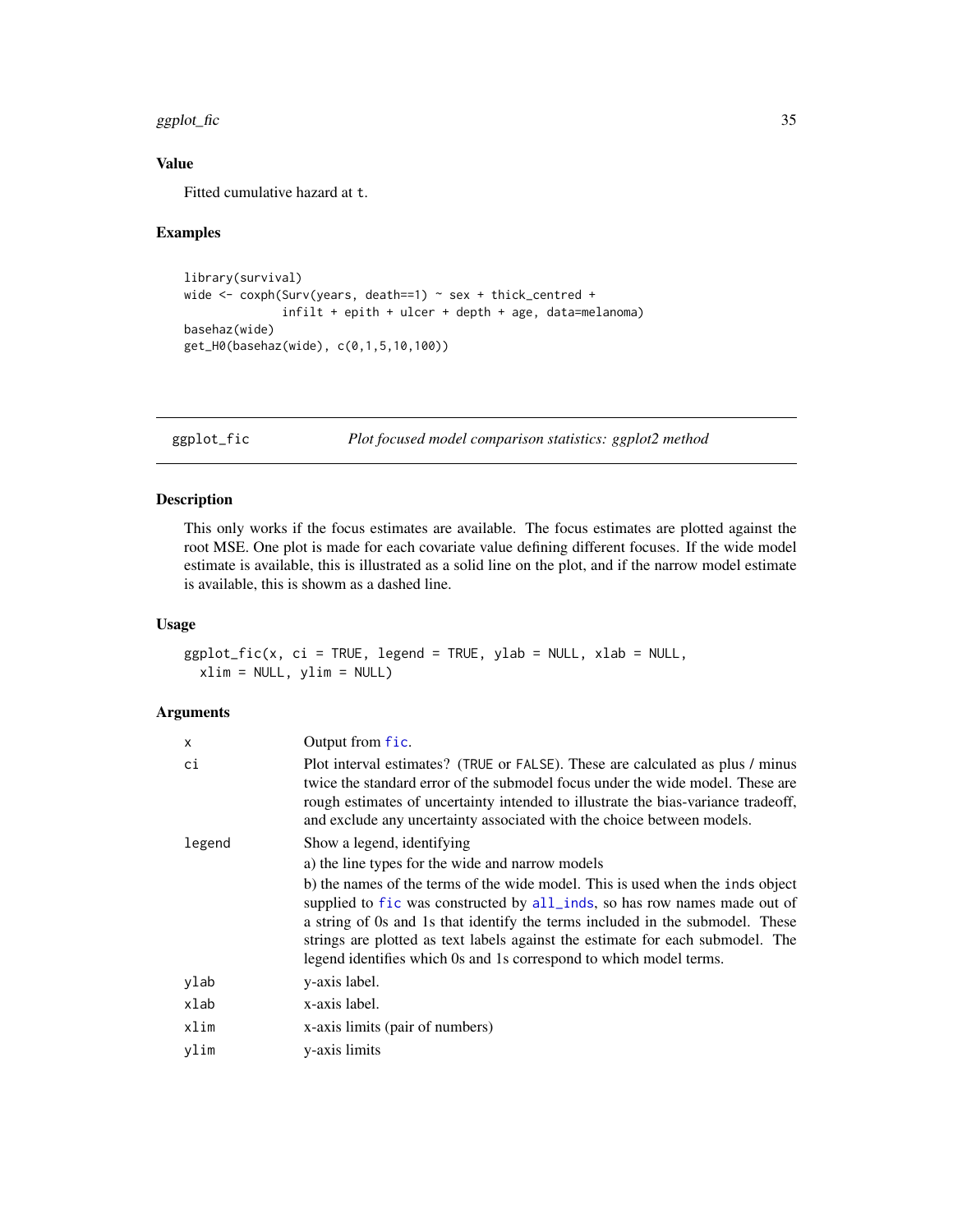### See Also

plot.fic, summary.fic

### Examples

```
## Example from the main vignette, see there for more details
wide.glm \leq glm(low \sim lwtkg + age + smoke + ht + ui + smokeage + smokeui,
                data=birthwt, family=binomial)
vals.smoke <- c(1, 58.24, 22.95, 1, 0, 0, 22.95, 0)
vals.nonsmoke <- c(1, 59.50, 23.43, 0, 0, 0, 0, 0)
X <- rbind("Smokers" = vals.smoke, "Non-smokers" = vals.nonsmoke)
inds0 <- c(1,1,0,0,0,0,0,0)
combs <- all_inds(wide.glm, inds0)
ficres \leq fic(wide = wide.glm, inds = combs, inds0 = inds0,
              focus = prob\_logistic, X = Xggplot_fic(ficres)
summary(ficres)
```
melanoma *Malignant melanoma survival data*

#### Description

Data originally analysed by Andersen et al (1993) on the survival of 205 patients in Denmark with malignant melanoma, and used by Claeskens and Hjort (2008) to illustrate focused model selection in Cox regression.

#### Usage

melanoma

#### Format

A data frame with 205 rows and the following columns:

ptno Patient identification number

**death** Survival status:  $1 =$  dead from illness,  $2 =$  censored,  $4 =$  dead from other causes

days Survival time in days

- depth Invasion depth: factor with levels 1, 2, 3
- infilt Infection infiltration level, a measure of resistance to the tumour: factor with levels 1 (high resistance), 2, 3, 4 (low resistance)
- epith Indicator for epithelioid cells present
- ulcer Indicator for ulceration

<span id="page-35-0"></span>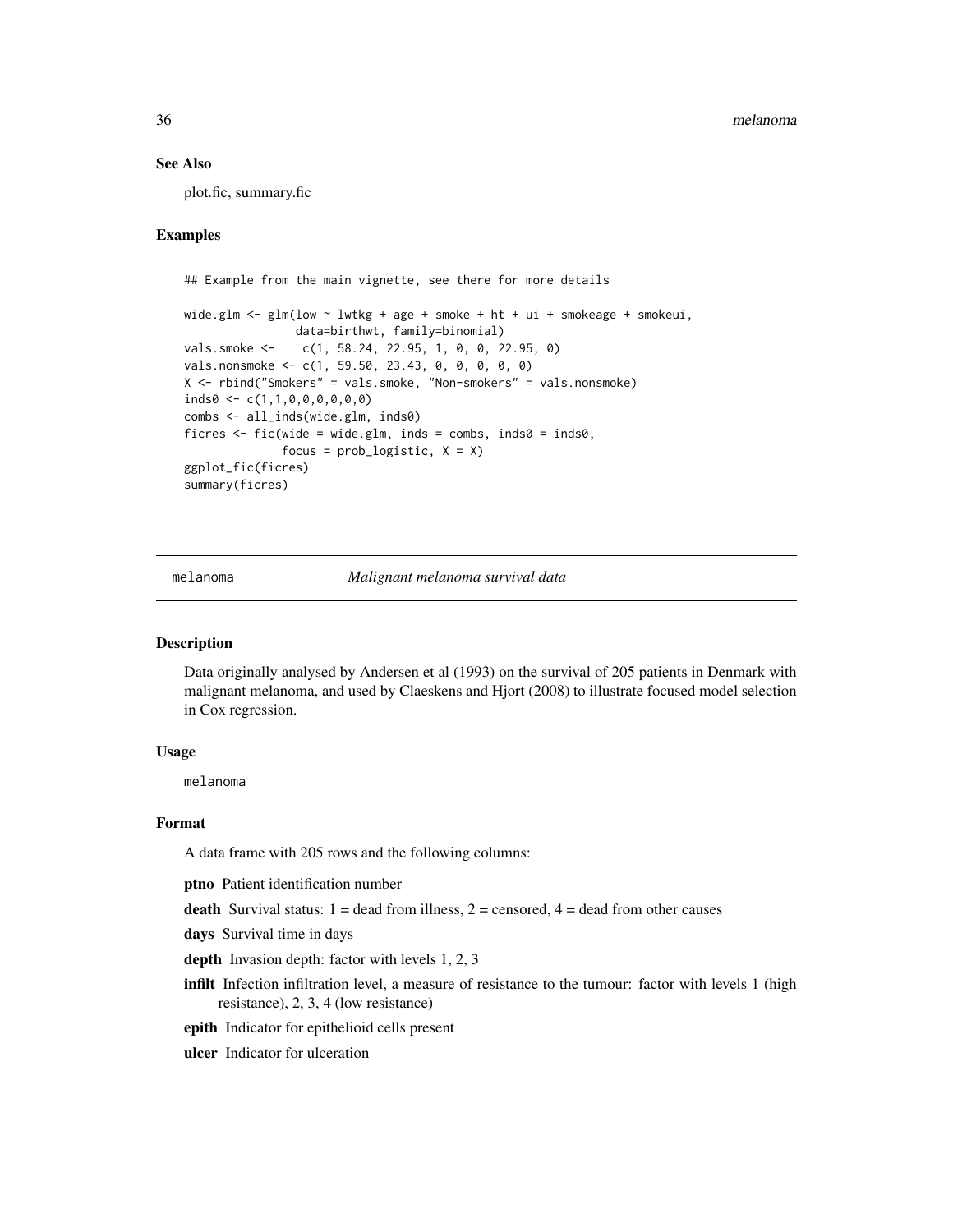### <span id="page-36-0"></span>newdata\_to\_X 37

thick Thickness of the tumour in 1/100 mm

sex Sex. Factor with levels "female","male" and reference level "female"

age Age in years

years Survival time in years (instead of days)

thick\_centred Version of thick centred around its mean and rescaled, defined as (thick - 292)/100.

### Source

The supporting material from Claeskens and Hjort (2008), at [https://feb.kuleuven.be/public/](https://feb.kuleuven.be/public/u0043181/modelselection/datasets/melanoma_data.txt) [u0043181/modelselection/datasets/melanoma\\_data.txt](https://feb.kuleuven.be/public/u0043181/modelselection/datasets/melanoma_data.txt). Versions of this dataset are also given in the MASS and boot packages.

#### References

Claeskens, G., & Hjort, N. L. (2008). Model selection and model averaging (Vol. 330). Cambridge: Cambridge University Press.

Andersen, P. K., Borgan, O., Gill, R. D., & Keiding, N. (2012). Statistical models based on counting processes. Springer.

newdata\_to\_X *Convert data frame of covariate values to a design matrix*

### Description

Convert data frame of covariate values to a design matrix

#### Usage

```
newdata_to_X(newdata, wide, intercept = TRUE)
```
#### Arguments

| newdata   | Data frame where each row is a vector of covariate values defining an alternative<br>focus quantity. |
|-----------|------------------------------------------------------------------------------------------------------|
| wide      | Wide model which includes these covariates.                                                          |
| intercept | Include an intercept as the first column.                                                            |

### Details

Numeric values can be supplied for factor levels that are character strings denoting numbers (like "1" or "2").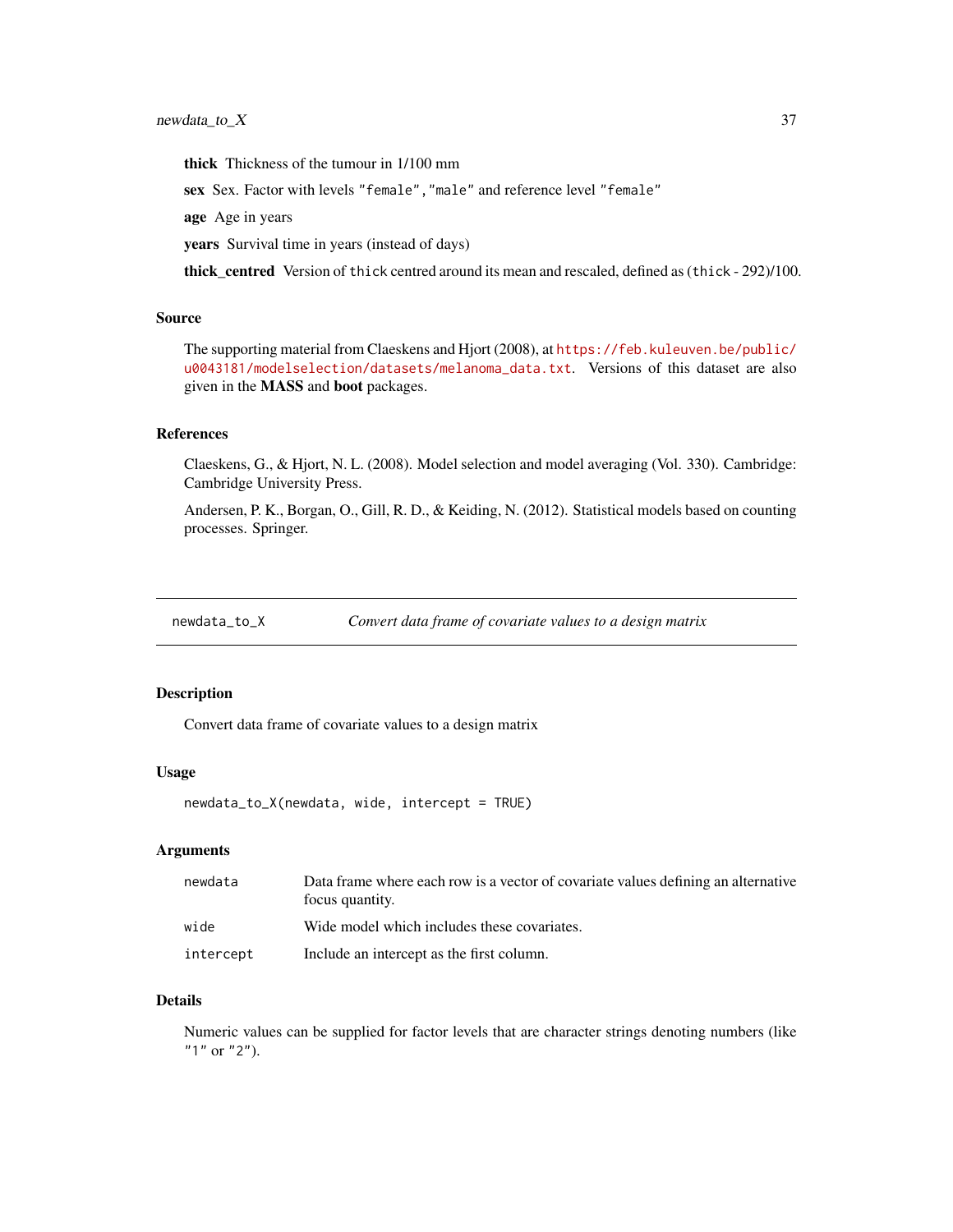### Value

"Design" matrix of covariate values defining alternative focuses, with factors expanded to their contrasts. This is in the form required by the X argument of [fic](#page-8-1), with one row per alternative focus. The columns correspond to coefficients in a linear-type model. For the built-in focus functions such as [mean\\_normal](#page-32-1) and [prob\\_logistic](#page-32-1), these coefficients include an intercept, but user-written focuses may be written in such a way as not to require an intercept (as in the example in the "skew normal" vignette).

### Examples

```
bwt.glm <- glm(low ~ lwtkg + age + smoke + ftv, data=birthwt, family="binomial")
newdata <- data.frame(lwtkg=1, age=60, smoke=0, ftv="2+")
newdata_to_X(newdata, bwt.glm)
```
## See the Cox regression section of the main package vignette for another example.

<span id="page-37-1"></span>plot.fic *Plot focused model comparison statistics: base graphics method*

#### Description

Plot focused model comparison statistics: base graphics method

#### Usage

## S3 method for class 'fic' plot(x, ci = TRUE, xlab = NULL, ylab = NULL, xlim = NULL,  $ylim = NULL$ ,  $pch = 19$ ,  $mfrom = NULL$ , ...)

| X        | Output from fic.                                                                                                                                                                                                                                                                                                                |
|----------|---------------------------------------------------------------------------------------------------------------------------------------------------------------------------------------------------------------------------------------------------------------------------------------------------------------------------------|
| сi       | Plot interval estimates? (TRUE or FALSE). These are calculated as plus / minus<br>twice the standard error of the submodel focus under the wide model. These are<br>rough estimates of uncertainty intended to illustrate the bias-variance tradeoff,<br>and exclude any uncertainty associated with the choice between models. |
| xlab     | x-axis label.                                                                                                                                                                                                                                                                                                                   |
| ylab     | y-axis label.                                                                                                                                                                                                                                                                                                                   |
| xlim     | x-axis limits (pair of numbers)                                                                                                                                                                                                                                                                                                 |
| ylim     | y-axis limits                                                                                                                                                                                                                                                                                                                   |
| pch      | Plot point character, by default 19 (solid circle).                                                                                                                                                                                                                                                                             |
| mfrow    | Vector of two numbers giving the number of rows and number of columns re-<br>spectively in the plot grid, if there are multiple focuses.                                                                                                                                                                                        |
| $\cdots$ | Other options to pass to plot.                                                                                                                                                                                                                                                                                                  |

<span id="page-37-0"></span>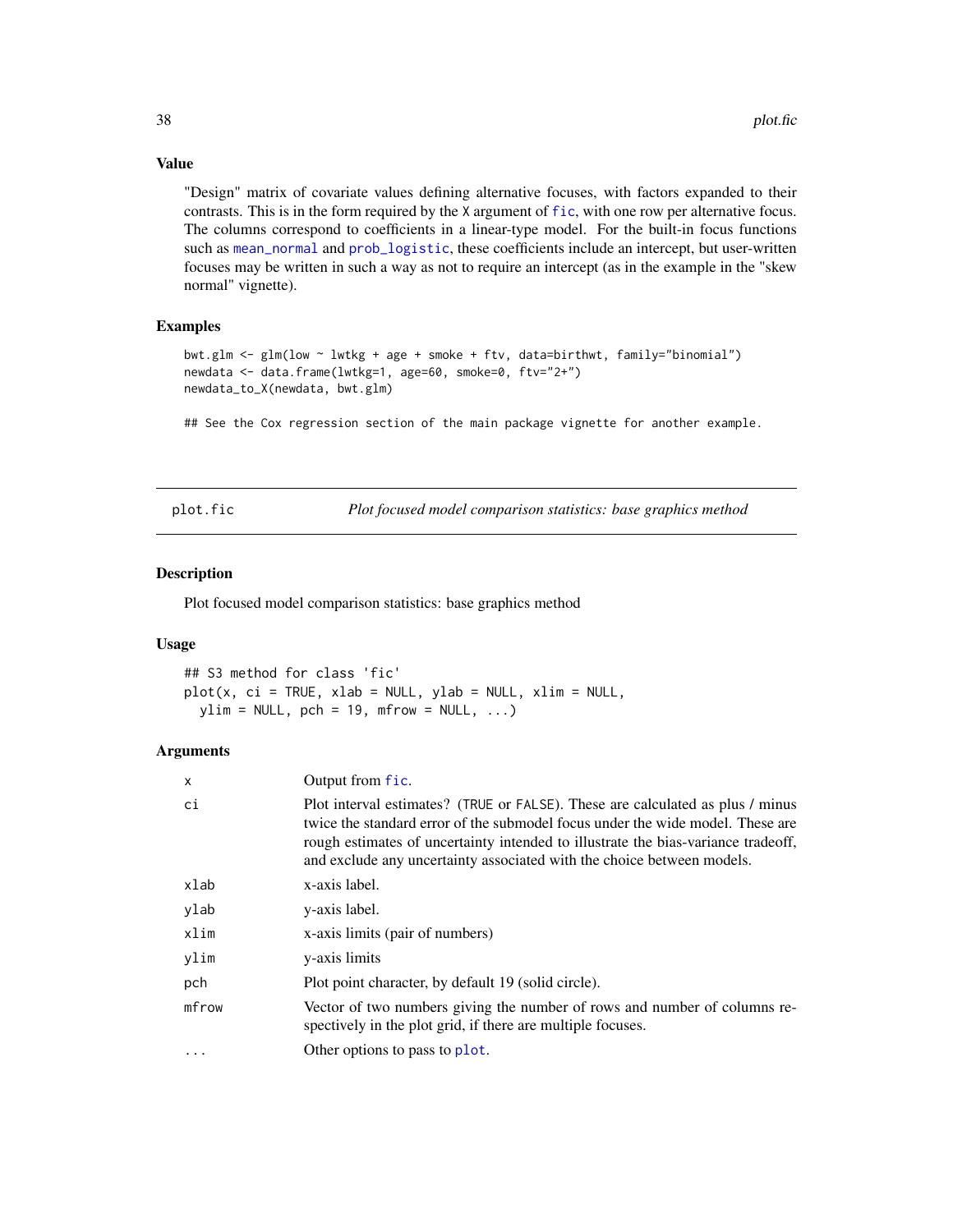### <span id="page-38-0"></span>summary.fic 39

#### Details

If the focus estimates are available, then the focus estimates are plotted against the root MSE. One plot is made for each covariate value defining different focuses. If the wide model estimate is available, this is illustrated as a solid line on the plot, and if the narrow model estimate is available, this is shown as a dashed line.

If the focus estimates are unavailable, then the standard errors of the focus estimate are plotted against the corresponding bias. The plot points are shaded with darkness proportional to the RMSE, with the point of maximum RMSE in black.

The ggplot2-based plot method, [ggplot\\_fic](#page-34-1), is slightly nicer.

#### See Also

ggplot\_fic, summary.fic

### Examples

```
## Example from the main vignette, see there for more details
wide.glm \leq glm(low \sim lwtkg + age + smoke + ht + ui + smokeage + smokeui,
                data=birthwt, family=binomial)
vals.smoke <- c(1, 58.24, 22.95, 1, 0, 0, 22.95, 0)
vals.nonsmoke <- c(1, 59.50, 23.43, 0, 0, 0, 0, 0)
X <- rbind("Smokers" = vals.smoke, "Non-smokers" = vals.nonsmoke)
inds0 \leq c(1,1,0,0,0,0,0,0)combs <- all_inds(wide.glm, inds0)
ficres \leq fic(wide = wide.glm, inds = combs, inds0 = inds0,
              focus = prob\_logistic, X = Xplot(ficres)
```
summary.fic *Summarise focused model comparison results*

#### Description

Summarise focused model comparison results

### Usage

```
## S3 method for class 'fic'
summary(object, tidy = TRUE, adj = FALSE, ...)
```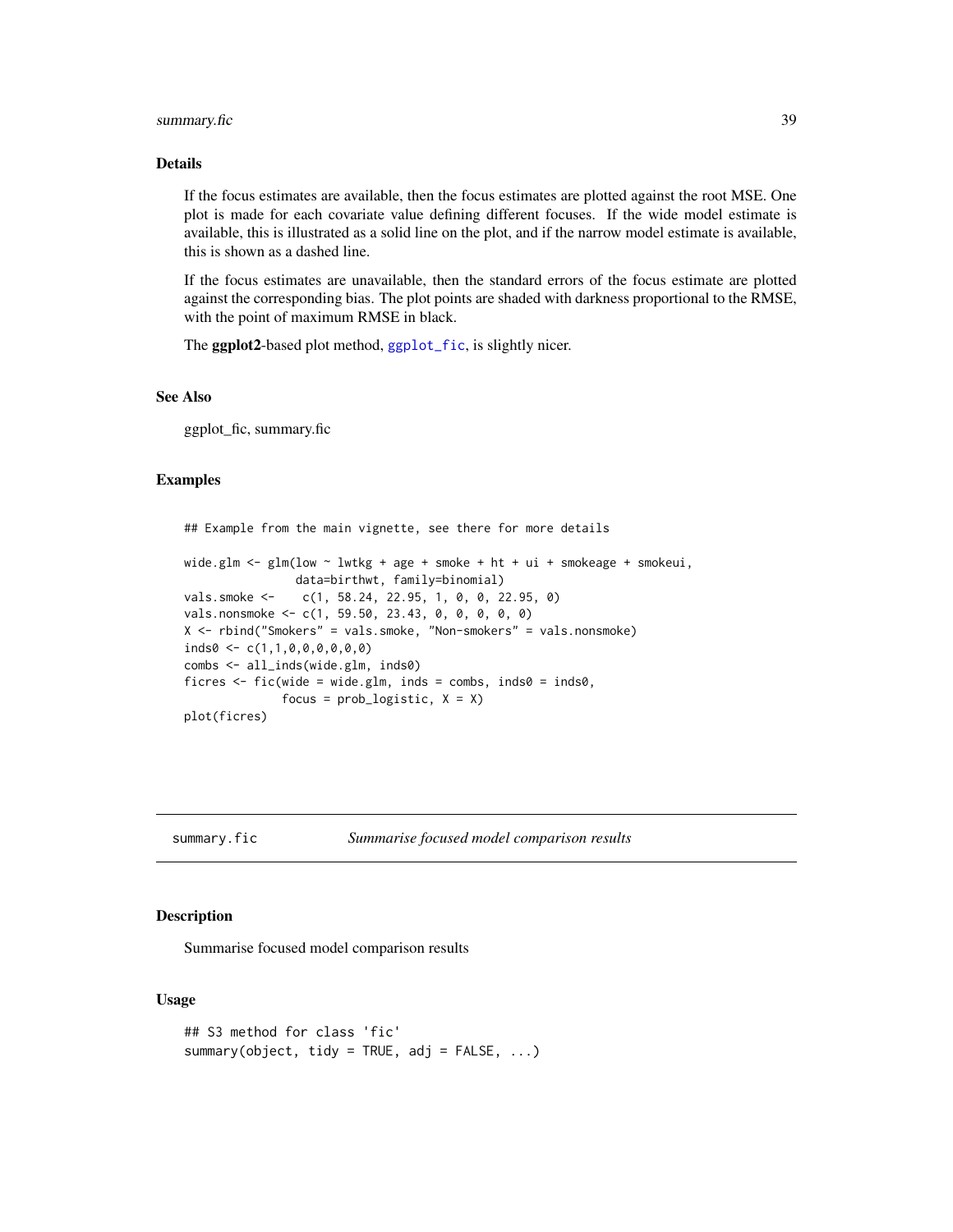### <span id="page-39-0"></span>Arguments

| object | Object returned by fic representing focused model comparison statistics for a<br>range of models, and potentially also multiple focus quantities.                                                                                                                                                 |
|--------|---------------------------------------------------------------------------------------------------------------------------------------------------------------------------------------------------------------------------------------------------------------------------------------------------|
| tidy   | If TRUE (the default) then the results describing the optimal model (per focus)<br>are returned as a data frame, with the names of the parameters in the optimal<br>model collapsed into a single string. If FALSE, the results are returned as a list,<br>including a vector of parameter names. |
| adj    | The optimal model is the one with the lowest root mean square error (RMSE).<br>If adj=TRUE the RMSE is based on the adjusted bias estimator. Otherwise the<br>standard estimator is used.                                                                                                         |
| .      | Other arguments, currently unused.                                                                                                                                                                                                                                                                |
|        |                                                                                                                                                                                                                                                                                                   |

### Value

A list of two components, one for the optimal model per focus, and one for the range of focus and RMSE estimates over models.

### See Also

[ggplot\\_fic](#page-34-1), [plot.fic](#page-37-1) for a more detailed visual representation of the focused comparison

#### Examples

```
## Example from the main vignette, see there for more details
wide.glm <- glm(low ~ lwtkg + age + smoke + ht + ui + smokeage + smokeui,
               data=birthwt, family=binomial)
vals.smoke <- c(1, 58.24, 22.95, 1, 0, 0, 22.95, 0)
vals.nonsmoke <- c(1, 59.50, 23.43, 0, 0, 0, 0, 0)
X <- rbind("Smokers" = vals.smoke, "Non-smokers" = vals.nonsmoke)
inds0 \leftarrow c(1,1,0,0,0,0,0,0)combs <- all_inds(wide.glm, inds0)
ficres \leq fic(wide = wide.glm, inds = combs, inds0 = inds0,
              focus = prob\_logistic, X = Xggplot_fic(ficres)
summary(ficres)
```